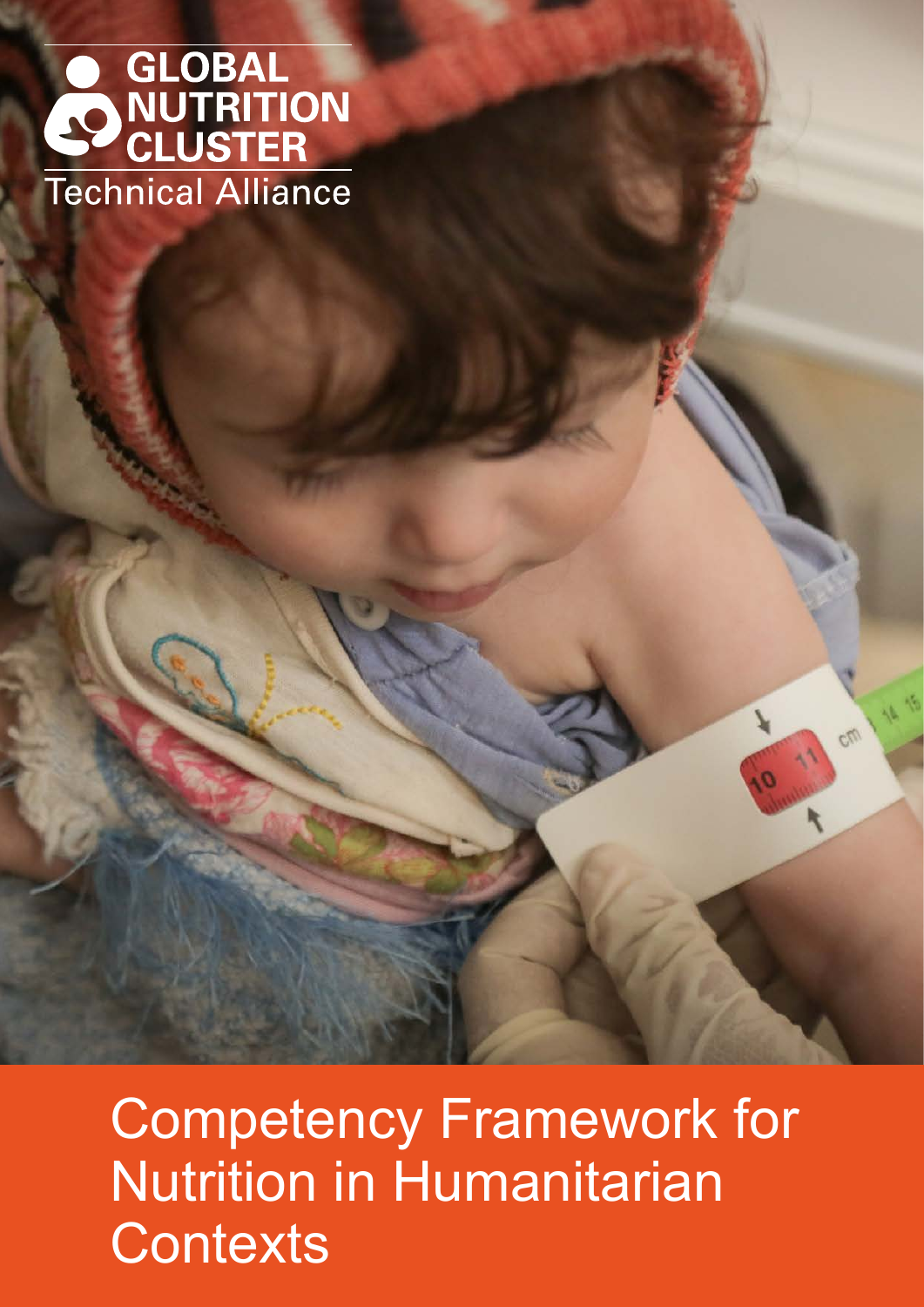#### **Contents**

# <span id="page-1-0"></span>Competency Framework for Nutrition in Humanitarian Contexts

#### **Introduction 2**

#### **[Core Values](#page-6-0)**

#### **Nutrition Programming Approaches**

- 1 Demonstrating understanding of nut
- 2 Measuring, monitoring and analysing
- [3 Identifying appropriate interventions](#page-7-0)
- 4 Designing and managing nutrition position
- 5 Adopting integrated and systems-ba programming
- 6 Engaging communities for nutrition
- 7 Coordinating and collaborating with
- 8 Advocating for improved nutrition out
- [9 Promoting resilience to shocks](#page-11-0)
- 10 Strengthening capacities to protect,

#### **Nutrition Outcome-Oriented Competency**

- 11 Promoting access to nutritious diets
- 12 Protecting and supporting infant and
- 13 Protecting nutrition in middle childho
- 14 Protecting nutrition in women of child-
- 15 Protecting nutrition in people with additional needs relationships. [health, age, disabilities or context](#page-15-0)
- 16 Detecting and treating malnutrition

#### **Annex 1:**

#### **Annex 2:**

| <b>Introduction</b><br>What is the purpose of the Competency Framework for Nutrition                                                                                                                                                                                                                                                                                                                                                 | $\angle$<br>$\overline{2}$             |
|--------------------------------------------------------------------------------------------------------------------------------------------------------------------------------------------------------------------------------------------------------------------------------------------------------------------------------------------------------------------------------------------------------------------------------------|----------------------------------------|
| in Humanitarian Contexts?<br>How is the competency framework structured?<br>How can the Competency Framework for Nutrition in Humanitarian<br>Contexts be used?                                                                                                                                                                                                                                                                      | 3<br>5                                 |
| The Competency Framework for Nutrition in Humanitarian Contexts                                                                                                                                                                                                                                                                                                                                                                      | 9                                      |
| <b>Core Values</b>                                                                                                                                                                                                                                                                                                                                                                                                                   | 10                                     |
| <b>Nutrition Programming Approaches Competencies</b><br>Demonstrating understanding of nutrition in humanitarian settings<br>1<br>Measuring, monitoring and analysing the nutrition situation<br>2<br>Identifying appropriate interventions<br>3<br>Designing and managing nutrition programmes<br>4<br>Adopting integrated and systems-based approaches to nutrition<br>5<br>programming                                            | 11<br>11<br>12<br>13<br>14<br>16       |
| Engaging communities for nutrition action<br>6<br>Coordinating and collaborating with others<br>7<br>Advocating for improved nutrition outcomes<br>8<br>Promoting resilience to shocks<br>9<br>10 Strengthening capacities to protect, promote and support nutrition                                                                                                                                                                 | 17<br>19<br>20<br>21<br>22             |
| <b>Nutrition Outcome-Oriented Competencies</b><br>11 Promoting access to nutritious diets<br>12 Protecting and supporting infant and child nutrition<br>13 Protecting nutrition in middle childhood and adolescence<br>14 Protecting nutrition in women of child-bearing age<br>15 Protecting nutrition in people with additional needs related to<br>health, age, disabilities or context<br>16 Detecting and treating malnutrition | 24<br>24<br>25<br>27<br>28<br>29<br>31 |
| Annex 1:<br>Frequently Asked Questions on the Competency Framework                                                                                                                                                                                                                                                                                                                                                                   | 33                                     |
| <b>Annex 2:</b><br>Development of the Competency Framework for Nutrition<br>in Humanitarian Contexts                                                                                                                                                                                                                                                                                                                                 | 40                                     |
| Annex 3:<br><b>List of Contributors</b>                                                                                                                                                                                                                                                                                                                                                                                              | 42                                     |
| <b>Annex 4:</b>                                                                                                                                                                                                                                                                                                                                                                                                                      | 43                                     |

Bibliography of Resources

Cover image: On 4 June 2020 in Yemen, Amal is measured while being screened for severe acute malnutrition at Arhab Health Centre in Sana'a Governorate. © UNICEF/UN0372081/Alzekri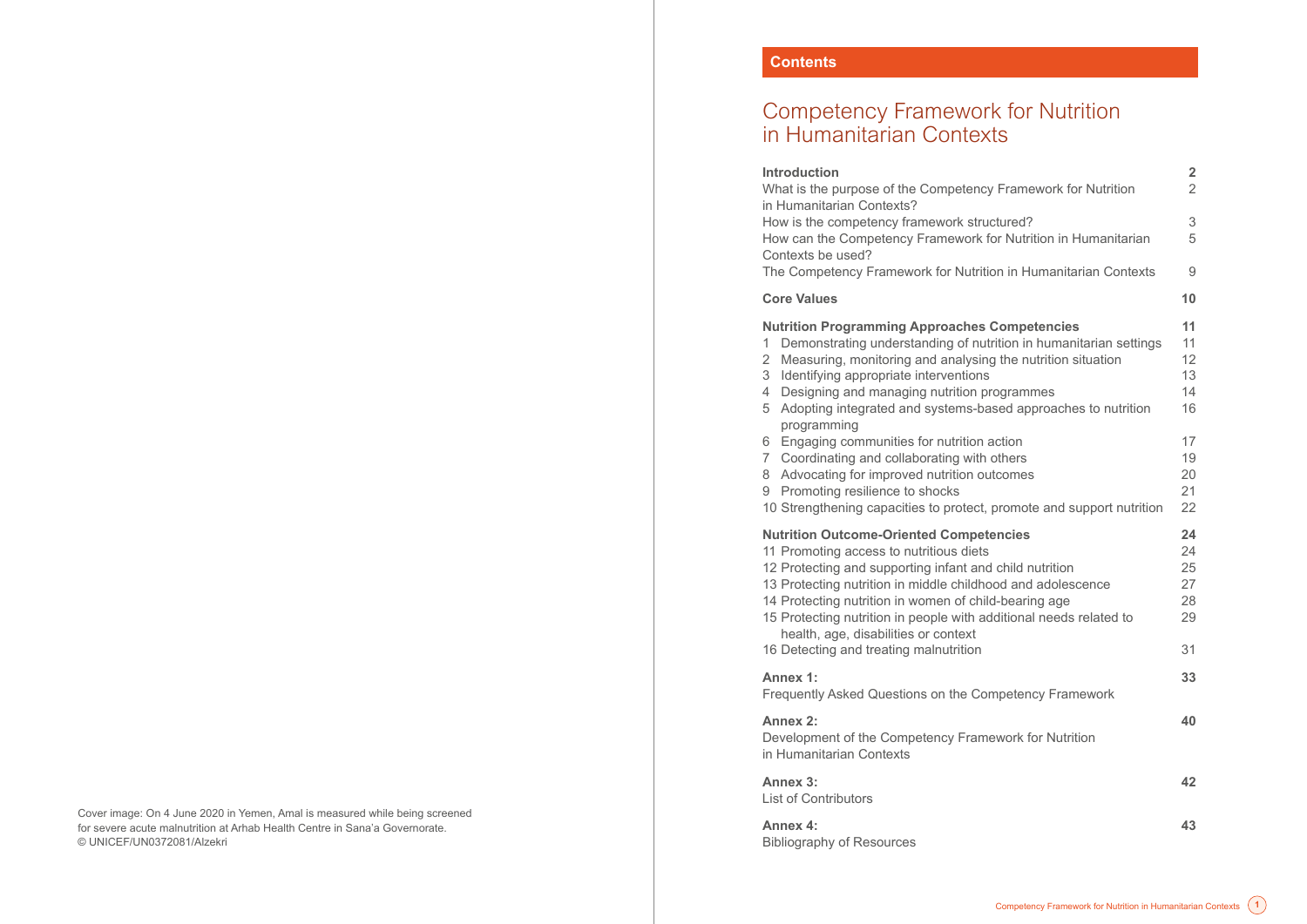#### **What is the purpose of the Competency Framework for Nutrition in Humanitarian Contexts?**

The purpose of the Competency Framework for Nutrition in Humanitarian Contexts is to contribute to improved nutrition outcomes in humanitarian contexts by providing a standardised, inter-agency set of competencies required by people working in nutrition in humanitarian contexts to support:

- **•** Improved effectiveness of individuals, teams and organisations
- **•** Improved coordination and collaboration between organisations;
- **•** Increased accountability to those who require assistance.

The framework reflects and promotes current and emerging best practice in nutrition in humanitarian contexts including:

**•** Integration of nutrition programming with other sectors, systems and services including food, health, water and sanitation, social protection and education;

# <span id="page-2-0"></span>Competency Framework for Nutrition in Humanitarian Contexts

**•** Integration of nutrition in emergency activities with ongoing and existing programming and the strengthening of linkages across humanitarian and development actors and activities in order to improve short- and

- long-term nutrition outcomes and promote resilience;
- **•** Consideration of all forms of malnutrition in humanitarian contexts and their impact on morbidity, mortality and vulnerability.

The competencies outlined in the framework apply to employees and volunteers working for or with a wide range of organisations including those that are international, national and local, and those that are public, private and third sector.

Information about how the competency framework was developed can be found in annexes 2, 3 and 4.

## **How is the competency framework structured?**

The Competency Framework for Nutrition in Humanitarian Contexts is comprised of three sections, each of which forms an essential part of the framework (see figure 1). The three sections are:

which people working in nutrition in humanitarian contexts would be expected to demonstrate and which are fundamental to providing

- **• Core values** which describe the principles or standards of behaviour effective support for those affected by crisis.
- and contribute to an environment that supports good nutrition.
- **• Competencies for Specific Nutrition Programming** which describe the competencies required for specific nutrition programmes.

**• Competencies for Nutrition Programming** – which describe the competencies required for all nutrition programmes. They are linked to the design, implementation and management of humanitarian programmes and to ways of working with others that ensure these programmes are well-coordinated, integrated into existing systems



The categorisation of competencies into **Competencies for Nutrition Programming** and **Competencies for Specific Nutrition Programming** are intended to aid understanding of the types of competencies. Some users may feel that the distinction between the two groups is not important in their context, or that certain competencies are misplaced. In these cases, the user can make adaptations and use the framework without these categorisations.



*Figure 1: Structure of the Competency Framework*

### **Introduction**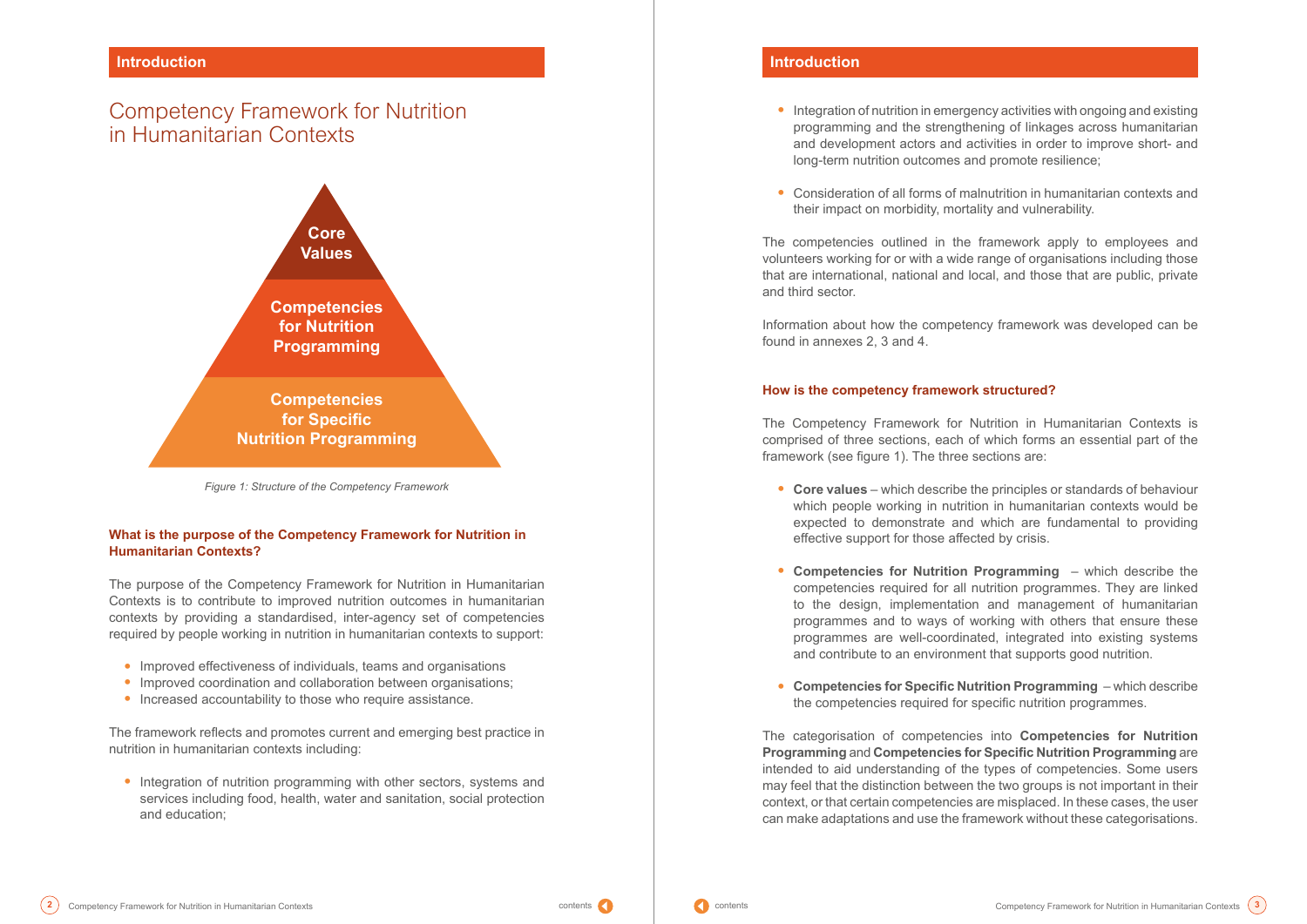The **core values** are accompanied by behaviours which provide an indication of the ways in which someone might act when demonstrating the values. The **competencies for nutrition for programming** and the **competencies for specific nutrition programming** sections are sub-divided into competency domains, competencies and behaviours. Definitions of these terms can be found in figure 2 below.

Behaviours rely on sets of underlying knowledge and skills, such as knowledge of the local context, knowledge of key guidance documents or protocols or interpersonal skills. Knowledge and skills areas are often specific to a context or organisation and as a result are not listed in competency frameworks.

- **•** An overview of the core values and competency domains can be found on page 9,
- **•** A breakdown of the core values with behaviours can be found on page 10,
- **•** A full breakdown of each competency domain with competencies and behaviours can be found on pages 11-31.



Competency domains are groups of similar competencies. Each competency domain is accompanied by a definition to support understanding.

A competency is a statement of something a person needs to be proficient at if they are to be effective in their role.

Behaviours describe what a person does in their role on a day to day basis. They are observable and indicate that someone is proficienct in a competency. Behaviours are usually habitual actions rather than one-off activities.

#### <span id="page-3-0"></span>**Introduction**

*Figure 2: Competency Domains, Competencies and Behaviours*

## **How can the Competency Framework for Nutrition in Humanitarian Contexts be used?**

The competency framework can contribute to improved nutrition outcomes in humanitarian contexts by ensuring that organisations have competent staff and volunteers in place who are effectively managed and supported to deliver coordinated, timely aid to people affected by crisis. To achieve this, it can be used by individuals, employing organisations and educational institutions in a number of ways.

**Individuals** who work, or who are intending to work, in nutrition in humanitarian contexts, can use the framework to:

**•** Assess their learning and development needs, identify gaps and take

- **•** Measure their own performance by conducting self-assessments against the competencies;
- steps to address these;
- **•** Identify potential future career paths and map out steps they need to make in order to progress.

**Employing organisations** that implement nutrition programmes in humanitarian contexts can use the framework to:

by mapping out the current competencies of their staff and identifying

- **•** Improve organisational development and talent management processes, development or recruitment needs;
- **•** Standardise recruitment and selection processes to ensure they are objective, consistent and fair;
- ment and appraisal systems;
- **•** Support the learning and development and career progression of their

recruiting suitable, competent staff and volunteers in ways that are

**•** Improve the accountability and effectiveness of performance manage-

employees and volunteers to ensure they are up-to-date and competent.

**Educational institutions** that support pre-service and professional development of people working in nutrition in humanitarian contexts, can use the framework to:

**•** Inform course and curriculum design in order to effectively prepare



their students to embark on or develop their professional careers.

#### **Introduction**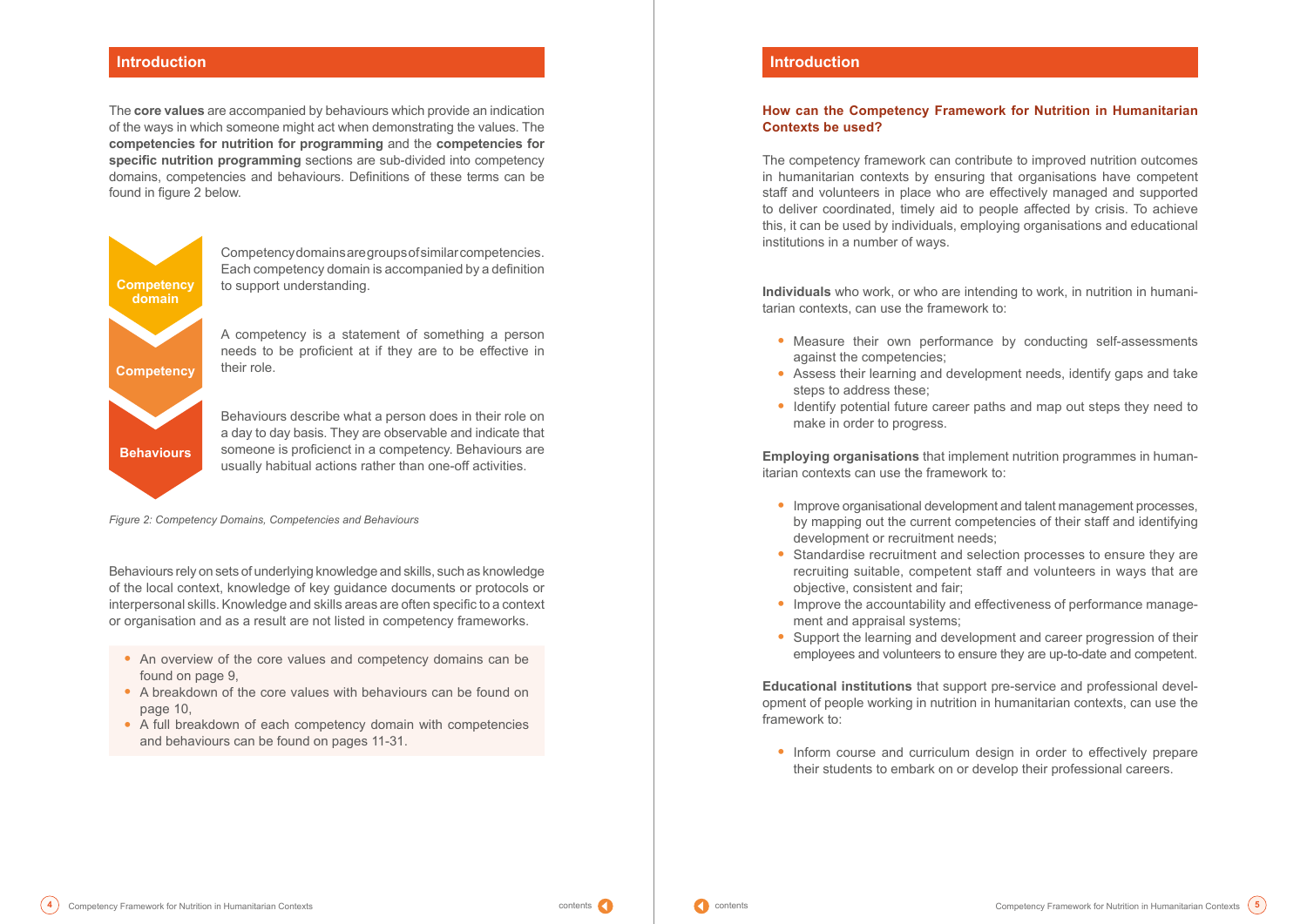The competency framework has been developed for use by a wide variety of individuals, employing organisations and educational institutions. The competencies it describes therefore apply to a broad range of roles. The competencies that are described in the framework are intended to describe what is required collectively by those who are working in nutrition in humanitarian contexts. Using the framework therefore requires application, contextualisation and adaptation (see figure 3).

The **core values** outlined in the competency framework are considered to be fundamental to effective work in nutrition in humanitarian contexts. Because of this, they are intended to apply to everyone working in nutrition in humanitarian contexts regardless of role, context or seniority and it is recommended that all of the core values are selected. However,

- **•** The specific behaviours linked to each core value may need to be contextualised so that they capture the most important and appropriate behaviours for that context;
- **•** The core values may need to be adapted so that they can be used alongside any organisation-specific values if these have already been defined.

The **competency domains and competencies** outlined in the competency framework are intended to cover the breadth of roles within nutrition in humanitarian contexts. Because of the wide variety of roles, the domains and competencies do not apply in the same way to all roles. The most

relevant domains and competencies for a role need to be selected so that realistic expectations for a role are set. For example:

**•** Some roles may have a specialisation or particular focus. This could happen in cases where an expert is required or when the person is working as part of a team with other specialists. In these cases, some domains and competencies may not apply and only a selection of the domains and competencies may be included in the job descriptions for

- these roles.
- **•** By contrast, some roles may have a broader focus and require genercies apply, some might be prioritised above others.

alists who are able to demonstrate all of the competency domains and competencies. In these cases, it may be that some competencies are required at a higher level of proficiency than others and other competencies may have a more limited scope or scale. Even if all competen-

When selecting competencies, it is important to remember that while some competencies relate to a specific set of activities, others may relate to ways of working that cut across multiple types of activities. For example, the competencies in the 'coordinating and collaborating with others' domain are not only applicable to those who attend coordination meetings but describe ways of working that everyone should demonstrate as they interact with others. In a similar way, the competencies in the 'strengthening capacities to protect, promote and support nutrition' domain do not only relate to specific capacity building activities such as the delivery of a training course, but should be demonstrated through all aspects of one's work.

The **specific behaviours** in the competency framework apply differently to different roles and may need to be contextualised and adapted. The behaviours that accompany each competency are grouped into three categories:

Behaviours that are needed if a role involves:

- **•** Implementing nutrition interventions,
- **•** Managing nutrition programmes and teams,
- **•** Leading nutrition strategy development.

These categories are intended to reflect different types of responsibilities and as such:

**•** It is not expected that all roles will map neatly onto one category: some category;

roles may be required to demonstrate behaviours from more than one



#### **Introduction Introduction**



*Figure 3: Using the Competency Framework*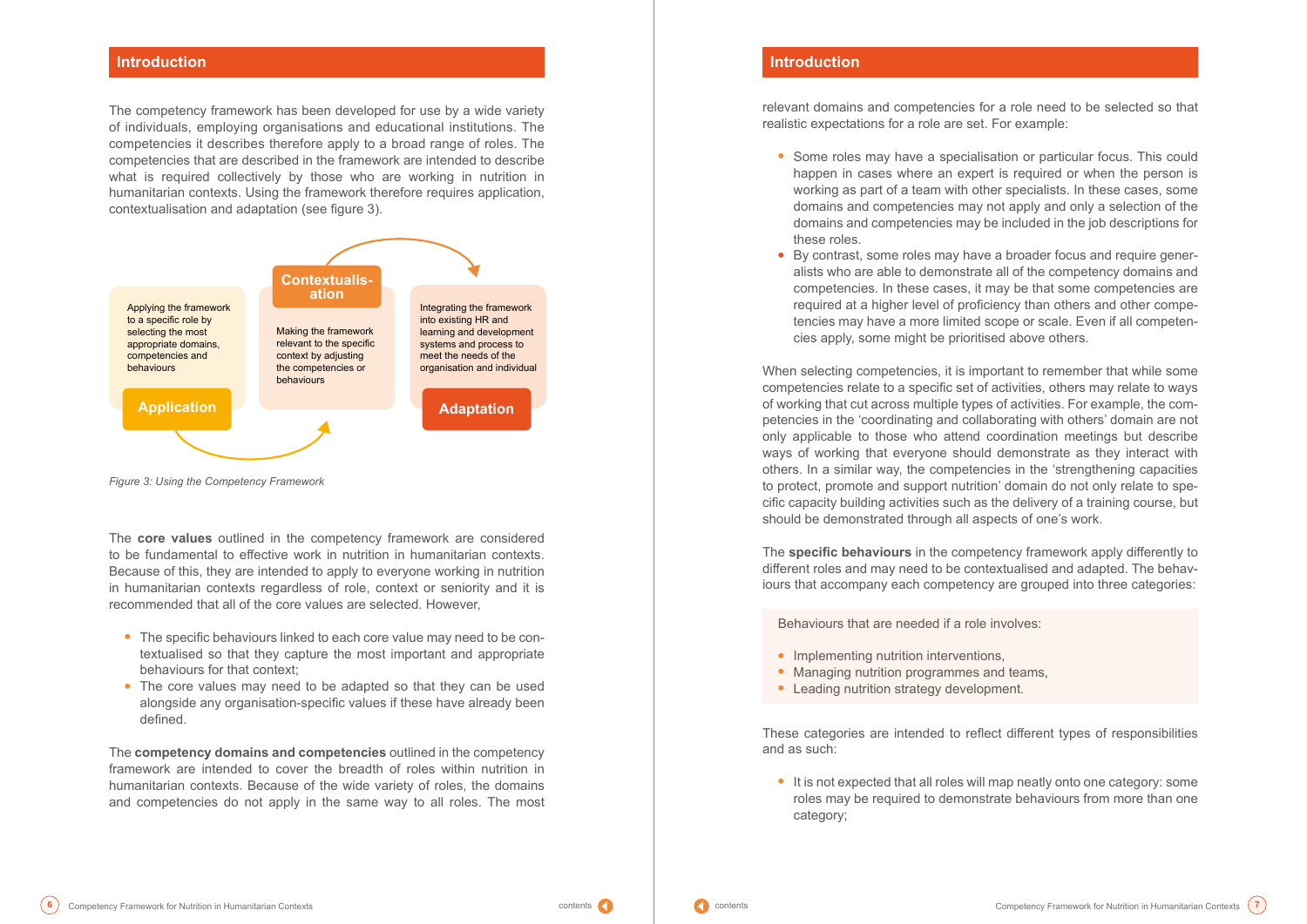- **•** There is no implied or automatic progression across the three catego ries nor is one category inherently more 'senior' than another;
- **•** Although the experience of previously working in an implementation role may benefit a manager, and working as a manager may benefit a leader, the behaviours across the three categories are not intended to be cumulative. Those whose current role fall entirely within the manage ment or leadership category, would not be expected to automatically demonstrate the behaviours in other categories on a day-to-day basis.

- 
- The size of the organisation or team of which the role is part;<br>• The size of the project or programme that the role is engaged in;<br>• The number and specific responsibilities of people working in support
- functions such as M&E, Finance, Logistics etc:
- **•** The organisational structure in terms of hierarchy and definition of responsibilities of roles.

Furthermore, the behaviours that are described in each category are intended to be indicative. This means that the list is not exhaustive and other behaviours may also be important in a particular role or context.

- **•** Flexibility and Resilience **•** Respect and Empathy **•** Accountability and Integrity **•** Diversity and Inclusion
- **1** Demonstrating understanding of nutrition in humanitarian settings **2** Measuring and monitoring the
	- nutritional situation
- **3** Identifying needs and interventions **4** Designing and managing nutrition programmes
- **5** Adopting integrated and systemsbased approaches to programming
- **6** Engaging communities for nutrition action
- **7** Coordinating and collaborating with others
- **8** Advocating for improved nutrition outcomes
- **9** Promoting resilience to shocks
- **10** Strengthening capacities to protect,
	- promote and support nutrition
- **11** Promoting access to nutritious
- **12** Protecting and supporting infant and child nutrition
- **13** Protecting nutrition in middle
	- childhood and adolescence
- **14** Protecting nutrition in women
	- of child-bearing age
- **15** Protecting nutrition in people
	- with additional needs related to
	- health, age, disabilities or context
- **16** Detecting and treating malnutrition

There are many factors that will affect how the categories apply to an individual role and which specific behaviours are required. These factors might include:

It is recommended that decisions about how the competency framework applies to different roles are discussed within organisations, are documented in job descriptions and clearly communicated to staff or volunteers.

Further information on how to use the competency framework can be found in the Frequently Asked Questions in annex 1.

.

<span id="page-5-0"></span>

### **Values and Competency Domains**

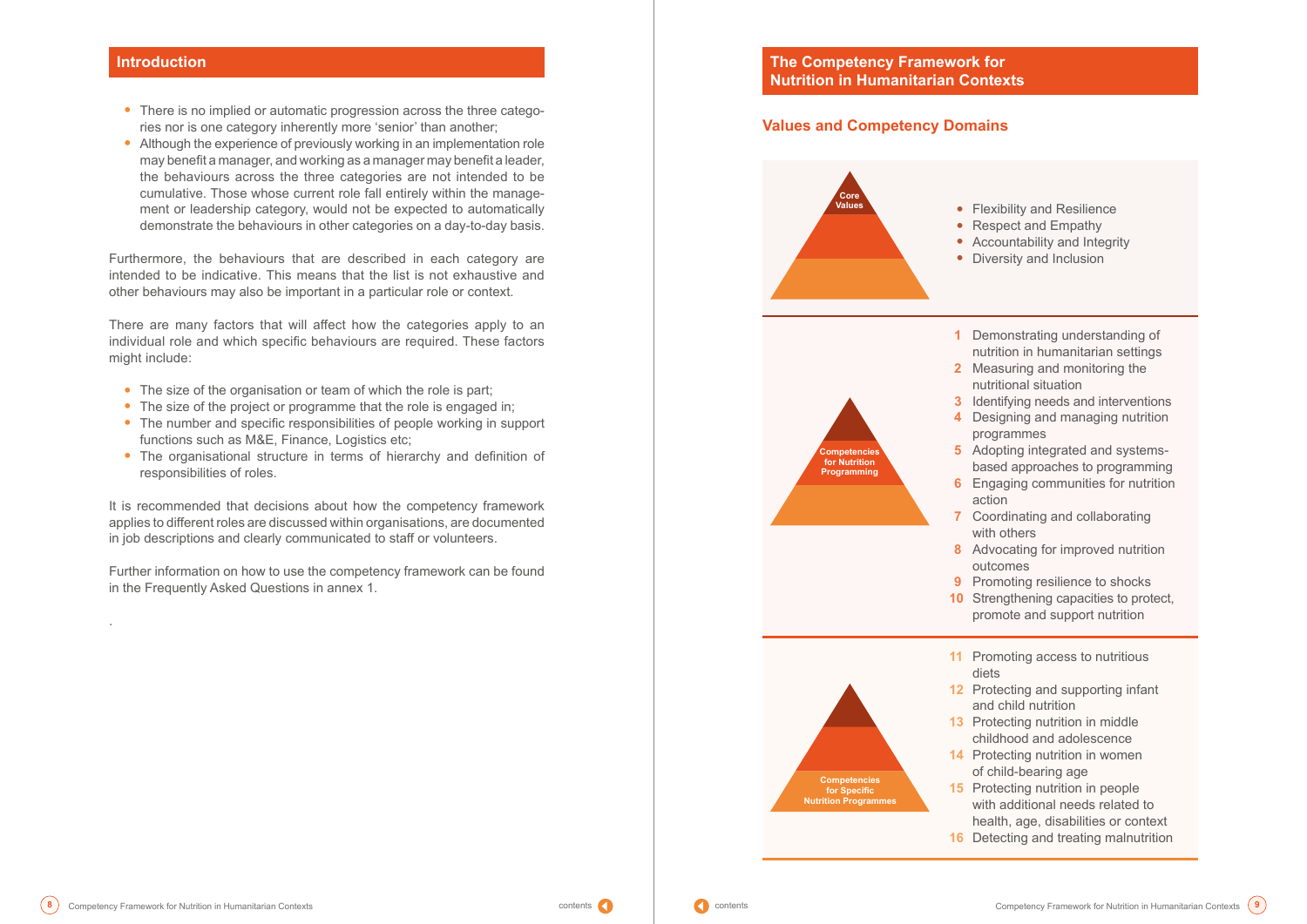| <b>Core values</b>                     | <b>Behaviours that are essential for all</b>                                                                                                                                                                                                                                         |  |  |
|----------------------------------------|--------------------------------------------------------------------------------------------------------------------------------------------------------------------------------------------------------------------------------------------------------------------------------------|--|--|
| <b>Accountability</b><br>and integrity | Maintain principles and ethical standards<br>$\bullet$<br>Seek to do no harm<br>Operate transparently<br>Hold self and others to account                                                                                                                                             |  |  |
| <b>Diversity</b><br>and inclusion      | Are sensitive to and inclusive of diverse needs<br>and interests<br>• Value diverse opinions and perspectives<br>• Encourage participation of and facilitate access<br>to services for marginalised and under-<br>represented groups<br>Encourage inclusive behaviour amongst others |  |  |
| <b>Flexibility</b><br>and resilience   | Demonstrate flexibility in the face of change<br>Maintain professional behaviour under pressure<br>Demonstrate resilience when faced with difficulty                                                                                                                                 |  |  |
| <b>Respect</b><br>and empathy          | Maintain a respectful attitude to others at all times<br>Listen and seek to understand others' views<br>Act with genuine concern for others                                                                                                                                          |  |  |

### <span id="page-6-0"></span>**Domain 1 <b>Core Values Nutrition Programming Approaches Competencies**

#### **Demonstrating understanding of nutrition in humanitarian settings**

Effectively working in nutrition in humanitarian contexts requires an understanding of how nutrition is affected by humanitarian crises, an understanding of the humanitarian sector and linkages with the development sector, and the ability to apply this specific knowledge to an operational context. It also requires a good knowledge of nutrition approaches, standards, guidelines and stakeholders and the ability to apply them in a professional context.

| <b>Competency</b>                                                                                                                   | If your role involves<br>implementing nutrition<br>interventions, you might need to:                                                                                                                                                                                                                                                                                                                                                                                                                                                                                                                                                                                                                             | If your role involves managing<br>nutrition programmes and<br>teams, you might need to:                                                                                                                                                                                                                                                                                                                                                                                                                                                                                                                                                                                                                                                                                                               | If your role involves leading<br>nutrition strategy development,<br>you might need to:                                                                                                                                                                                                                                                                                                                                                                                                                                                                                                                                                                                                                                                                                                                                      |
|-------------------------------------------------------------------------------------------------------------------------------------|------------------------------------------------------------------------------------------------------------------------------------------------------------------------------------------------------------------------------------------------------------------------------------------------------------------------------------------------------------------------------------------------------------------------------------------------------------------------------------------------------------------------------------------------------------------------------------------------------------------------------------------------------------------------------------------------------------------|-------------------------------------------------------------------------------------------------------------------------------------------------------------------------------------------------------------------------------------------------------------------------------------------------------------------------------------------------------------------------------------------------------------------------------------------------------------------------------------------------------------------------------------------------------------------------------------------------------------------------------------------------------------------------------------------------------------------------------------------------------------------------------------------------------|-----------------------------------------------------------------------------------------------------------------------------------------------------------------------------------------------------------------------------------------------------------------------------------------------------------------------------------------------------------------------------------------------------------------------------------------------------------------------------------------------------------------------------------------------------------------------------------------------------------------------------------------------------------------------------------------------------------------------------------------------------------------------------------------------------------------------------|
| 1.1<br>Applying<br>humanitarian<br>principles and<br>standards                                                                      | <b>1.1.1</b> Demonstrate awareness<br>of key humanitarian actors,<br>standards, frameworks and<br>regulations and how they apply<br>1.1.2 Comply with humanitarian<br>codes of conduct and uphold<br>humanitarian principles in<br>personal and professional<br>contexts                                                                                                                                                                                                                                                                                                                                                                                                                                         | 1.1.3 Demonstrate understanding<br>of humanitarian principles, actors,<br>systems and standards and their<br>implications for nutrition programmes<br>in humanitarian contexts<br><b>1.1.4</b> Ensure your own personal<br>and professional conduct complies<br>with humanitarian principles<br>standards and frameworks and<br>promote compliance amongst<br>team members                                                                                                                                                                                                                                                                                                                                                                                                                            | <b>1.1.5</b> Work within humanitarian<br>structures to promote optimal<br>nutrition outcomes across<br>sectors in humanitarian contexts<br>1.1.6 Create a culture of<br>compliance with humanitarian<br>principles and codes of conduct<br><b>1.1.7</b> Ensure nutrition strategies<br>and guidelines adhere to and<br>promote humanitarian principles,<br>standards and frameworks                                                                                                                                                                                                                                                                                                                                                                                                                                         |
| 1.2<br>Applying<br>nutrition<br>approaches,<br>standards and<br>guidelines in<br>humanitarian<br>contexts                           | 1.2.1 Demonstrate understanding<br>of the basic, underlying<br>and immediate causes and<br>consequences, features and<br>symptoms of all forms of<br>malnutrition<br><b>1.2.2</b> Demonstrate awareness<br>of how emergencies impact<br>nutrition and factors that affect<br>this including the pre-crisis<br>nutritional context, cultural<br>context, type of emergency<br><b>1.2.3</b> Demonstrate awareness<br>of key nutrition and nutrition<br>in emergencies concepts,<br>standards, guidelines and<br>approaches and apply them<br>appropriately in the context<br><b>1.2.4</b> Ensure nutrition<br>interventions adhere to all<br>applicable legal, regulatory<br>guidelines, policies and<br>protocols | 1.2.5 Apply understanding of the<br>impact of emergencies on nutrition<br>to design and operationalise nutrition<br>programmes that are relevant to<br>the situation and cultural context<br><b>1.2.6</b> Demonstrate understanding<br>of common obstacles to nutrition<br>programming across all phases<br>of emergencies and develop<br>appropriate mitigation strategies<br>1.2.7 Ensure programmes are<br>designed and implemented in<br>accordance with key nutrition<br>and nutrition in emergencies<br>standards and guidelines and<br>regulatory frameworks<br>1.2.8 Apply and adapt nutrition<br>standards and approaches to<br>ensure relevance for the context<br>1.2.9 Ensure nutrition programmes<br>adhere to all applicable legal,<br>regulatory guidelines, policies<br>and protocols | 1.2.10 Apply understanding of the<br>impact of emergencies on nutrition<br>to develop programming guidance,<br>influence policy development and<br>support emergency preparedness<br>planning at organisational,<br>national or global level<br><b>1.2.11</b> Provide technical advice on<br>adapting guidance and common<br>nutrition programming interventions<br>to the specific humanitarian<br>and cultural context, taking into<br>account potential obstacles<br><b>1.2.12</b> Contribute to the<br>development and revision<br>of nutrition in emergencies<br>approaches, standards and<br>guidelines based on evidence<br>and emerging best practice<br><b>1.2.13 Provide technical</b><br>support and advice on how<br>to contextualise and adapt<br>approaches, standards and<br>guidelines to specific contexts |
| 1.3<br>Demonstrating<br>understanding<br>of the impact of<br>humanitarian-<br>development<br>linkages on<br>nutritional<br>outcomes | <b>1.3.1</b> Demonstrate understanding<br>of the potential benefits and<br>challenges to strengthening<br>linkages between humanitarian<br>and development sector actors<br>and activities<br>1.3.2 Identify ways to improve<br>linkages between humanitarian<br>and development activities within<br>nutrition and other sectors<br><b>1.3.3</b> Develop connections with on-<br>going or long-term programmes and<br>services aimed at promoting nutrition<br>1.3.4 Demonstrate understanding<br>of the ways your work can<br>contribute to building resilient<br>systems, nutritional resilience<br>of populations and emergency<br>preparedness                                                              | <b>1.3.5</b> Embed the emergency<br>nutrition response within the<br>context of ongoing activities<br>aimed at promoting nutrition<br>ensuring they are integrated<br>with existing systems and<br>services<br><b>1.3.6</b> Build strong networks with<br>humanitarian and development<br>actors in nutrition and other<br>sectors in order to more effectively<br>reduce risk, vulnerability and<br>overall levels of need<br>1.3.7 Design sustainable nutrition<br>programmes and interventions that<br>build links across humanitarian<br>and development activities and<br>integrate with and strengthen<br>existing systems and services                                                                                                                                                         | <b>1.3.8</b> Develop partnerships<br>from across the humanitarian<br>and development sectors at<br>national, regional and global<br>levels<br>1.3.9 Promote the importance of<br>strengthening linkages between<br>humanitarian and development<br>actors<br><b>1.3.10</b> Provide technical<br>advice and support to identify<br>and implement humanitarian-<br>development linkages for<br>nutrition<br>1.3.11 Advocate for adopting<br>multi-year timeframes into<br>programming                                                                                                                                                                                                                                                                                                                                         |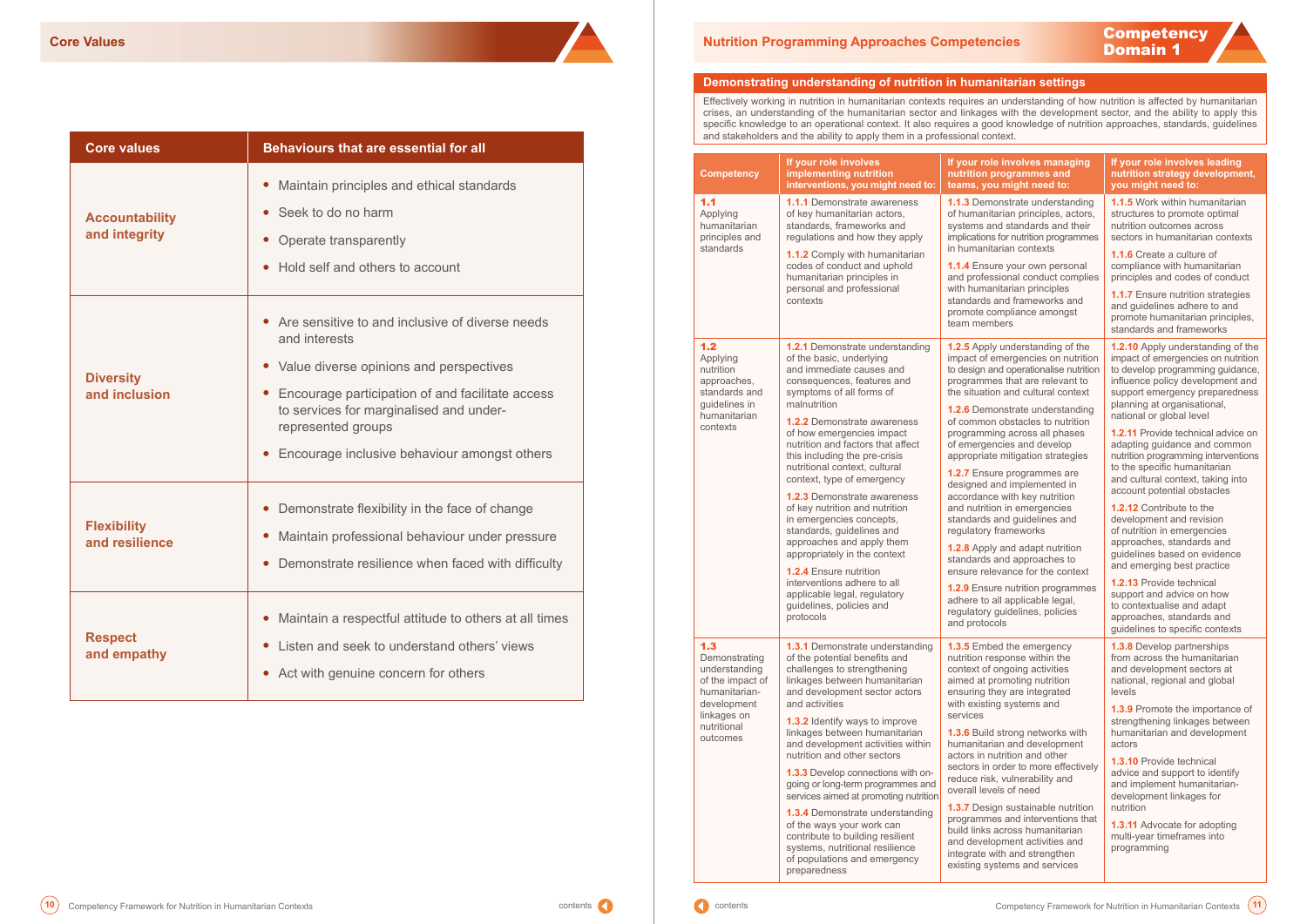# **Competency**



#### **Identifying appropriate interventions**

Improving nutritional outcomes in emergencies requires the identification of appropriate interventions for different population groups. This requires identifying the right intervention for the right target population by applying technical expertise and response options. Consideration should be given to addressing short-term humanitarian needs, building synergies with existing nutrition programmes and anticipating future needs. The full range of nutrition interventions includes those that directly and indirectly contribute to nutrition outcomes and those that can be delivered through the health sector and other sectors.

#### <span id="page-7-0"></span>**Measuring, monitoring and analysing the nutrition situation**

Measuring, monitoring and analysing the nutritional situation involves systematically identifying what nutrition data is needed, what exists and what needs to be updated; collecting, analysing and interpreting nutrition data and information; and disseminating data and information to relevant stakeholders to support decision-making as required. This data and information should be kept up to date to reflect changes and identify emerging trends and should be used to inform programme design.

| <b>Competency</b>                                                                          | If your role involves<br>implementing nutrition<br>interventions, you might need to:                                                                                                                                                                                                                                                                                                                                                                           | If your role involves managing<br>nutrition programmes and<br>teams, you might need to:                                                                                                                                                                                                                                                                                                                                                                                                                                                                                                                                                                                     | If your role involves leading<br>nutrition strategy development,<br>you might need to:                                                                                                                                                                                                                                                                                                                                                                                                                                                                                                                                                                                   |  | Comp                                                                                        |
|--------------------------------------------------------------------------------------------|----------------------------------------------------------------------------------------------------------------------------------------------------------------------------------------------------------------------------------------------------------------------------------------------------------------------------------------------------------------------------------------------------------------------------------------------------------------|-----------------------------------------------------------------------------------------------------------------------------------------------------------------------------------------------------------------------------------------------------------------------------------------------------------------------------------------------------------------------------------------------------------------------------------------------------------------------------------------------------------------------------------------------------------------------------------------------------------------------------------------------------------------------------|--------------------------------------------------------------------------------------------------------------------------------------------------------------------------------------------------------------------------------------------------------------------------------------------------------------------------------------------------------------------------------------------------------------------------------------------------------------------------------------------------------------------------------------------------------------------------------------------------------------------------------------------------------------------------|--|---------------------------------------------------------------------------------------------|
| 2.1<br>Planning and<br>establishing<br>a coordinated<br>nutrition<br>information<br>system | 2.1.1 Contribute to the definition<br>of key nutrition indicators, data<br>collection planning and the<br>design of surveys, assessments<br>and tools<br>2.1.2 Support the<br>contextualisation of monitoring<br>and assessment tools to ensure<br>they are culturally appropriate<br>and easy to use<br><b>2.1.3</b> Work with other local<br>actors to coordinate and<br>align data collection to avoid<br>duplications and minimise gaps                    | 2.1.4 Work with other key<br>stakeholders to define key<br>nutrition indicators to assess and<br>monitor the nutrition situation<br>2.1.5 Create a data collection<br>plan and gender- and age-<br>sensitive tools to collect primary<br>and secondary, quantitative and<br>qualitative data<br>2.1.6 Ensure staff are able to use<br>data collection tools accurately<br>2.1.7 Collaborate with other<br>actors to align methods, tools<br>and indicators and design,<br>plan and organise multi-sector<br>assessments<br>2.1.8 Integrate nutrition<br>information systems, and<br>emergency data collection, into<br>existing health and nutrition<br>information systems | 2.1.9 Provide technical support<br>to develop, establish and improve<br>nutrition information systems<br>that will support analysis of the<br>changing situation and inform<br>strategic and programmatic<br>direction<br>2.1.10 Ensure nutrition<br>information systems are in line<br>with applicable organisational<br>and national strategies,<br>guidelines, policies and ethical<br>standards and coordinated with<br>other actors<br>2.1.11 Provide oversight to<br>ensure nutrition information<br>systems are being implemented<br>accurately and effectively<br>2.1.12 Contribute to the<br>development and improvement<br>of nutritional surveillance systems |  | 3.1<br>Identif<br>popula<br>their n<br>needs<br>3.2<br>Identif<br>appro<br>interve<br>to me |
| 2.2<br>Collecting,<br>analysing and<br>interpreting<br>nutrition data                      | 2.2.1 Collect and record good<br>quality anthropometric and<br>non-anthropometric data<br>accurately using data collection<br>tools, methods and growth<br>charts accurately<br>2.2.2 Adhere to all relevant data<br>protection regulations, guidelines<br>and protocols when collecting,<br>handling and storing data<br>2.2.3 Handle sensitive data<br>confidentially<br>2.2.4 Use nutrition information<br>to inform the implementation<br>of interventions | 2.2.5 Organise, support and<br>supervise the data collection<br>teams to ensure data quality<br>and adherence to guidelines<br>and protocols<br>2.2.6 Ensure all data handling<br>and management adheres<br>to relevant data protection<br>guidelines and protocols<br>2.2.7 Analyse and interpret<br>assessment data to identify<br>nutrition status and driving<br>factors of malnutrition to inform<br>decision-making about nutrition<br>programmes<br>2.2.8 Analyse data to identify<br>early warning signs and<br>emerging trends                                                                                                                                     | 2.2.9 Aggregate and analyse<br>diverse datasets from multiple<br>sources to identify systematic<br>causes and consequences of<br>malnutrition in a country or<br>region<br>2.2.10 Analyse and interpret<br>data to make evidence-based<br>recommendations for nutrition<br>programmes and strategies<br>2.2.11 Analyse and interpret<br>early warning data and e<br>merging trends to inform<br>emergency preparedness                                                                                                                                                                                                                                                   |  | popula<br>identif                                                                           |
| 2.3<br>Communicating,<br>disseminating<br>and using data                                   | 2.3.1 Adhere to protocols on<br>appropriate communication<br>and dissemination of data and<br>information<br>2.3.2 Ensure all information and<br>data that is shared maintains the<br>dignity of affected populations<br>and keep sensitive information<br>confidential<br>2.3.3 Share key findings from<br>assessments with community<br>members and relevant<br>stakeholders in accessible<br>and culturally appropriate<br>formats in line with protocols   | 2.3.4 Establish guidelines for<br>the appropriate communication<br>and dissemination of data and<br>information and ensure they<br>are implemented<br>2.3.5 Work with others to<br>design and develop culturally<br>appropriate and accessible<br>information products for<br>communicating useful information<br>with a range of stakeholders<br>2.3.6 Communicate nutrition<br>information with a diverse range<br>of stakeholders using accessible<br>methods and platforms                                                                                                                                                                                              | 2.3.7 Contribute to knowledge<br>management through the<br>production and dissemination<br>of case studies, promising<br>practices, lesson-learned<br>documents<br>2.3.8 Communicate nutrition<br>information and recommendations<br>with other actors to improve<br>cooperation across the<br>humanitarian response                                                                                                                                                                                                                                                                                                                                                     |  |                                                                                             |

| <b>Competency</b>                                                                                        | If your role involves<br>implementing nutrition<br>interventions, you might need to:                                                                                                                                                                                                     | If your role involves managing<br>nutrition programmes and<br>teams, you might need to:                                                                                                                                                                                                                                                                                                                                                                                                                                                                            | If your role involves leading<br>nutrition strategy development,<br>you might need to:                                                                                                                                                                                                                                                                                                                                                                                                                                                                                                                                                                                     |
|----------------------------------------------------------------------------------------------------------|------------------------------------------------------------------------------------------------------------------------------------------------------------------------------------------------------------------------------------------------------------------------------------------|--------------------------------------------------------------------------------------------------------------------------------------------------------------------------------------------------------------------------------------------------------------------------------------------------------------------------------------------------------------------------------------------------------------------------------------------------------------------------------------------------------------------------------------------------------------------|----------------------------------------------------------------------------------------------------------------------------------------------------------------------------------------------------------------------------------------------------------------------------------------------------------------------------------------------------------------------------------------------------------------------------------------------------------------------------------------------------------------------------------------------------------------------------------------------------------------------------------------------------------------------------|
| 3.1<br>Identifying target<br>populations and<br>their nutrition<br>needs                                 | 3.1.1 Contribute to the<br>identification of populations'<br>needs<br>3.1.2 Use local and contextual<br>knowledge to support                                                                                                                                                             | 3.1.3 Use assessment data<br>to identify and quantify target<br>populations and their priority<br>immediate and potential future<br>needs and vulnerabilities                                                                                                                                                                                                                                                                                                                                                                                                      | 3.1.6 Provide oversight and<br>advice to support the identification<br>of target populations and their<br>immediate and potential future<br>nutrition needs and vulnerabilities                                                                                                                                                                                                                                                                                                                                                                                                                                                                                            |
|                                                                                                          | prioritisation of target<br>populations and needs                                                                                                                                                                                                                                        | 3.1.4 Coordinate needs<br>identification and prioritisation<br>with other actors and sectors<br>to minimise duplications, avoid<br>gaps and build strong synergies<br>with on-going programmes and<br>services                                                                                                                                                                                                                                                                                                                                                     | <b>3.1.7</b> Define and adjust nutrition<br>strategies based on identified<br>needs and vulnerabilities<br>3.1.8 Support the definition or<br>revision of national priorities<br>based on identified needs and<br>vulnerabilities                                                                                                                                                                                                                                                                                                                                                                                                                                          |
|                                                                                                          |                                                                                                                                                                                                                                                                                          | 3.1.5 Actively seek out and<br>incorporate community<br>perspectives into prioritisation<br>of populations and needs                                                                                                                                                                                                                                                                                                                                                                                                                                               |                                                                                                                                                                                                                                                                                                                                                                                                                                                                                                                                                                                                                                                                            |
| 3.2<br>Identifying<br>appropriate<br>interventions<br>to meet target<br>populations'<br>identified needs | 3.2.1 Demonstrate knowledge<br>of available and appropriate,<br>direct and indirect, nutrition<br>interventions for preventing<br>and treating malnutrition across<br>the life cycle<br>3.2.2 Contribute to the selection<br>and adaptation of interventions<br>for the cultural context | 3.2.3 Demonstrate knowledge<br>of the full range of direct and<br>indirect nutrition interventions<br>for preventing and treating<br>malnutrition across the life cycle<br>3.2.4 Identify the most<br>appropriate interventions to<br>meet target populations' needs<br>based on their age-group,<br>nutritional status and any<br>additional nutritional needs<br>3.2.5 Adapt the design of nutrition<br>interventions to suit the cultural<br>context<br>3.2.6 Keep up to date with<br>innovations in the design of<br>nutrition interventions and<br>approaches | 3.2.7 Provide oversight and<br>advice on the selection of<br>appropriate direct and indirect<br>nutrition interventions to meet<br>identified needs of target<br>populations in line with relevant<br>organisational, national and<br>global strategies and priorities<br>and based on evidence<br>3.2.8 Work with others across<br>multiple sectors to develop and<br>periodically revise guidelines and<br>tools for effective implementation<br>of nutrition interventions and<br>approaches<br>3.2.9 Identify new opportunities,<br>approaches and interventions to<br>improve nutrition outcomes based<br>on research and analysis of data<br>3.2.10 Use creative and |
|                                                                                                          |                                                                                                                                                                                                                                                                                          |                                                                                                                                                                                                                                                                                                                                                                                                                                                                                                                                                                    | innovative thinking to design<br>new potential solutions to test                                                                                                                                                                                                                                                                                                                                                                                                                                                                                                                                                                                                           |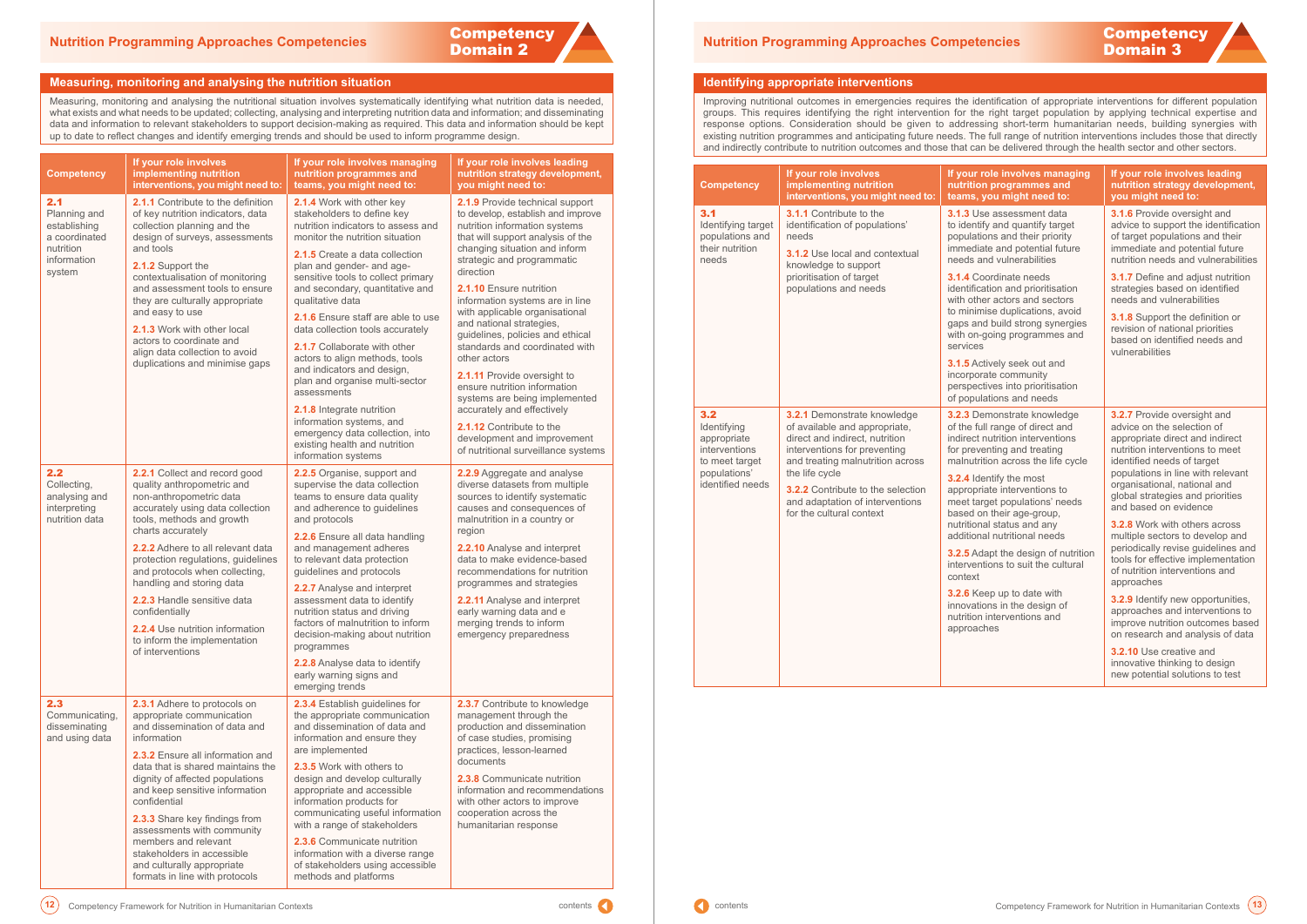## **Competency** Domain 4

#### <span id="page-8-0"></span>**Designing and managing nutrition programmes**

Designing and managing nutrition programmes involves ensuring that programmes are effectively designed and implemented to ensure the assistance being provided can be accessed by all those that the intervention is aimed at, and that the required resources are secured and used effectively, efficiently and ethically, that programmes are monitored and adjustments made based on lessons learned. Programmes should be based on an understanding of the identified needs, organisational capacity and an awareness of on-going or other programmes to maximise coverage and impact and avoid duplications and gaps.

| 4.3<br>Monitoring,<br>evaluating<br>and adapting<br>nutrition<br>programmes | 4.3.1 Maintain accurate records<br>on activities<br>4.3.2 Gather monitoring and                             |                                                                                           |
|-----------------------------------------------------------------------------|-------------------------------------------------------------------------------------------------------------|-------------------------------------------------------------------------------------------|
|                                                                             |                                                                                                             | 4.3.8 Design, do<br>establish a cont                                                      |
|                                                                             | evaluation data according to the<br>monitoring and evaluation plan                                          | monitoring and<br>framework, plar<br>the nutrition pro                                    |
|                                                                             | 4.3.3 Ensure meaningful<br>participation of community<br>members in monitoring and<br>evaluation activities | 4.3.9 Ensure da<br>in line with the r<br>evaluation plan<br>or inaccuracies               |
|                                                                             | 4.3.4 Create accurate reports<br>using correct formats                                                      | 4.3.10 Systema<br>programme dat<br>against key indi                                       |
|                                                                             | 4.3.5 Provide feedback to<br>community members on results<br>of evaluations                                 | nutrition progra<br><b>4.3.11 Create re</b><br>learned docume                             |
|                                                                             | 4.3.6 Use feedback to identify<br>adjustments and improvements                                              | of formats suita<br>audiences                                                             |
|                                                                             | to programme activities<br>4.3.7 Agree, plan and implement<br>adjustments to activities                     | 4.3.12 Use mor<br>evaluation data<br>programme adjı<br>seek agreemen<br>with relevant sta |
|                                                                             |                                                                                                             | 4.3.13 Operatio<br>adjustments an<br>to the programr<br>manner                            |

# **Competency**

#### *<u><b>I* olves managing</u> **ammes and theams** for the state to:

levelop and textually relevant evaluation n and tools for ogrammes

ata is collected monitoring and and address gaps in data collection

atically analyse ta and information licators to evaluate umme

**eports and lessons** ents in a range able for different

**hitoring and** a to identify justments and nt for adjustments akeholders

**analise** d improvements me plan in a timely

| <b>Competency</b>                                                                          | If your role involves<br>implementing nutrition<br>interventions, you might need to:                                                                                                                                                                                                                                                                                                                                                                                                                                                                                                    | If your role involves managing<br>nutrition programmes and<br>teams, you might need to:                                                                                                                                                                                                                                                                                                                                                                                                                                                                                                                                                                                                                                                                                                         | If your role involves leading<br>nutrition strategy development,<br>you might need to:                                                                                                                                                                                                                                                                                                                                                                                                                                                                                                                                                                                                             | nutrition<br>programmes |
|--------------------------------------------------------------------------------------------|-----------------------------------------------------------------------------------------------------------------------------------------------------------------------------------------------------------------------------------------------------------------------------------------------------------------------------------------------------------------------------------------------------------------------------------------------------------------------------------------------------------------------------------------------------------------------------------------|-------------------------------------------------------------------------------------------------------------------------------------------------------------------------------------------------------------------------------------------------------------------------------------------------------------------------------------------------------------------------------------------------------------------------------------------------------------------------------------------------------------------------------------------------------------------------------------------------------------------------------------------------------------------------------------------------------------------------------------------------------------------------------------------------|----------------------------------------------------------------------------------------------------------------------------------------------------------------------------------------------------------------------------------------------------------------------------------------------------------------------------------------------------------------------------------------------------------------------------------------------------------------------------------------------------------------------------------------------------------------------------------------------------------------------------------------------------------------------------------------------------|-------------------------|
| 4.1<br>Designing<br>and planning<br>effective and<br>accessible<br>nutrition<br>programmes | 4.1.1 Contribute to the design<br>of nutrition programmes that<br>address identified needs of<br>target populations<br>4.1.2 Contribute ideas on ways<br>to ensure programmes are<br>accessible, locally and culturally<br>appropriate and gender and age<br>sensitive<br>4.1.3 Work with other<br>team members to develop<br>implementation plans to deliver<br>nutrition programmes                                                                                                                                                                                                   | 4.1.4 Design nutrition<br>programmes to address<br>identified needs with appropriate<br>interventions, realistic timeframes<br>and resourcing requirements<br>4.1.5 Ensure nutrition<br>programme design is informed<br>by organisational capacities and<br>in line with donor requirements<br>4.1.6 Ensure programme<br>design and planning take into<br>account the diverse needs<br>and vulnerabilities of affected<br>populations, are locally and<br>culturally appropriate, and gender<br>and age sensitive<br>4.1.7 Develop implementation<br>plans collaboratively with teams                                                                                                                                                                                                           | 4.1.8 Provide oversight and<br>technical advice to design<br>programmatic activities including<br>the development of a theory of<br>change, implementation plans,<br>programme timelines, staffing<br>structures and required budgets<br>4.1.9 Ensure programme design<br>is in line with organisational,<br>national and global strategies<br>on the prevention and treatment<br>of malnutrition<br>4.1.10 Lead on the design and<br>set up of large-scale emergency<br>nutrition responses                                                                                                                                                                                                       |                         |
| 4.2<br>Mobilising and<br>using resources                                                   | 4.2.1 Implement interventions in<br>line with plans in a cost-effective<br>way<br>4.2.2 Contribute to recruitment,<br>induction and supervision of<br>nutrition front-line workers<br>according to implementation<br>plans<br>4.2.3 Follow systems for<br>monitoring and replenishing<br>nutrition supplies<br>4.2.4 Demonstrate commitment<br>to ethical and efficient use of all<br>resources<br>4.2.5 Use nutrition programme<br>resources as intended, following<br>procurement guidelines and<br>maintaining accurate records of<br>expenditures, nutrition supplies<br>and assets | 4.2.6 Identify funding<br>opportunities, build relationships<br>with national level donors and<br>develop funding applications<br>to secure funds for nutrition<br>programmes<br>4.2.7 Maintain oversight of<br>nutrition programme budgets,<br>monitor expenditures and<br>contribute to financial reports<br>4.2.8 Ensure nutrition<br>programmes are delivered<br>by sufficient and competent<br>team members working with<br>HR specialists to develop<br>and implement recruitment,<br>development and retention<br>plans<br>4.2.9 Develop and implement<br>procurement and stock<br>monitoring plans in coordination<br>with logisticians<br>4.2.10 Establish and implement<br>systems for effective and ethical<br>use of resources for nutrition<br>programmes and act on any<br>misuse | 4.2.11 Build strategic relationships<br>with donors at national and<br>global level and take action to<br>understand and influence their<br>funding priorities<br>4.2.12 Provide technical support<br>and advice for the development<br>of funding applications for<br>nutrition programmes<br>4.2.13 Provide technical support<br>and advice to support the<br>recruitment, development and<br>retention of nutrition experts<br>4.2.14 Oversee the development<br>and implementation of<br>procurement plans ensuring<br>efficient and timely procurement<br>of supplies<br>4.2.15 Develop and implement<br>organisational policies and<br>guidance on ethical and efficient<br>use of resources |                         |

#### **If your role involves leading nutrition strategy development, you might need to:**

**4.3.14** Provide technical support for the development of monitoring and evaluation frameworks and tools, ensuring alignment with organisational strategies and key reporting requirements

**4.3.15** Provide technical support and quality control for the development of reports to key stakeholders

**4.3.16** Design and conduct research and use monitoring and evaluation data from nutrition programmes to create lessons learned and evidence-based recommendations

**4.3.17** Work with other stakeholders including state actors to make adjustments to policy and guidelines based on lessons learned and monitoring and evaluation data

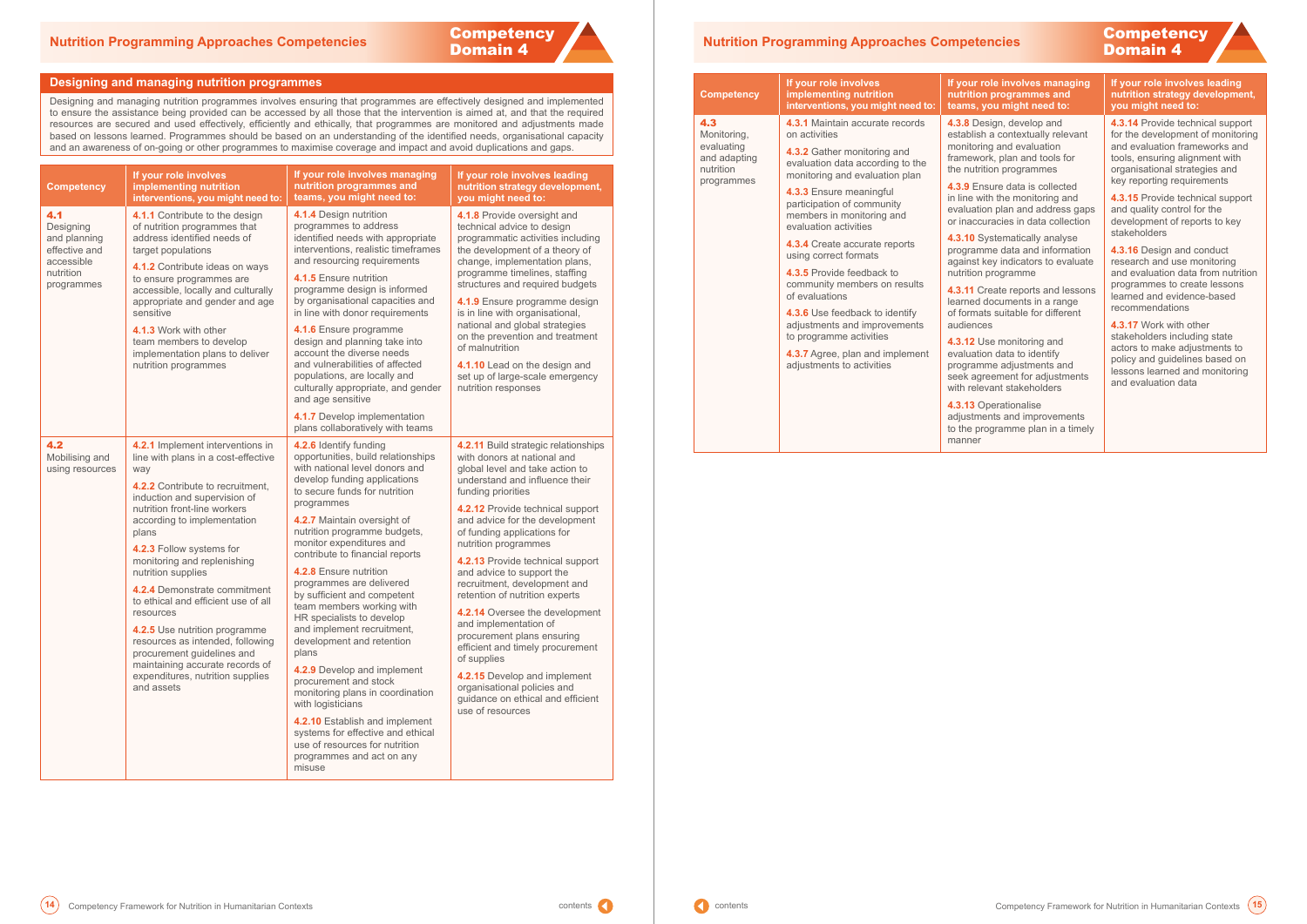# <span id="page-9-0"></span>**Nutrition Programming Approaches Competencies**<br> **Domain 5 Nutrition Programming Approaches Competency Competency**<br> **Domain 6**



#### **Engaging communities for nutrition action**

Adopting a community-centred approach can positively impact the nutritional status of specific target groups as well as populations as a whole. It can be a powerful tool for addressing need, reaching the most vulnerable, encouraging behaviour change and ensuring accountability. A community-centred approach encourages and supports the meaningful participation of a diverse range of community members, effectively mobilises community action on nutrition and empowers communities to lead and take ownership of activities. It ensures that decisions taken throughout the humanitarian programme cycle involve community members, and that feedback, concerns and complaints from community members are heard and acted upon.

#### **Adopting integrated and systems-based approaches to nutrition programming**

Adopting an integrated and systems-based approach to programming involves building linkages with actors across sectors to integrate programmes that directly address nutrition outcomes into food security, health, water and sanitation, education and social protection systems, and supporting interventions that indirectly contribute to nutrition outcomes by addressing enabling and underlying causes of nutrition. The approach draws on an understanding of the enabling, underlying and immediate determinants of all forms of malnutrition and knowledge of food security, health, water and sanitation, education and social protection systems, services and actors. It requires the ability to view nutrition within the broader context of the needs of affected populations and the systems that can support them more sustainably.

| <b>Competency</b>                                                             | If your role involves<br>implementing nutrition<br>interventions, you might need to:                                                                                                                                                                                                                                                                                                                                                                                                                                                                                                                                                                                                                                                                                                                                                                              | If your role involves managing<br>nutrition programmes and<br>teams, you might need to:                                                                                                                                                                                                                                                                                                                                                                                                                                                                                                                                                                                    | If your role involves leading<br>nutrition strategy development,<br>you might need to:                                                                                                                                                                                                                                                                                                                                                                                                                                                                                                                                                    |
|-------------------------------------------------------------------------------|-------------------------------------------------------------------------------------------------------------------------------------------------------------------------------------------------------------------------------------------------------------------------------------------------------------------------------------------------------------------------------------------------------------------------------------------------------------------------------------------------------------------------------------------------------------------------------------------------------------------------------------------------------------------------------------------------------------------------------------------------------------------------------------------------------------------------------------------------------------------|----------------------------------------------------------------------------------------------------------------------------------------------------------------------------------------------------------------------------------------------------------------------------------------------------------------------------------------------------------------------------------------------------------------------------------------------------------------------------------------------------------------------------------------------------------------------------------------------------------------------------------------------------------------------------|-------------------------------------------------------------------------------------------------------------------------------------------------------------------------------------------------------------------------------------------------------------------------------------------------------------------------------------------------------------------------------------------------------------------------------------------------------------------------------------------------------------------------------------------------------------------------------------------------------------------------------------------|
| 6.1<br>Ensuring<br>meaningful<br>community<br>participation<br>and leadership | 6.1.1 Engage a wide range of<br>community members in planning,<br>implementing and monitoring<br>nutrition activities<br>6.1.2 Ensure that the<br>implementation of activities<br>addresses community<br>perspectives, preferences and<br>potential barriers to services<br>and activities<br><b>6.1.3</b> Engage with community<br>members through a range of<br>pre-existing and culturally<br>appropriate local platforms<br>and mechanisms                                                                                                                                                                                                                                                                                                                                                                                                                    | <b>6.1.4</b> Systematically support<br>the participation of community<br>members in decision making at<br>all stages of the programme cycle<br>6.1.5 Work collaboratively with<br>community members to design<br>and plan nutrition programmes<br><b>6.1.6</b> Take actions to reduce<br>barriers to participation and<br>services for community members                                                                                                                                                                                                                                                                                                                   | 6.1.7 Systematically support<br>the incorporation of community<br>perspectives in decision-making<br>related to nutrition strategies,<br>policies and guidelines<br>6.1.8 Promote local civil society<br>strengthening and community<br>leadership in nutrition programme<br>design and implementation<br><b>6.1.9</b> Promote community<br>participation in decision-making<br>at strategic level amongst<br>partners and other stakeholders<br><b>6.1.10</b> Identify and address<br>systemic barriers to community<br>participation and leadership                                                                                     |
| 6.2<br>Mobilising<br>community<br>action on<br>nutrition                      | 6.2.1 Provide accessible and<br>appropriate information on<br>available services and how<br>to access them<br>6.2.2 Implement social and<br>behavioural change sessions,<br>activities and media campaigns<br>to promote the adoption of<br>healthy and protective<br>behaviours among at-risk<br>and affected populations<br>6.2.3 Work with water and<br>sanitation actors to implement<br>health and hygiene promotion<br>activities which contribute to<br>improved nutrition<br>6.2.4 Support caregivers and<br>communities to identify and<br>refer people requiring nutritional<br>or medical care<br>6.2.5 Form partnerships with<br>local organisations, including<br>civil society and private sector<br>organisations, to support<br>and encourage community<br>engagement and facilitate<br>the dissemination of nutrition<br>messages at local level | 6.2.6 Incorporate community<br>mobilisation, including social<br>and behaviour change activities,<br>into nutrition programming<br><b>6.2.7</b> Work collaboratively<br>with actors from food security,<br>water and sanitation and health<br>systems to ensure social and<br>behaviour change messages<br>address determinants of nutrition<br>consistently<br>6.2.8 Oversee the implementation<br>of community mobilisation<br>activities<br>6.2.9 Form partnerships with<br>civil society, consumer and<br>private-sector groups to support<br>and encourage community<br>engagement and facilitate<br>the dissemination of nutrition<br>messages at the national level | <b>6.2.10</b> Provide technical<br>support and guidance on how to<br>implement effective community<br>mobilisation activities and ensure<br>that communities are part of<br>project design<br>6.2.11 Support the scale-up of<br>community-based interventions<br>that address malnutrition<br>6.2.12 Incorporate community<br>mobilisation into strategies<br>and guidelines for nutrition<br>programming drawing on up-to-<br>date research and evidence<br>6.2.13 Provide cross-sectoral<br>leadership to ensure community<br>mobilisation strategies are holistic<br>and in-line with latest available<br>evidence on key determinants |



| <b>Competency</b>                                                                                                                           | If your role involves<br>implementing nutrition<br>interventions, you might need to:                                                                                                                                                                                                                                                                                                                                                                                                                                                                                                                                                          | If your role involves managing<br>nutrition programmes and<br>teams, you might need to:                                                                                                                                                                                                                                                                                                                                                                                                                                                                                                                                                                                                                          | If your role involves leading<br>nutrition strategy development,<br>you might need to:                                                                                                                                                                                                                                                                                                                                                                                                                                                                                                                                                                                                                                                                                                                               |
|---------------------------------------------------------------------------------------------------------------------------------------------|-----------------------------------------------------------------------------------------------------------------------------------------------------------------------------------------------------------------------------------------------------------------------------------------------------------------------------------------------------------------------------------------------------------------------------------------------------------------------------------------------------------------------------------------------------------------------------------------------------------------------------------------------|------------------------------------------------------------------------------------------------------------------------------------------------------------------------------------------------------------------------------------------------------------------------------------------------------------------------------------------------------------------------------------------------------------------------------------------------------------------------------------------------------------------------------------------------------------------------------------------------------------------------------------------------------------------------------------------------------------------|----------------------------------------------------------------------------------------------------------------------------------------------------------------------------------------------------------------------------------------------------------------------------------------------------------------------------------------------------------------------------------------------------------------------------------------------------------------------------------------------------------------------------------------------------------------------------------------------------------------------------------------------------------------------------------------------------------------------------------------------------------------------------------------------------------------------|
| 5.1<br>Designing and<br>implementing<br>nutrition<br>programmes<br>that are<br>integrated<br>across sectors<br>and into existing<br>systems | <b>5.1.1</b> Demonstrate understanding<br>of the impact and importance of<br>delivering nutrition interventions<br>through existing systems and<br>services and alongside actors<br>in other sectors<br><b>5.1.2</b> Identify and map food<br>security, health, water and<br>sanitation, education and social<br>protection services and actors<br>in the local area<br>5.1.3 Identify opportunities<br>for implementing nutrition<br>interventions through existing<br>services<br><b>5.1.4</b> Contribute ideas using<br>local and contextual knowledge to<br>support integrated programming<br>throughout the nutrition<br>programme cycle | 5.1.5 Build own knowledge of<br>existing food, health, water and<br>sanitation, education and social<br>protections systems and actors<br>5.1.6 Identify and develop<br>opportunities for building<br>linkages with actors in other<br>sectors and for integrating<br>nutrition interventions into<br>existing services<br>5.1.7 Work collaboratively with<br>actors in other sectors to design<br>and implement integrated needs<br>assessments, programmes and<br>advocacy initiatives working<br>through existing systems<br>whenever possible<br>5.1.8 Build capacity of others to<br>implement nutrition programmes<br>and advocacy activities that are<br>integrated into existing systems<br>and services | 5.1.9 Generate and champion<br>strategies that incorporate<br>systems-based approaches,<br>build cross-sectoral linkages<br>and support integrated policy<br>and practice<br>5.1.10 Develop and promote<br>best practice guidance and<br>quality benchmarks on integrating<br>nutrition interventions into<br>existing systems and working<br>across sectors<br><b>5.1.11</b> Provide technical advice<br>and guidance on building cross-<br>sectoral linkages and integrating<br>nutrition programmes into<br>existing systems<br>5.1.12 Build networks and<br>partnerships with key<br>stakeholders to establish strong<br>strategic linkages across sectors<br>5.1.13 Influence partners and<br>key stakeholders to incorporate<br>integrated approaches into<br>nutrition strategies, programmes<br>and advocacy |
| 5.2<br>Supporting<br>interventions<br>that indirectly<br>contribute<br>to nutrition<br>outcomes                                             | 5.2.1 Work collaboratively with<br>actors across sectors to identify<br>ways to integrate activities<br>that address underlying and<br>enabling causes of nutrition into<br>health, food security, water and<br>sanitation, education and social<br>protection programmes<br>5.2.2 Build networks with actors<br>across sectors to promote<br>cross-sectoral working and<br>information sharing                                                                                                                                                                                                                                               | 5.2.3 Encourage and promote<br>the integration of activities that<br>address underlying and enabling<br>causes of nutrition into health,<br>food security, water and sanitation,<br>education and social protection<br>programmes<br><b>5.2.4 Build networks and</b><br>partnerships with actors across<br>sectors to promote approaches<br>that address underlying and<br>enabling causes of nutrition                                                                                                                                                                                                                                                                                                          | 5.2.5 Gather evidence, identify<br>and share current and emerging<br>best practice on integrating<br>interventions that indirectly<br>contribute to nutrition outcomes<br>into health, food security, water<br>and sanitation, education and<br>social protection strategies<br>5.2.6 Build strategic links with<br>actors across sectors to<br>promote approaches that<br>address underlying and<br>enabling causes of nutrition                                                                                                                                                                                                                                                                                                                                                                                    |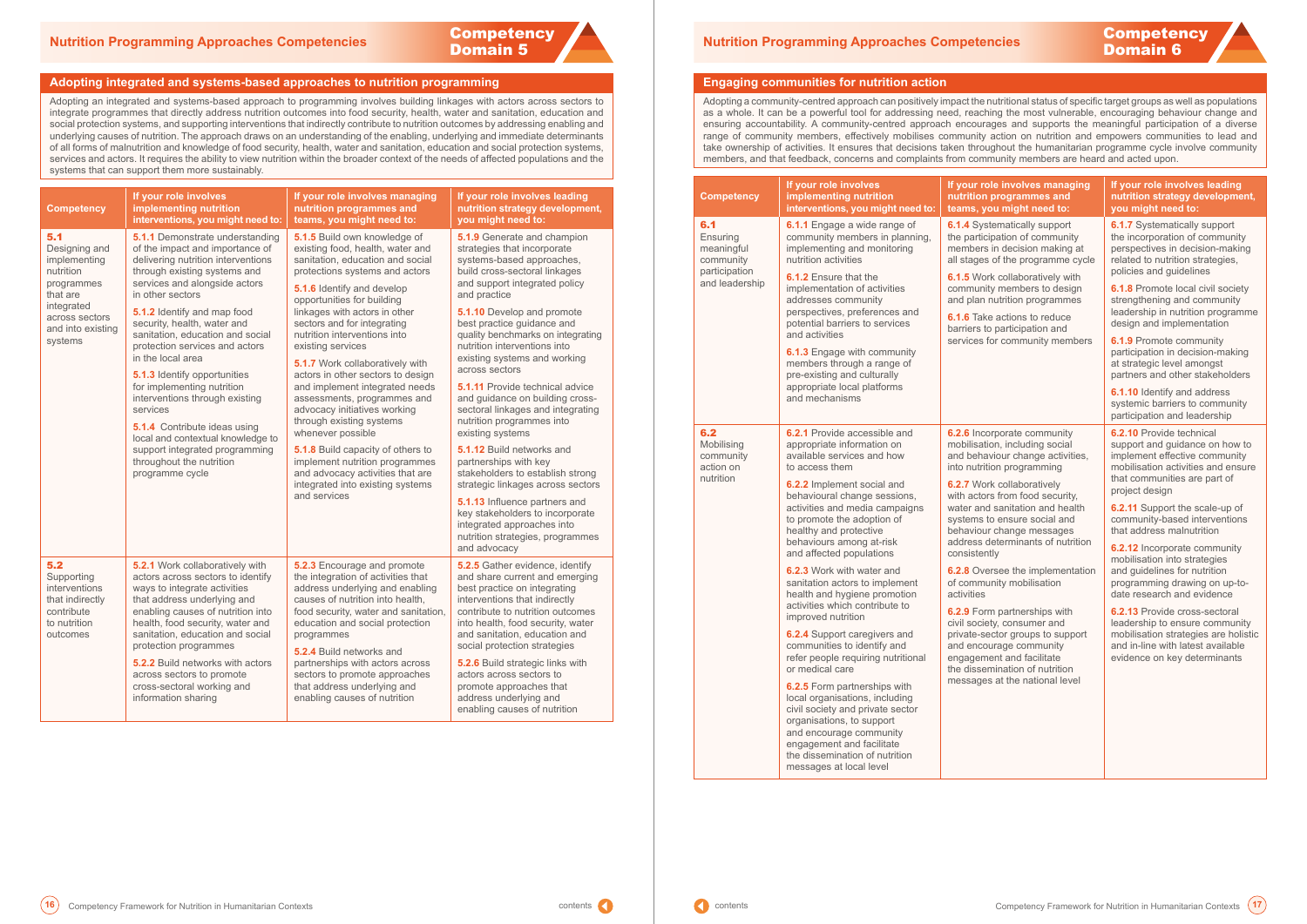#### **Coordinating and collaborating with others**

Adopting a coordinated and collaborative approach when working with others in the nutrition sector and beyond, and when forming partnerships, improves the effectiveness and efficiency of nutrition programmes by minimising gaps and avoiding duplications and supports the integration of nutrition across systems and sectors. Coordination can be achieved through formal and informal mechanisms and requires a pro-active and collaborative approach to working with others.

| <b>Competency</b>                                  | If your role involves<br>implementing nutrition<br>interventions, you might need to:                                                                                                                                                                                                                                                                                                                                                                                                                                                        | If your role involves managing<br>nutrition programmes and<br>teams, you might need to:                                                                  | If your role involves leading<br>nutrition strategy development,<br>you might need to:                                                                                              |
|----------------------------------------------------|---------------------------------------------------------------------------------------------------------------------------------------------------------------------------------------------------------------------------------------------------------------------------------------------------------------------------------------------------------------------------------------------------------------------------------------------------------------------------------------------------------------------------------------------|----------------------------------------------------------------------------------------------------------------------------------------------------------|-------------------------------------------------------------------------------------------------------------------------------------------------------------------------------------|
| 7.1<br>Communicating<br>and sharing<br>information | 7.1.1 Effectively communicate<br>with stakeholders in your<br>own and other organisations,<br>sharing relevant information                                                                                                                                                                                                                                                                                                                                                                                                                  | <b>7.1.5</b> Work with team members<br>to design and implement a<br>communications plan<br>7.1.6 Disseminate appropriate                                 | 7.1.9 Effectively communicate<br>with key stakeholders across all<br>sectors<br>7.1.10 Share relevant, strategic                                                                    |
|                                                    | about programmes, activities<br>and services in adherence with<br>organisational guidelines and<br>communications plans                                                                                                                                                                                                                                                                                                                                                                                                                     | and useful information to relevant<br>stakeholders on a timely basis<br>and in an accessible manner                                                      | information in accessible formats<br>7.1.11 Create a culture of<br>transparency and learning within                                                                                 |
|                                                    | 7.1.2 Listen to the perspectives<br>of other stakeholders and<br>affected populations                                                                                                                                                                                                                                                                                                                                                                                                                                                       | 7.1.7 Pro-actively seek<br>out information from other<br>stakeholders and use it to inform<br>programming decisions                                      | own organisation and with other<br>actors                                                                                                                                           |
|                                                    | 7.1.3 Tailor message and<br>communication approach to<br>the audience and purpose                                                                                                                                                                                                                                                                                                                                                                                                                                                           | <b>7.1.8</b> Model a commitment to<br>transparent information sharing<br>and encourage transparency                                                      |                                                                                                                                                                                     |
|                                                    | 7.1.4 Demonstrate a commitment<br>to transparency in your work                                                                                                                                                                                                                                                                                                                                                                                                                                                                              | amongst others                                                                                                                                           |                                                                                                                                                                                     |
| 7.2<br>Coordinating<br>with others                 | 7.2.1 Attend and actively<br>participate in relevant local<br>or area-based coordination<br>meetings                                                                                                                                                                                                                                                                                                                                                                                                                                        | 7.2.5 Attend and actively engage<br>with coordination platforms and<br>meetings including cluster or<br>sector meetings                                  | 7.2.9 Actively participate and<br>provide leadership in coordination<br>and inter-sector platforms and<br>meetings including cluster or                                             |
|                                                    | 7.2.2 Encourage local<br>7.2.6 Encourage partners<br>stakeholders to participate in<br>to engage with coordination<br>coordination meetings<br>structures and take actions to<br>reduce barriers to participation<br>7.2.3 Work with relevant local<br>in coordination meetings<br>authorities, stakeholders and<br>partners to coordinate plans<br>7.2.7 Engage in collective<br>and implementation of activities<br>sector planning processes<br>and assessments to avoid<br>including coordinated needs<br>duplication and minimise gaps |                                                                                                                                                          | sector meetings<br>7.2.10 Reach out to other actors<br>to coordinate strategies, priorities,<br>approaches, research and<br>initiatives to improve the nutrition                    |
|                                                    |                                                                                                                                                                                                                                                                                                                                                                                                                                                                                                                                             | assessment and analysis, nutrition                                                                                                                       | environment<br>7.2.11 Take into account the<br>concerns and interests of<br>partners and other key                                                                                  |
|                                                    | 7.2.4 Coordinate own work and<br>priorities with team members                                                                                                                                                                                                                                                                                                                                                                                                                                                                               | response plan development and<br>implementation and nutrition<br>response monitoring                                                                     | stakeholders when taking<br>strategic decisions                                                                                                                                     |
|                                                    |                                                                                                                                                                                                                                                                                                                                                                                                                                                                                                                                             | 7.2.8 Pro-actively reach out to<br>other actors to coordinate activities<br>when possible in order to reduce<br>duplication and minimise gaps            |                                                                                                                                                                                     |
| 7.3<br>Engaging,<br>connecting                     | 7.3.1 Build strong networks<br>with a wide range of local<br>stakeholders                                                                                                                                                                                                                                                                                                                                                                                                                                                                   | 7.3.3 Build strong networks with<br>a wide range of local and national<br>stakeholders across multiple                                                   | 7.3.5 Build strategic alliances<br>through effective networking<br>with a wide range of stakeholders                                                                                |
| and partnering<br>with others                      | 7.3.2 Identify suitable local<br>partnerships based on<br>comparative advantage in<br>order to improve the<br>implementation<br>of nutrition activities                                                                                                                                                                                                                                                                                                                                                                                     | sectors<br>7.3.4 Form partnerships with<br>local, national and international<br>stakeholders to improve the<br>implementation of nutrition<br>programmes | inside the sector and within other<br>sectors<br>7.3.6 Form partnerships at<br>national and global level to drive<br>strategic and systemic change<br>to improve nutrition outcomes |



**6.3.5** Ensure that accountability to beneficiaries is a core element and success indicator for nutrition programme activities

**6.3.7** Use community feedback to adjust nutrition programme design and implementation

## <span id="page-10-0"></span>Domain 6 **Nutrition Programming Approaches Competencies**

#### **Competency**

6.3 Working accountably with communities and affected populations

#### **If your role involves implementing nutrition interventions, you might need to:**

**6.3.1** Share information about individuals' rights and entitlements and expected standards of conduct by staff and volunteers

**6.3.2** Ensure own behaviour is in line with all applicable codes of conduct, ethical standards and Prevention of Sexual Exploitation and Abuse standards

**6.3.3** Implement safe, accessible and confidential complaint and feedback mechanisms

**6.3.4** Systematically collect and use feedback to inform implementation of nutrition activities

#### **If your role involves managing nutrition programmes and teams, you might need to:**

**6.3.6** Establish and manage a feedback and response mechanism to gather feedback and complaints on nutrition programming and staff and volunteer conduct

**6.3.8** Address or refer feedback, complaints or allegations

professionally, in a timely manner, in line with codes of conduct and prevention of sexual exploitation and abuse protocols

**6.3.9** Take actions to prevent and act on unintended negative effects of programmes

**6.3.10** Hold self and team members to account for their actions and act in a timely manner on allegations

#### **If your role involves leading nutrition strategy development,**

**Competency** 

#### **you might need to: 6.3.11** Ensure effective

accountability systems are in place and being implemented

**6.3.12** Create an organisational culture that is open to feedback, continual learning and

improvement

**6.3.13** Use community feedback to improve nutrition strategies, policies and guidelines

**6.3.14** Establish and implement procedures to identify and act on potential and actual harmful actions and unintended negative effects of programmes

**6.3.15** Work across organisations to ensure systematic sharing of information on complaints and allegations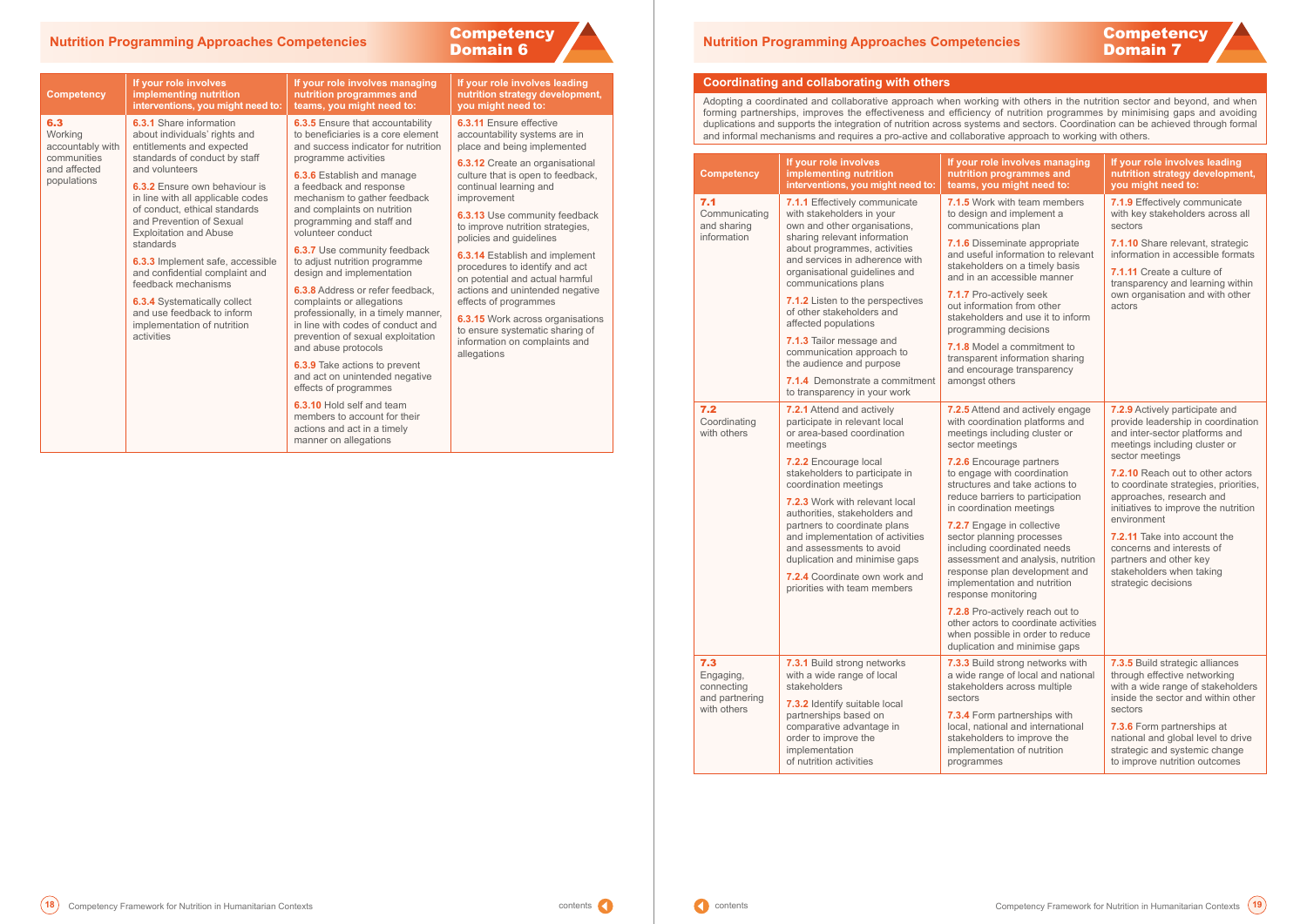

#### <span id="page-11-0"></span>**Advocating for improved nutrition outcomes**

Advocating for improved nutritional outcomes, and for the nutrition sector overall, involves influencing the actions of others in order to create an environment that supports nutritional health. This involves delivering powerful and coordinated advocacy messages to influence decision-makers at different levels to take actions to improve nutritional outcomes and to support better understanding of the nutrition sector. It can involve influencing the policies, strategies and activities of a range of actors including state and non-state, private and public sector actors and can involve work at grass-roots, local, national or international levels depending on the context and scope of your role.

| <b>Competency</b>                                   | If your role involves<br>implementing nutrition<br>interventions, you might need to:                                                                                                                | If your role involves managing<br>nutrition programmes and<br>teams, you might need to:                                                                                   | If your role involves leading<br>nutrition strategy development,<br>you might need to:                                                                                                             |
|-----------------------------------------------------|-----------------------------------------------------------------------------------------------------------------------------------------------------------------------------------------------------|---------------------------------------------------------------------------------------------------------------------------------------------------------------------------|----------------------------------------------------------------------------------------------------------------------------------------------------------------------------------------------------|
| 8.1<br>Identifying<br>advocacy allies               | 8.1.1 Build a network of advocacy<br>allies with influence in the local<br>area                                                                                                                     | 8.1.3 Build a network of advocacy<br>allies with influence at national<br>level                                                                                           | 8.1.5 Build a network of advocacy<br>allies with influence at strategic<br>and global level                                                                                                        |
| and targets                                         | 8.1.2 Identify key advocacy<br>targets whose actions may<br>impact nutrition outcomes in<br>the local area                                                                                          | 8.1.4 Identify key advocacy<br>targets whose actions may<br>impact the success and<br>outcomes of nutrition<br>programmes                                                 | 8.1.6 Identify keys advocacy<br>targets whose actions and<br>decisions may impact nutrition<br>outcomes at systemic, strategic<br>or global level                                                  |
| 8.2<br>Developing<br>advocacy plans<br>and messages | 8.2.1 Develop locally appropriate<br>advocacy messages and tools<br>that are in line with relevant<br>advocacy plans and strategies<br>8.2.2 Work with advocacy allies                              | 8.2.4 Design advocacy plans,<br>messages and tools that are in<br>line with relevant global, regional<br>or organisational nutrition<br>advocacy strategies               | 8.2.7 Lead the development of<br>national and regional nutrition<br>advocacy strategies to influence<br>policy and contribute to<br>improvements at strategic and<br>systemic levels ensuring that |
|                                                     | to ensure advocacy messages<br>and activities are consistent<br>8.2.3 Ensure all advocacy<br>messages incorporate the views<br>of the community and maintain<br>the dignity of affected populations | 8.2.5 Collaborate with advocacy<br>allies to ensure consistent<br>messaging, align advocacy<br>plans to increase the impact<br>and effectiveness of advocacy<br>messaging | learning is captured to inform<br>future advocacy work                                                                                                                                             |
|                                                     |                                                                                                                                                                                                     |                                                                                                                                                                           | 8.2.8 Contribute to the<br>formulation of joint global<br>approaches to improving<br>nutrition outcomes                                                                                            |
|                                                     |                                                                                                                                                                                                     | 8.2.6 Ensure all advocacy plans,<br>messages and tools incorporate<br>the views of the community<br>and conform to ethical and                                            | 8.2.9 Ensure nutrition advocacy<br>strategies reflect the views of the<br>community                                                                                                                |
|                                                     |                                                                                                                                                                                                     | confidentiality standards                                                                                                                                                 | 8.2.10 Develop guidelines and<br>establish processes for ensuring<br>advocacy activities conform to<br>ethical standards and maintain<br>the dignity of affected populations                       |
| 8.3<br>Influencing and<br>persuading                | 8.3.1 Communicate key nutrition<br>messages with community<br>members and locally relevant<br>stakeholders to positively impact<br>behaviour change                                                 | 8.3.2 Communicate key nutrition<br>messages to positively impact<br>nutrition outcomes that impact<br>nutrition programmes and<br>nutrition outcomes at national<br>level | 8.3.3 Confidently and<br>persuasively communicate<br>with key strategic and influential<br>stakeholders to influence policy<br>development to improve<br>nutritional outcomes                      |
|                                                     |                                                                                                                                                                                                     |                                                                                                                                                                           | 8.3.4 Hold decision makers to<br>account for national and global<br>goals and targets for nutrition                                                                                                |

## Domain 9 **Nutrition Programming Approaches Competencies**

#### **Promoting resilience to shocks**

Promoting resilience increases communities' ability to cope with, adapt to and recover from shocks that negatively impact nutrition status. Community resilience can be strengthened through activities that promote sustainable livelihoods and diets, limit dependencies and negative coping strategies and through the strengthening of emergency preparedness and social protection systems.

| <b>Competency</b>                                                  | If your role involves<br>implementing nutrition<br>interventions, you might need to:                                                                                                                                                                                                                                                                                                                                                               | If your role involves managing<br>nutrition programmes and<br>teams, you might need to:                                                                                                                                                                                                                                                                                                                                                                                         | If your role involves leading<br>nutrition strategy development,<br>you might need to:                                                                                                                                                                                                                                                                                                                                                                                                                    |
|--------------------------------------------------------------------|----------------------------------------------------------------------------------------------------------------------------------------------------------------------------------------------------------------------------------------------------------------------------------------------------------------------------------------------------------------------------------------------------------------------------------------------------|---------------------------------------------------------------------------------------------------------------------------------------------------------------------------------------------------------------------------------------------------------------------------------------------------------------------------------------------------------------------------------------------------------------------------------------------------------------------------------|-----------------------------------------------------------------------------------------------------------------------------------------------------------------------------------------------------------------------------------------------------------------------------------------------------------------------------------------------------------------------------------------------------------------------------------------------------------------------------------------------------------|
| 9.1<br>Promoting<br>household and<br>community<br>resilience       | 9.1.1 Implement activities that<br>avoid creating dependencies and<br>support and promote household<br>and community livelihoods and<br>access to markets<br>9.1.2 Work collaboratively with<br>affected communities to identify<br>positive and limit negative coping<br>strategies that may impact future<br>nutrition status<br>9.1.3 Take steps to ensure the<br>implementation of activities<br>avoids negative impacts on the<br>environment | 9.1.4 Incorporate approaches<br>and activities into nutrition<br>programmes that promote early<br>disaster recovery, benefit the<br>local economy and support<br>sustainable diets<br>9.1.5 Incorporate actions into<br>nutrition programmes to limit<br>and mitigate negative coping<br>strategies that impact nutritional<br>status, health and well-being<br>9.1.6 Incorporate strategies to<br>minimise negative environmental<br>impact into nutrition programme<br>design | 9.1.7 Document, generate<br>and disseminate evidence<br>on approaches that promote<br>sustainable approaches and<br>local capacities<br>9.1.8 Plan a transition or exit<br>strategy in the early stages of<br>the humanitarian programme<br>9.1.9 Ensure strategies, policies<br>and guidelines include<br>approaches to prevent negative<br>coping strategies<br>9.1.10 Promote and provide<br>technical guidance to support<br>nutrition programming that<br>minimises negative<br>environmental impact |
| 9.2<br>Strengthening<br>health and<br>social protection<br>systems | 9.2.1 Promote and support<br>activities to strengthen the<br>resilience to shocks of health<br>and social protection systems<br>9.2.2 Promote and support<br>activities to strengthen local<br>social safety nets that will<br>positively impact nutrition<br>outcomes<br>9.2.3 Take actions to improve<br>community awareness of and<br>access to social safety nets and<br>social protection systems                                             | 9.2.4 Work collaboratively with<br>actors across sectors to identify<br>activities that strengthen the<br>resilience of health and social<br>protection systems and social<br>safety nets<br>9.2.5 Design and operationalise<br>nutrition programmes that<br>strengthen the resilience to<br>shocks of health and social<br>protection systems and social<br>safety nets in order to positively<br>impact nutrition outcomes                                                    | 9.2.6 Develop strategies to<br>promote and strengthen health<br>and social protection systems<br>and social safety nets through<br>nutrition programmes<br>9.2.7 Develop evidence-based<br>guidelines on the impact of<br>social protection systems on<br>the protection and promotion<br>of nutrition outcomes<br>9.2.8 Promote and provide<br>technical guidance on<br>establishing and strengthening<br>social protection systems and<br>policies at national level                                    |
| 9.3<br>Strengthening<br>emergency<br>preparedness<br>systems       | 9.3.1 Participate in environment<br>and risk analysis activities<br>and emergency preparedness<br>planning linked to nutritional<br>status, ensuring they are<br>relevant to the local context<br>9.3.2 Use risk analysis to ensure<br>the implementation of activities<br>avoids negative impacts on the<br>environment<br>9.3.3 Implement activities<br>outlined in emergency<br>preparedness plans                                              | 9.3.4 Work collaboratively with<br>other stakeholders, including<br>community members, to conduct<br>environmental and climate risk<br>analysis linked to nutritional<br>status and develops emergency<br>preparedness plans<br>9.3.5 Use risk analysis findings<br>to inform nutrition programme<br>design and implementation<br>9.3.6 Monitor early warning signs<br>to inform programming decisions                                                                          | 9.3.7 Provide technical support<br>to incorporate nutrition into<br>environmental and climate risk<br>analysis<br>9.3.8 Provide strategic guidance<br>on incorporating nutrition into<br>emergency preparedness plans<br>9.3.9 Ensure nutrition strategies,<br>policy and guidelines are informed<br>by environmental and climate<br>risk analysis and emergency<br>preparedness plans<br>9.3.10 Monitor early warning<br>signs to inform strategic decision<br>making                                    |

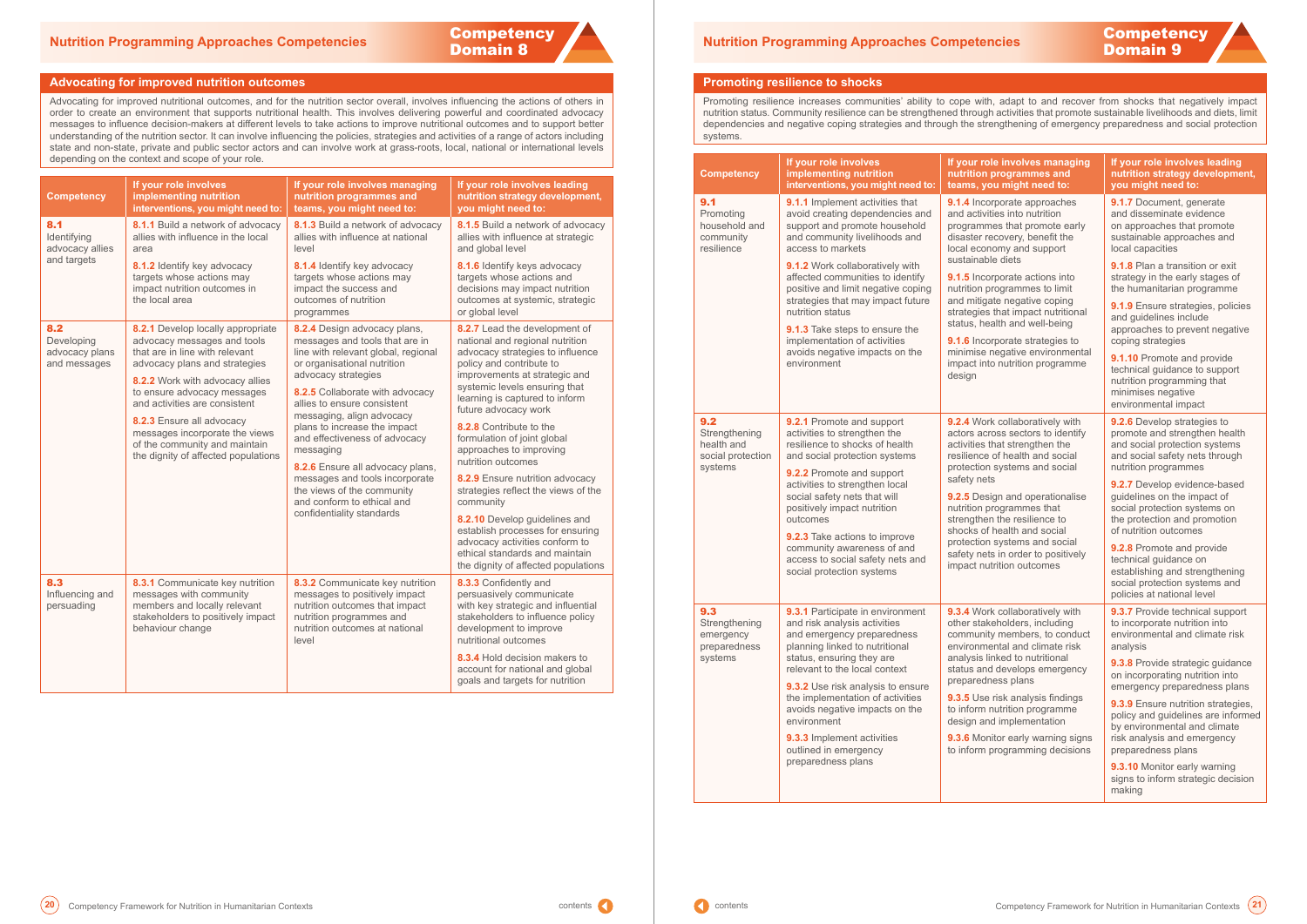

## <span id="page-12-0"></span>Domain 10 **Nutrition Programming Approaches Competencies**

#### **Strengthening capacities to protect, promote and support nutrition**

Utilising and strengthening capacities of individuals, organisations, institutions and systems in order to support sustainable improvements in nutrition outcomes is a core component of working in nutrition in humanitarian contexts. It involves identifying existing capacities and utilising and strengthening these as well as addressing capacity gaps when they exist. It requires avoiding activities or ways of working which inadvertently ignore or reduce existing capacities and which reinforce harmful power dynamics. It is based on a commitment to continuous learning for personal growth and organisational development.

#### **Iole involves managing n** programmes and **teams, you might need to:**

**10.4.4** Recognise and promote d national capacity to d deliver nutrition nmes

**i** upport local and national ations to participate in l-making and coordination on programming and remove barriers

**10.4.6** Support and promote tion and capacity ening initiatives

| <b>Competency</b>                                                                   | If your role involves<br>implementing nutrition<br>interventions, you might need to:                                                                                                                                                                                                                                                                                                                                                                                                            | If your role involves managing<br>nutrition programmes and<br>teams, you might need to:                                                                                                                                                                                                                                                                                                                                                                                                                                                                                                     | If your role involves leading<br>nutrition strategy development,<br>you might need to:                                                                                                                                                                                                                                                                                                                                                                                                                    |
|-------------------------------------------------------------------------------------|-------------------------------------------------------------------------------------------------------------------------------------------------------------------------------------------------------------------------------------------------------------------------------------------------------------------------------------------------------------------------------------------------------------------------------------------------------------------------------------------------|---------------------------------------------------------------------------------------------------------------------------------------------------------------------------------------------------------------------------------------------------------------------------------------------------------------------------------------------------------------------------------------------------------------------------------------------------------------------------------------------------------------------------------------------------------------------------------------------|-----------------------------------------------------------------------------------------------------------------------------------------------------------------------------------------------------------------------------------------------------------------------------------------------------------------------------------------------------------------------------------------------------------------------------------------------------------------------------------------------------------|
| 10.1<br>Utilising and<br>strengthening<br>individual<br>capacities                  | 10.1.1 Reflect on and take<br>actions to build own capacities<br>10.1.2 Identify and utilise<br>capacities of community<br>members, mobilisers and<br>volunteers<br>10.1.3 Identify areas in need<br>of strengthening amongst<br>community members,<br>mobilisers and volunteers<br><b>10.1.4 Strengthen capacity</b><br>of community members,<br>mobilisers and volunteers<br>through information sharing,<br>training and coaching as<br>appropriate                                          | <b>10.1.5</b> Demonstrate personal<br>commitment to individual growth<br>10.1.6 Assess capacities of<br>individuals working in internal<br>nutrition teams and partners<br>10.1.7 Develop a capacity<br>building plan based on identified<br>capacity development needs of<br>individuals<br>10.1.8 Use a range of formal<br>and informal means to utilise<br>and develop the capacity of<br>individuals                                                                                                                                                                                    | 10.1.9 Create an organisational<br>culture that supports the<br>recognition and development<br>of individual capacities<br>10.1.10 Incorporate capacity<br>development of individuals into<br>organisational strategies and<br>resourcing plans<br>10.1.11 Provide technical<br>expertise to support the<br>development and implementation<br>of capacity building initiatives<br>for individuals<br><b>10.1.12</b> Support the recruitment<br>and retention of nutrition<br>specialists and team members |
| 10.2<br>Strengthening<br>organisational<br>capacity                                 | 10.2.1 Contribute to the<br>establishment and strengthening<br>of systems and processes within<br>own organisation<br>10.2.2 Maintain appropriate<br>records to support and build<br>institutional memory<br><b>10.2.3</b> Support organisational<br>capacity strengthening of your<br>own and partner organisations<br>through the sharing of<br>information, resources and tools<br>10.2.4 Encourage and support<br>downstream partners to engage<br>in capacity strengthening<br>initiatives | <b>10.2.5 Collaboratively identify</b><br>organisational capacities, gaps<br>and comparative advantages<br>of your own and partner<br>organisations<br><b>10.2.6</b> Work with partners to<br>identify methods for strengthening<br>capacities of your own and<br>partner organisations<br>10.2.7 Take actions to strengthen<br>systems, processes and<br>institutional memory of own<br>organisation<br><b>10.2.8</b> Provide support to<br>partners to address identified<br>organisational capacity building<br>needs<br>10.2.9 Pro-actively seek to learn<br>from partner organisations | 10.2.10 Incorporate organisational<br>learning reviews and processes<br>into strategies and plans<br><b>10.2.11</b> Provide technical<br>expertise to support the<br>development and implementation<br>of organisational capacity building<br>assessments and plans to<br>support improved delivery of<br>nutrition programmes                                                                                                                                                                            |
| 10.3<br>Strengthening<br>institutional,<br>systemic and<br>governance<br>capacities | 10.3.1 Work with and through<br>existing systems whenever<br>possible<br>10.3.2 Strengthen linkages<br>with existing local services<br>10.3.3 Engage with local<br>decision-making structures<br>when planning interventions<br>10.3.4 Implement activities to<br>strengthen the capacities of<br>existing health-care systems,<br>services and staff                                                                                                                                           | 10.3.5 Ensure nutrition<br>programmes link into existing<br>local and national systems and<br>services whenever possible<br><b>10.3.6 Develop strong networks</b><br>with a wide range of actors of<br>different types to improve<br>linkages and collaborations<br>across sectors and organisations<br><b>10.3.7</b> Design and implement<br>activities to strengthen the<br>capacity of existing health-care<br>systems, services and staff                                                                                                                                               | 10.3.8 Provide technical<br>expertise and leadership to<br>support the integration of nutrition<br>programming into existing local<br>and national systems<br>10.3.9 Provide technical<br>expertise and leadership to<br>support the development<br>and strengthening of national<br>nutrition emergency response,<br>preparedness and contingency<br>plans and structures<br>10.3.10 Support policy<br>development at national and<br>global level                                                       |

**10.4.7** Design and implement s to strengthen the of national state and te actors to lead and ent emergency nutrition mes

## Domain 10 **Nutrition Programming Approaches Competencies**

| <b>Competency</b>                                  | If your role involves<br>implementing nutrition<br>interventions, you might need to:                            | If your r<br>nutrition<br>teams,                                       |  |
|----------------------------------------------------|-----------------------------------------------------------------------------------------------------------------|------------------------------------------------------------------------|--|
| 10.4<br>Championing<br>and                         | <b>10.4.1</b> Identify and champion<br>local capacity to implement and<br>support nutrition interventions       | 10.4.4 R<br>local and<br>lead and                                      |  |
| strengthening<br>local and<br>national<br>capacity | <b>10.4.2</b> Identify, challenge<br>and work to remove barriers<br>to participation for local<br>organisations | program<br>10.4.5 S<br>organisa<br>decision                            |  |
|                                                    | <b>10.4.3</b> Support and promote<br>capacity strengthening initiatives                                         | of nutriti<br>work to i                                                |  |
|                                                    | for local organisations                                                                                         | 10.4.6 S<br>localisat<br>strength                                      |  |
|                                                    |                                                                                                                 | 10.4.7 $D$<br>activities<br>capacity<br>non-stat<br>impleme<br>program |  |

# **Competency**

#### **If your role involves leading nutrition strategy development, you might need to:**

**10.4.8** Ensure promotion, documentation and dissemination of nutrition programming achievements

**10.4.9** Systematically record and celebrate contributions of local and national organisations

**10.4.10** Pro-actively support increased national and local representation in decision making platforms and take steps to remove systemic barriers

**10.4.11** Provide technical expertise for localisation and capacity strengthening initiatives

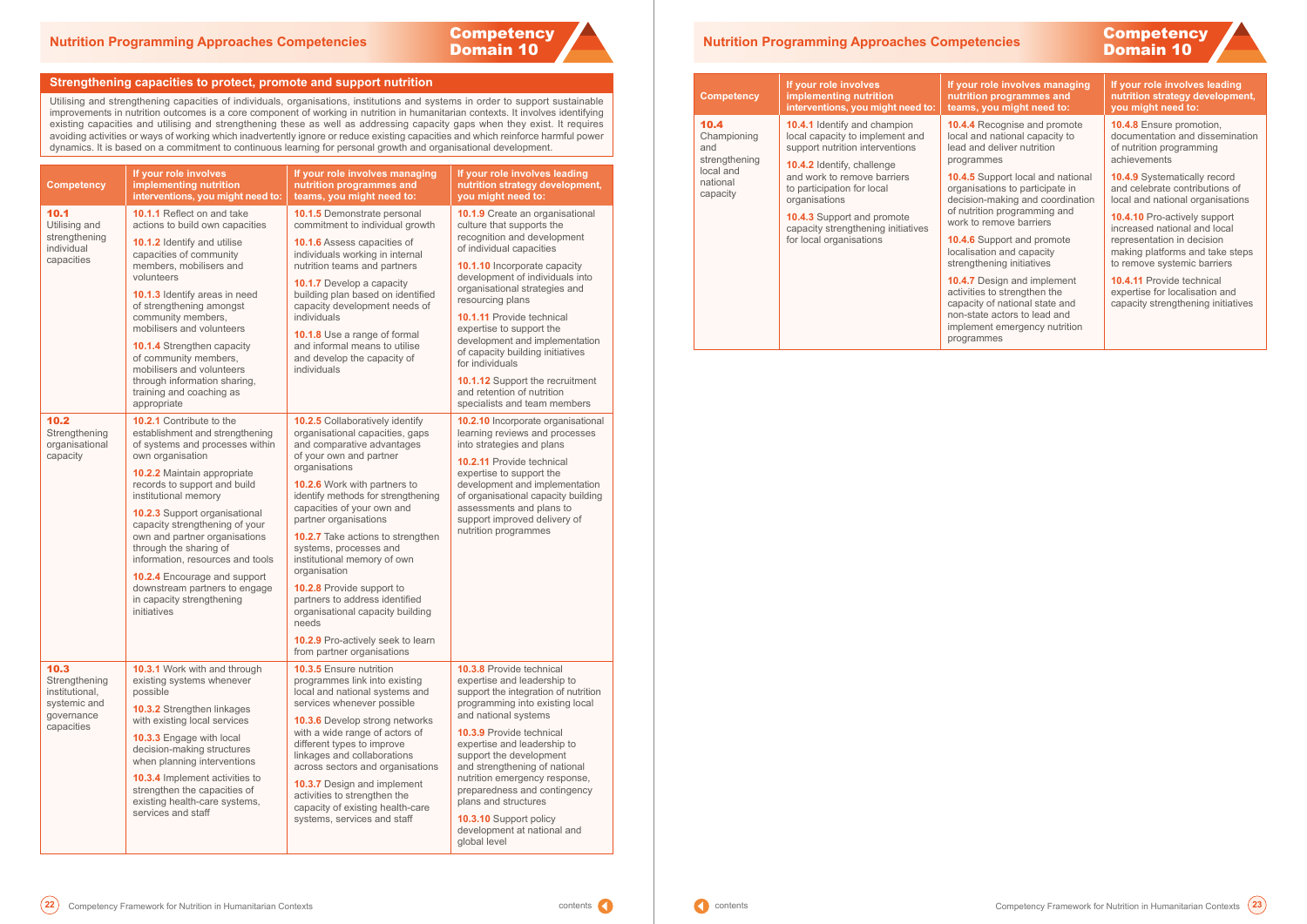

#### <span id="page-13-0"></span>**Promoting access to nutritious diets**

Ensuring healthy food environments and access to nutritious diets is fundamental to supporting good nutrition. This involves working with food systems, actors and suppliers to protect and improve access to nutritious diets that are affordable and sustainable; providing support to households in the form of food or cash and voucher assistance when their access to affordable, nutritious food is compromised; and providing food assistance to nutritionally vulnerable groups targeted for interventions that prevent the deterioration of nutrition status.

| <b>Competency</b>                                                        | If your role involves<br>implementing nutrition<br>interventions, you might need to:                                                                                                                                                                                                                                                                          | If your role involves managing<br>nutrition programmes and<br>teams, you might need to:                                                                                                                                                                                                                                                                             | If your role involves leading<br>nutrition strategy development,<br>you might need to:                                                                                                                                                                                                                                                                        |
|--------------------------------------------------------------------------|---------------------------------------------------------------------------------------------------------------------------------------------------------------------------------------------------------------------------------------------------------------------------------------------------------------------------------------------------------------|---------------------------------------------------------------------------------------------------------------------------------------------------------------------------------------------------------------------------------------------------------------------------------------------------------------------------------------------------------------------|---------------------------------------------------------------------------------------------------------------------------------------------------------------------------------------------------------------------------------------------------------------------------------------------------------------------------------------------------------------|
| 11.1<br>Working with<br>food systems<br>to protect and<br>improve access | 11.1.1 Demonstrate<br>understanding of the central role<br>of the food system in providing<br>nutritious, safe, affordable and<br>sustainable diets, nutrition                                                                                                                                                                                                | <b>11.1.2</b> Work collaboratively with<br>food security actors to implement<br>programmes that directly and<br>indirectly contribute to improved<br>nutrition outcomes                                                                                                                                                                                             | 11.1.4 Work collaboratively with<br>governments to create policies<br>that promote healthy food<br>environments and access to<br>affordable nutritious foods                                                                                                                                                                                                  |
| to nutritious diets                                                      | services and supporting nutrition<br>practices                                                                                                                                                                                                                                                                                                                | 11.1.3 Design nutrition<br>programmes that promote healthy<br>food environments and improve<br>access to nutritious diets                                                                                                                                                                                                                                           | 11.1.5 Promote the development<br>and establishment of standards<br>for food production, labelling and<br>marketing and for fortification of<br>foods                                                                                                                                                                                                         |
|                                                                          |                                                                                                                                                                                                                                                                                                                                                               |                                                                                                                                                                                                                                                                                                                                                                     | 11.1.6 Advocate with producers<br>and suppliers to comply with<br>food production, labelling and<br>marketing best practice and<br>guidelines                                                                                                                                                                                                                 |
| 11.2<br>Implementing<br>general food                                     | 11.2.1 Demonstrate<br>understanding of the benefits<br>and purpose of general food                                                                                                                                                                                                                                                                            | <b>11.2.4</b> Articulate benefits,<br>challenges and purposes of<br>different interventions to improve                                                                                                                                                                                                                                                              | <b>11.2.8</b> Provide technical support<br>and advice for food distributions<br>and cash/voucher transfers                                                                                                                                                                                                                                                    |
| distributions and<br>cash/ voucher<br>transfers                          | distributions and cash/voucher<br>transfers<br>11.2.2 Implement food<br>distributions and cash/ voucher<br>transfers taking into account the<br>local and cultural context<br>11.2.3 Implement actions to<br>mitigate potential challenges<br>that may arise during<br>distributions and transfers                                                            | nutrition across populations<br>11.2.5 Design, plan and manage<br>general food distributions and<br>cash/ voucher transfers<br>11.2.6 Supervise distributions<br>and transfers to ensure they are<br>carried out effectively<br>11.2.7 Identify and make plans<br>to mitigate potential challenges<br>that may arise during food<br>distributions and cash/ voucher | 11.2.9 Produce and update<br>guidelines on effective<br>implementation of food<br>distributions and cash/voucher<br>transfers, and adaptation to local<br>and cultural contexts<br>11.2.10 Collect and review<br>evidence to identify best practice<br>and innovations for improving the<br>effectiveness of distributions<br>11.2.11 Promote cash assistance |
| 11.3                                                                     | 11.3.1 Demonstrate                                                                                                                                                                                                                                                                                                                                            | transfers<br>11.3.4 Articulatethe purpose and                                                                                                                                                                                                                                                                                                                       | as a modality to improve nutrition<br>outcomes<br>11.3.8 Provide technical support                                                                                                                                                                                                                                                                            |
| Implementing<br>blanket<br>supplementary<br>feeding<br>programmes        | understanding of the purpose and<br>benefits of blanket supplementary<br>feeding programmes for at risk<br>groups<br>11.3.2 Implement blanket<br>supplementary feeding<br>programmes taking into account<br>any relevant local and cultural<br>factors<br>11.3.3 Implement actions to<br>mitigate potential challenges that<br>may arise during distributions | benefits of blanket supplementary<br>feeding programmes for at risk<br>groups<br>11.3.5 Design, plan and manage                                                                                                                                                                                                                                                     | and advice to Nutrition teams and<br>other humanitarian stakeholders<br>on when and how to undertake<br>blanket supplementary feeding<br>programmes                                                                                                                                                                                                           |
|                                                                          |                                                                                                                                                                                                                                                                                                                                                               | blanket supplementary feeding<br>programmes taking into account<br>any relevant local and cultural<br>factors                                                                                                                                                                                                                                                       | 11.3.9 Produce and update<br>guidelines on effective<br>implementation of blanket                                                                                                                                                                                                                                                                             |
|                                                                          |                                                                                                                                                                                                                                                                                                                                                               | 11.3.6 Supervise blanket<br>supplementary feeding<br>distributions to ensure they are                                                                                                                                                                                                                                                                               | supplementary feeding<br>programmes and adaptation to<br>local and cultural contexts                                                                                                                                                                                                                                                                          |
|                                                                          |                                                                                                                                                                                                                                                                                                                                                               | carried out effectively<br>11.3.7 Identify and make<br>plans to mitigate potential<br>challenges that may arise from<br>blanket supplementary feeding<br>programmes                                                                                                                                                                                                 | <b>11.3.10 Collect and review</b><br>evidence to identify best practice<br>and innovations for improving the<br>effectiveness of distributions                                                                                                                                                                                                                |

## Domain 12 **Nutrition Outcome-Oriented Competencies**

#### **Protecting and supporting infant and child nutrition**

Infants, children up to age two and children from age three to age five have specific nutritional needs and vulnerabilities that require targeted approaches. In order to support optimal nutrition, growth and development and to improve survival chance, it is essential to work closely with mothers, caregivers and community members to promote and protect appropriate and adequate feeding of infants up to age six months, young children up to age two and children up to age five. Those whose work focuses on infants, young children up to age two and children up to age five need a high-level of proficiency in this domain; however, the domain is not restricted to specialists alone and is important for all of those working in Nutrition in Humanitarian contexts. Being proficient in this domain relies on a high level of familiarity with the global guidance which includes: the International Code, World Health Assembly recommendations, the Operational Guidance on Infant and Young Child Feeding in Emergencies and global guidance and recommendations on infant feeding in emergencies in the context of HIV and other infectious diseases as well as applicable organisational and national guidelines.

# **Competency**



| <b>Competency</b>                                                                                                                                                                 | If your role involves<br>implementing nutrition<br>interventions, you might need to:                                                                                                                                                                                                                                                                                                                                                                                                                                                                                                                                                                                                                                                                                                                                                                                                                                                           | If your role involves managing<br>nutrition programmes and<br>teams, you might need to:                                                                                                                                                                                                                                                                                                                                                                                                                                                                                                                                                                                                 | If your role involves leading<br>nutrition strategy development,<br>you might need to:                                                                                                                                                                                                                                                                                                                                                                                                                                                                                              |
|-----------------------------------------------------------------------------------------------------------------------------------------------------------------------------------|------------------------------------------------------------------------------------------------------------------------------------------------------------------------------------------------------------------------------------------------------------------------------------------------------------------------------------------------------------------------------------------------------------------------------------------------------------------------------------------------------------------------------------------------------------------------------------------------------------------------------------------------------------------------------------------------------------------------------------------------------------------------------------------------------------------------------------------------------------------------------------------------------------------------------------------------|-----------------------------------------------------------------------------------------------------------------------------------------------------------------------------------------------------------------------------------------------------------------------------------------------------------------------------------------------------------------------------------------------------------------------------------------------------------------------------------------------------------------------------------------------------------------------------------------------------------------------------------------------------------------------------------------|-------------------------------------------------------------------------------------------------------------------------------------------------------------------------------------------------------------------------------------------------------------------------------------------------------------------------------------------------------------------------------------------------------------------------------------------------------------------------------------------------------------------------------------------------------------------------------------|
| 12.1<br>Demonstrating<br>understanding<br>of nutrition in<br>infants, children<br>under two and<br>children under<br>five                                                         | 12.1.1 Articulate the key nutrition<br>needs, vulnerabilities and drivers<br>of malnutrition in infants up to six<br>months, young children up to age<br>two and children under age five<br>12.1.2 Describe and explain<br>the benefits of recommended<br>feeding and care practices in<br>infancy and early childhood<br>including breastfeeding in<br>infants, complementary feeding<br>for children under two years of<br>age, adequate food and feeding<br>practices for children under five<br>and providing micronutrient<br>supplementation and<br>deworming in areas of need<br>12.1.3 Demonstrate<br>understanding of the central<br>importance of the Operational<br>Guidance on Infant and Young<br>Child Feeding in Emergencies<br>and the International Code<br>of Marketing of Breastmilk<br>Substitutes<br><b>12.1.4 Demonstrate</b><br>awareness and understanding<br>of all applicable guidance,<br>recommendations and codes | <b>12.1.5</b> Provide clear leadership<br>and guidance to teams and<br>partners on the rationale for<br>complying with applicable<br>international, organisational,<br>national guidelines,<br>recommendations and codes<br>and in particular the Operational<br>Guidance on Infant and Young<br>Child Feeding in Emergencies<br>and the International Code<br>of Marketing of Breastmilk<br><b>Substitutes</b><br>12.1.6 Ensure teams understand<br>and adhere to all applicable<br>guidance, recommendations<br>and codes<br>12.1.7 Ensure programmes are<br>designed and implements in<br>line with all applicable guidance,<br>recommendations and codes                            | 12.1.8 Develop and disseminate<br>guidance and tools to support<br>the implementation of infant<br>and young child feeding<br>practices in line with applicable<br>international, organisational and<br>national guidelines including<br>the Operational Guidance<br>on Infant and Young Child<br>Feeding in Emergencies and the<br>International Code of Marketing<br>of Breastmilk Substitutes and<br>related national policies and<br>plans<br>12.1.9 Ensure strategies are in<br>line with applicable guidance,<br>recommendations and codes                                    |
| 12.2<br>Protecting,<br>promoting and<br>supporting<br>age-appropriate,<br>and adequate<br>feeding and<br>care for infants,<br>children under<br>two and<br>children under<br>five | <b>12.2.1</b> Raise awareness<br>amongst mothers and caregivers<br>of recommended feeding and<br>care practices in infancy, young<br>childhood up to age two, and<br>childhood up to age five<br><b>12.2.2</b> Provide support to<br>mothers and caregivers for<br>breastfeeding and<br>complementary feeding<br>12.2.3 Provide support to<br>mothers and caregivers for<br>appropriate artificial feeding<br>of infants in exceptional<br>circumstances taking measures<br>to minimise the risks<br>12.2.4 Challenge common<br>myths, misconceptions and<br>harmful feeding practices for<br>infants and young children                                                                                                                                                                                                                                                                                                                       | <b>12.2.7</b> Design and operationalise<br>programmes that include<br>contextually appropriate activities<br>to protect, promote and support<br>appropriate feeding practices for<br>infants, young children up to age<br>two, and childhood up to age five<br>12.2.8 Seek to integrate nutrition<br>programmes for infants and<br>children with local health services<br>whenever possible<br>12.2.9 Provide technical<br>support and guidance to staff<br>and volunteers to support<br>implementation of activities<br>12.2.10 Incorporate activities<br>into programmes that monitor<br>and report harmful feeding<br>practices including the promotion<br>of breastmilk substitutes | 12.2.12 Systematically collect and<br>review evidence on appropriate<br>feeding practices to inform best<br>practice and identify innovations<br>in programming<br>12.2.13 Contribute to the<br>development and revision<br>of policy, plans and strategy<br>guidance on appropriate infant<br>and young child feeding practices<br>for infants and young children at<br>organisational, national or global<br>level<br>12.2.14 Systematically gather<br>evidence to counter myths and<br>misconceptions on feeding<br>practices and develop guidance<br>and tools to address these |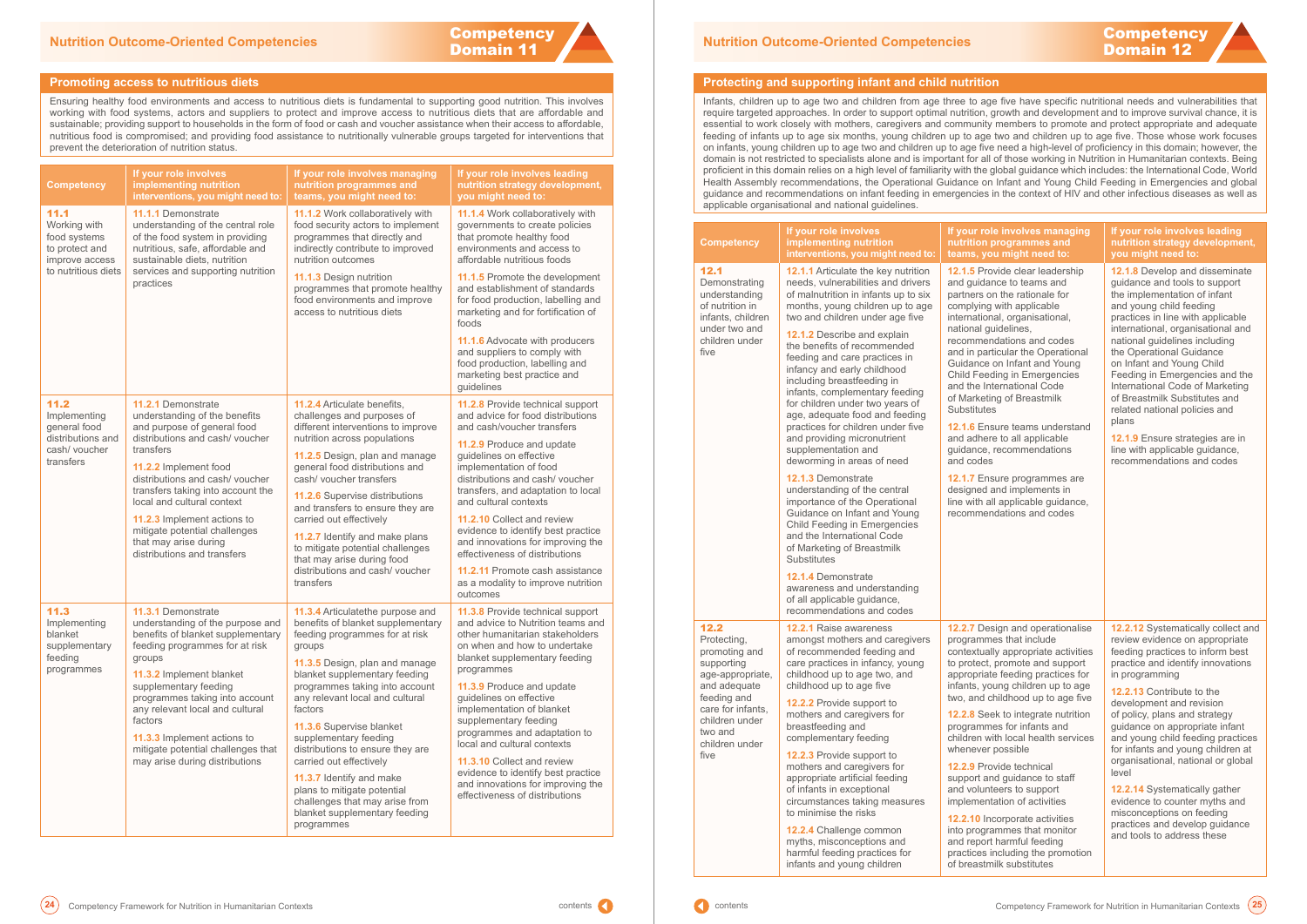#### <span id="page-14-0"></span>**Nutrition Outcome-Oriented Competencies**

| <b>Competency</b> |  |
|-------------------|--|
| Domain 12         |  |

|  | <b>Competency</b>                                                      | If your role involves<br>implementing nutrition<br>interventions, you might need to:                                                                                                                                                                                 | If your role involves managing<br>nutrition programmes and<br>teams, you might need to:                                                                         | If your role involves leading<br>nutrition strategy development,<br>you might need to:                                                                                                                                  |
|--|------------------------------------------------------------------------|----------------------------------------------------------------------------------------------------------------------------------------------------------------------------------------------------------------------------------------------------------------------|-----------------------------------------------------------------------------------------------------------------------------------------------------------------|-------------------------------------------------------------------------------------------------------------------------------------------------------------------------------------------------------------------------|
|  |                                                                        | <b>12.2.5</b> Monitor, report and<br>challenge the promotion of<br>breastmilk substitutes and<br>other milk products to mothers,<br>caregivers and communities                                                                                                       | 12.2.11 Ensure staff and<br>volunteers are following<br>guidelines on artificial feeding<br>and the distribution and use of<br>breastmilk substitutes and other | <b>12.2.15</b> Work with key state<br>and non-state actors to develop<br>and improve policies and<br>national guidelines to regulate<br>the promotion of breastmilk                                                     |
|  |                                                                        | <b>12.2.6 Support local health</b><br>care providers to deliver<br>breastfeeding and<br>complementary feeding<br>support                                                                                                                                             | milk products                                                                                                                                                   | substitutes, to raise awareness<br>of adequate infant and child<br>feeding practices amongst<br>health care workers and to<br>implement the Operational<br>Guidance on Infant and Young<br>Child Feeding in Emergencies |
|  | 12.3<br>Managing at<br>risk mothers<br>and infants<br>under 6 months   | <b>12.3.1 Demonstrate</b><br>understanding of the<br>interdependences between<br>infants and their mothers or<br>care givers and the importance<br>of assessing and treating them<br>together<br><b>12.3.2</b> Use standard tools to<br>assess feeding practices and | 12.3.4 Design programmes<br>and establish procedures for<br>assessing and treating at risk<br>mothers and infants together                                      | <b>12.3.7 Systematically collect</b><br>and review evidence on the<br>effectiveness of the approach<br>in different contexts                                                                                            |
|  |                                                                        |                                                                                                                                                                                                                                                                      | <b>12.3.5 Provide technical</b><br>guidance to teams on<br>implementing interventions                                                                           | <b>12.3.8 Present evidence and</b><br>provide technical guidance for<br>updating and adapting policy                                                                                                                    |
|  |                                                                        |                                                                                                                                                                                                                                                                      | and tools to assess and treat<br>at risk mothers and infants                                                                                                    | and guidelines at national or<br>global level                                                                                                                                                                           |
|  | nutritional status, health and<br>well-being of mothers and<br>infants | 12.3.6 Promote the approach<br>with partners and other<br>stakeholders                                                                                                                                                                                               | 12.3.9 Support the development<br>and roll out of tools to implement<br>the approach                                                                            |                                                                                                                                                                                                                         |
|  |                                                                        | 12.3.3 Use assessment<br>information to provide support<br>or make referrals as appropriate                                                                                                                                                                          |                                                                                                                                                                 |                                                                                                                                                                                                                         |

## Domain 13 **Nutrition Outcome-Oriented Competencies**

#### **Protecting nutrition in middle childhood and adolescence**

Children in middle childhood, from age five to nine, through to adolescence, aged ten to nineteen, have specific nutritional needs and vulnerabilities that require targeted approaches to address nutritional needs arising from periods of growth and development and to promote appropriate feeding practices. Children and adolescents in this age bracket may benefit from improved access to nutritious food, to increased knowledge of optimal nutrition and access to specific supplements arising from their physical development. This competency domain is important for people with a specific focus on this age group as well as for others working in nutrition in humanitarian contexts.

| <b>Competency</b>                                                                        | If your role involves<br>implementing nutrition<br>interventions, you might need to:                                                                                                                                                                                                                                                                                                                                                                                                                                                                                                                                                                                           | If your role involves managing<br>nutrition programmes and<br>teams, you might need to:                                                                                                                                                                                                                                                                                                                                                                            | If your role involves leading<br>nutrition strategy development,<br>you might need to:                                                                                                                       |
|------------------------------------------------------------------------------------------|--------------------------------------------------------------------------------------------------------------------------------------------------------------------------------------------------------------------------------------------------------------------------------------------------------------------------------------------------------------------------------------------------------------------------------------------------------------------------------------------------------------------------------------------------------------------------------------------------------------------------------------------------------------------------------|--------------------------------------------------------------------------------------------------------------------------------------------------------------------------------------------------------------------------------------------------------------------------------------------------------------------------------------------------------------------------------------------------------------------------------------------------------------------|--------------------------------------------------------------------------------------------------------------------------------------------------------------------------------------------------------------|
| 13.1<br>Demonstrating<br>understanding<br>of nutrition in<br>children and<br>adolescents | 13.1.1 Articulate the key nutrition<br>needs, vulnerabilities and drivers<br>of malnutrition in children and<br>adolescents<br>13.1.2 Describe and explain the<br>benefits of specific interventions                                                                                                                                                                                                                                                                                                                                                                                                                                                                           | 13.1.3 Ensure teams and<br>partners understand the needs,<br>vulnerabilities and drivers of<br>malnutrition in children and<br>adolescents and the key<br>interventions for prevention<br>and treatment                                                                                                                                                                                                                                                            | 13.1.5 Develop and disseminate<br>guidance and tools to support the<br>implementation of programmes to<br>support nutrition status of children<br>and adolescents in humanitarian<br>contexts                |
|                                                                                          | for children and adolescents<br>including raising awareness<br>of nutrition and healthy eating<br>habits and providing<br>micronutrient supplements                                                                                                                                                                                                                                                                                                                                                                                                                                                                                                                            | 13.1.4 Ensure teams implement<br>activities in adherence with best<br>practice                                                                                                                                                                                                                                                                                                                                                                                     |                                                                                                                                                                                                              |
| 13.2<br>Promoting<br>and protecting<br>childhood and<br>adolescent<br>nutrition          | 13.2.1 Demonstrate<br>understanding of the benefits<br>of working with and through<br>education and youth support<br>systems to promote nutrition<br>in children and adolescents                                                                                                                                                                                                                                                                                                                                                                                                                                                                                               | 13.2.6 Work collaboratively<br>with education and youth<br>support services and schools<br>to design and plan nutrition<br>programmes that promote and<br>protect childhood and adolescent<br>nutrition                                                                                                                                                                                                                                                            | 13.2.10 Systematically collect<br>and review evidence on the<br>effectiveness of supporting<br>childhood and adolescent<br>nutrition through education<br>and youth support systems in<br>different contexts |
|                                                                                          | <b>13.2.2</b> Work collaboratively with<br>schools to deliver interventions<br>to support good diets, nutrition<br>and hygiene practices<br>13.2.3 Identify and engage with<br>youth support systems, including<br>formal and informal clubs<br>and associations, to promote<br>nutrition amongst children and<br>adolescents<br>13.2.4 Use a range of traditional<br>and emerging media platforms<br>to promote and share age-<br>appropriate messages around<br>nutrition targeting children and<br>adolescents<br>13.2.5 Identify ways to reach<br>and promote nutrition amongst<br>out of school children that are<br>age appropriate and relevant to<br>the local context | <b>13.2.7 Provide technical</b><br>guidance and support to teams<br>on implementing interventions<br>to promote nutrition in childhood<br>and adolescence<br>13.2.8 Design age-appropriate<br>nutrition information<br>campaigns targeting children<br>and adolescents and select<br>appropriate traditional and<br>social media platforms for<br>dissemination<br>13.2.9 Promote improving<br>coverage of nutrition<br>programmes for children and<br>adolescents | <b>13.2.11 Present evidence and</b><br>create technical guidance and<br>tools for implementing the<br>approach                                                                                               |

# **Competency**

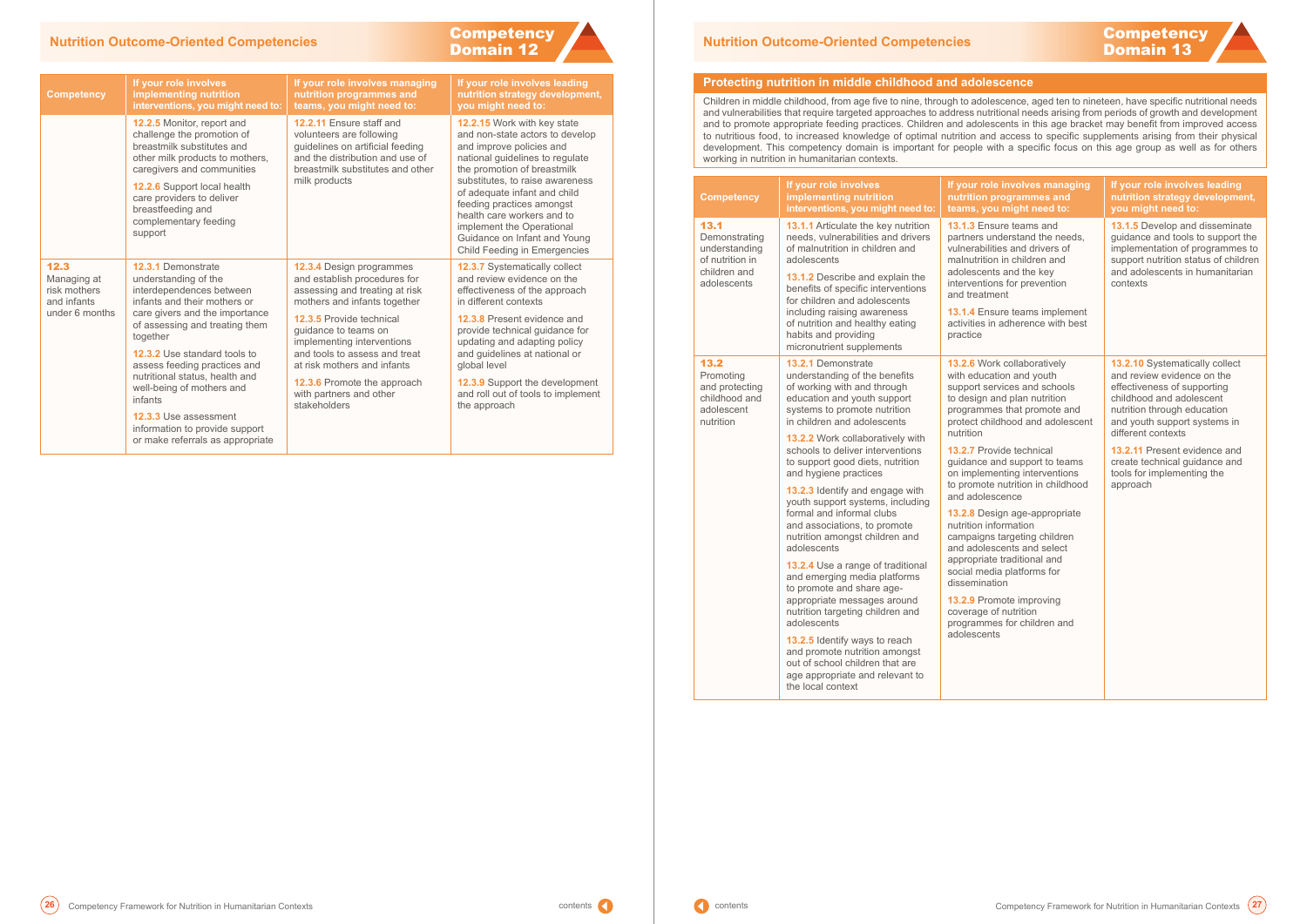# **Competency**

#### <span id="page-15-0"></span>**Protecting nutrition in women of child-bearing age**

Providing targeted support to women of child-bearing age can promote women's own nutritional health as well as having a positive effect on the nutritional health of their children and future children contributing to breaking the cycle of intergenerational malnutrition. Targeted support includes addressing women's specific needs in order to raise their nutritional status and working with women to raise their awareness of nutrition. While some people working in nutrition in humanitarian contexts may specialise in the nutritional health of women of child-bearing age, the domain is not restricted to specialists alone and is important for all of those working in Nutrition in Humanitarian contexts.

| <b>Competency</b>                                                                                                                   | If your role involves<br>implementing nutrition<br>interventions, you might need to:                                                                                                                                                                                                                                                                                                                                                                                                                                                                                                                                                                                                                                                                                                                                                                                                                                                                                                                                                | If your role involves managing<br>nutrition programmes and<br>teams, you might need to:                                                                                                                                                                                                                                                                                                                                                                                                                                                                                                                                                                                                                                                                                      | If your role involves leading<br>nutrition strategy development,<br>you might need to:                                                                                                                                                                                                                                                                                                                                                                                                                                                                                                                               |
|-------------------------------------------------------------------------------------------------------------------------------------|-------------------------------------------------------------------------------------------------------------------------------------------------------------------------------------------------------------------------------------------------------------------------------------------------------------------------------------------------------------------------------------------------------------------------------------------------------------------------------------------------------------------------------------------------------------------------------------------------------------------------------------------------------------------------------------------------------------------------------------------------------------------------------------------------------------------------------------------------------------------------------------------------------------------------------------------------------------------------------------------------------------------------------------|------------------------------------------------------------------------------------------------------------------------------------------------------------------------------------------------------------------------------------------------------------------------------------------------------------------------------------------------------------------------------------------------------------------------------------------------------------------------------------------------------------------------------------------------------------------------------------------------------------------------------------------------------------------------------------------------------------------------------------------------------------------------------|----------------------------------------------------------------------------------------------------------------------------------------------------------------------------------------------------------------------------------------------------------------------------------------------------------------------------------------------------------------------------------------------------------------------------------------------------------------------------------------------------------------------------------------------------------------------------------------------------------------------|
| 14.1<br>Demonstrating<br>understanding<br>of the nutritional<br>needs and<br>vulnerabilities<br>of women of<br>child-bearing<br>age | 14.1.1 Articulate the key benefits<br>of protecting nutrition in women<br>of child-bearing age in order to<br>promote optimal nutrition during<br>pregnancy and breastfeeding<br>and break inter-generational<br>cycles of growth failure<br><b>14.1.2 Describe contextually</b><br>relevant practices and beliefs<br>that negatively impact nutrition<br>in women of child-bearing age<br><b>14.1.3 Describe specific</b><br>interventions to protect and<br>promote optimal nutrition during<br>pregnancy and breastfeeding in<br>women of child-bearing age                                                                                                                                                                                                                                                                                                                                                                                                                                                                      | <b>14.1.4</b> Ensure teams understand<br>the needs, vulnerabilities and<br>drivers of malnutrition in women<br>of child-bearing age<br><b>14.1.5</b> Ensure teams implement<br>activities in adherence with<br>applicable organisational,<br>national, global guidelines,<br>recommendations and codes<br><b>14.1.6</b> Describe interventions<br>and emerging innovative practice<br>that protect and promote optimal<br>nutrition during pregnancy and<br>breastfeeding in women of child-<br>bearing age                                                                                                                                                                                                                                                                  | 14.1.7 Develop and disseminate<br>evidence-based guidance<br>and tools to support the<br>implementation of programmes<br>to support nutritional status of<br>women in child-bearing age in<br>humanitarian contexts                                                                                                                                                                                                                                                                                                                                                                                                  |
| 14.2<br>Providing<br>nutritional<br>support for<br>women of<br>child-bearing<br>age                                                 | 14.2.1 Work collaboratively with<br>relevant local actors to ensure<br>nutritional support for women of<br>child-bearing age is integrated<br>into health and reproductive<br>health services and programmes<br>14.2.2 Provide or support nutrition<br>counselling for improved dietary<br>intake during pregnancy and<br>breastfeeding<br><b>14.2.3 Provide nutrition</b><br>supplements and fortified food<br>and advocate for adequate food<br>rations for women of child-<br>bearing age<br><b>14.2.4 Provide micronutrient</b><br>supplements for women during<br>pregnancy and breastfeeding<br>appropriately and in line with<br>guidance<br>14.2.5 Work with local health<br>and reproductive health services<br>to ensure women of child-bearing<br>age receive nutrition counselling<br>for improved dietary intake during<br>pregnancy and breastfeeding<br><b>14.2.6 Promote and support</b><br>integration of nutrition counselling<br>into pre- and post-natal visits<br>as well as reproductive health<br>programmes | 14.2.7 Work collaboratively<br>with relevant actors, to design<br>programmes that promote<br>adequate intake of nutrition for<br>women of child-bearing age that<br>are integrated with health and<br>reproductive health services and<br>programmes<br>14.2.8 Manage and oversee<br>distribution of nutrition<br>supplements and fortified foods<br>for women of child-bearing<br>age and the distribution of<br>micronutrient supplements for<br>pregnant and breastfeeding<br>women<br>14.2.9 Work with health care<br>actors to systematically integrate<br>nutrition awareness programmes<br>for women of child-bearing age<br>into health and reproductive<br>health systems and services<br>14.2.10 Promote improving<br>coverage of maternal nutrition<br>programmes | 14.2.11 Provide strategic level<br>advice and support on integrating<br>nutritional support into health and<br>reproductive health services and<br>programmes<br><b>14.2.12</b> Provide technical advice<br>and oversight for programmes to<br>promote nutrition in women<br>of child-bearing age<br>14.2.13 Systematically collect<br>and review monitoring and<br>evaluation data on the<br>effectiveness of different<br>interventions and approaches<br><b>14.2.14 Present evidence and</b><br>create technical guidance and<br>tools to support the promotion<br>of nutrition in women of child-<br>bearing age |

# **Competency**

#### **Ie involves managing nutrition programmes and u** might need to:

**15.1.5** Ensure teams and understand the needs. vilities and drivers of tion in people with ng health conditions, is diseases, the elderly ple with disabilities, key interventions for on and treatment

**15.1.6** Ensure teams and understand contextually practices and beliefs atively impact nutrition fic groups including girls nen

**15.1.7** Lead identification of with additional nutrition n specific contexts and contributing factors

**15.2.5** Incorporate activities ition programming that additional nutritional f specific groups and integrated into existing and services whenever ate and possible

**15.2.6** Incorporate activities ition programming that cultural beliefs and s that negatively impact tion status of specific

**15.2.7** Design and manage to promote adequate f nutrition for people with al nutritional needs

**15.2.8** Manage and oversee ion of nutrition ents and fortified s required

## Domain 15 **Nutrition Outcome-Oriented Competencies**

#### **Protecting nutrition in people with additional needs related to health, age, disabilities or context**

In humanitarian contexts, people with additional nutritional needs may have increased vulnerability, morbidity and mortality and specific approaches and interventions are required to address these. Additional nutritional needs may arise from underlying health conditions, infectious diseases, may present amongst the elderly or may be related to disabilities or gender. These needs and vulnerabilities may be linked to physiological causes or may be due to societal or cultural causes depending on the context such as beliefs, attitudes or practices that impact the access to nutritious diets of specific groups. To address these additional needs, it is important to have an understanding of factors that cause specific nutritional requirements, an awareness of appropriate interventions and the ability to closely coordinate with appropriate specialist actors.

| <b>Competency</b>                                                                      | If your role involves<br>implementing nutrition<br>interventions, you might need to:                                                                                                                             | <b>If your re</b><br>nutrition<br>teams, y                               |  |
|----------------------------------------------------------------------------------------|------------------------------------------------------------------------------------------------------------------------------------------------------------------------------------------------------------------|--------------------------------------------------------------------------|--|
| 15.1<br>Demonstrating<br>understanding<br>of factors that<br>contribute<br>to specific | 15.1.1 Articulate the key nutrition<br>needs, vulnerabilities and drivers<br>of malnutrition in people with<br>underlying health conditions,<br>infectious diseases, the elderly<br>and people with disabilities | 15.1.5 E<br>partners<br>vulnerab<br>malnutrit<br>underlyir<br>infectious |  |
| nutritional<br>needs                                                                   | <b>15.1.2</b> Describe contextually<br>relevant practices and beliefs<br>that negatively impact nutrition<br>in specific groups                                                                                  | and peop<br>and the k<br>preventio<br>15.1.6 E                           |  |
|                                                                                        | <b>15.1.3</b> Describe interventions<br>to protect nutrition in people<br>with additional nutrition needs                                                                                                        | partners<br>relevant<br>that nega<br>in specifi                          |  |
|                                                                                        | <b>15.1.4 Describe contextually</b><br>relevant practices and beliefs<br>that negatively impact nutrition<br>in specific groups including girls<br>and women and interventions<br>that can address these         | and wom<br>15.1.7 Le<br>groups w<br>needs in<br>analysis                 |  |
| 15.2<br>Providing<br>nutritional<br>support for                                        | 15.2.1 Promote appropriate<br>diets and feeding practices<br>amongst people with additional<br>nutritional needs                                                                                                 | 15.2.5 In<br>into nutri<br>address<br>needs of                           |  |
| people with<br>additional<br>needs                                                     | 15.2.2 Provide fortified food and<br>micronutrient supplements as<br>required                                                                                                                                    | that are i<br>systems<br>appropria                                       |  |
|                                                                                        | <b>15.2.3</b> Integrate nutrition<br>messaging and interventions<br>into health services whenever<br>appropriate and possible                                                                                    | 15.2.6 In<br>into nutri<br>address<br>practices<br>the nutrit            |  |
|                                                                                        | 15.2.4 Implement activities to<br>challenge and address attitudes,<br>beliefs, customs and practices<br>that negatively impact the<br>nutrition status of particular<br>groups                                   | groups<br>15.2.7 D<br>activities<br>intake of<br>additiona               |  |
|                                                                                        |                                                                                                                                                                                                                  | 15.2.8 M<br>distributio<br>supplem<br>foods as                           |  |

#### **If your role involves leading nutrition strategy development, you might need to:**

**15.1.8** Develop and disseminate evidence-based guidance and tools to support the implementation of programmes to support nutrition status of people with underlying health conditions, infectious diseases, the elderly and people with disabilities

**15.1.9** Design and lead research into factors contributing to additional nutrition needs in specific groups including girls and women

**15.1.10** Disseminate findings and recommendations for programming based on research

**15.2.9** Provide technical advice and oversight for programmes to promote nutrition in the elderly and people with underlying health conditions, infectious diseases and disabilities

**15.2.10** Systematically collect and review monitoring and evaluation data on the effectiveness of different approaches

**15.2.11** Present evidence and create technical guidance for implementing interventions to promote nutrition in people with additional nutrition needs that are integrated into existing systems

**15.2.12** Provide technical advice and support for developing interventions to support people with multiple, overlapping or additional vulnerabilities that impact on nutrition and that are integrated with health systems and other specialist services

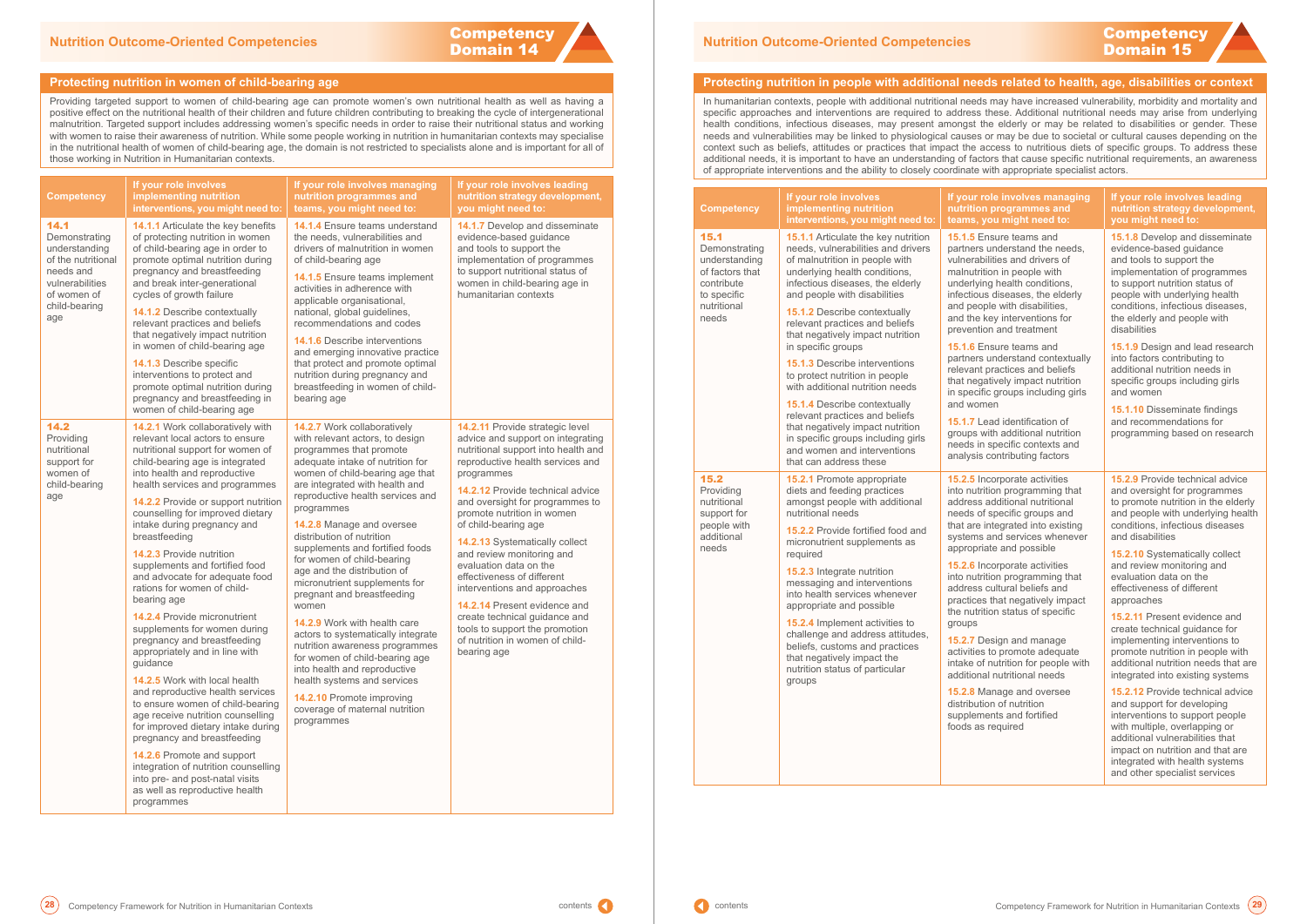| <b>Competency</b>                        | If your role involves<br>implementing nutrition<br>interventions, you might need to:                                                                                                                                                                                                                                                                                                                                                                                                                                                                                                                                                                                                                                                                                                                                                                                                               | If your role involves managing<br>nutrition programmes and<br>teams, you might need to:                                                                                                                                                                                                                                                                                                                                                                                                                                                                                                                                                                                                                                                                                                                   | If your role involves leading<br>nutrition strategy development,<br>you might need to:                                                                                                                                                                                                                                                                                                                                                                                                     |
|------------------------------------------|----------------------------------------------------------------------------------------------------------------------------------------------------------------------------------------------------------------------------------------------------------------------------------------------------------------------------------------------------------------------------------------------------------------------------------------------------------------------------------------------------------------------------------------------------------------------------------------------------------------------------------------------------------------------------------------------------------------------------------------------------------------------------------------------------------------------------------------------------------------------------------------------------|-----------------------------------------------------------------------------------------------------------------------------------------------------------------------------------------------------------------------------------------------------------------------------------------------------------------------------------------------------------------------------------------------------------------------------------------------------------------------------------------------------------------------------------------------------------------------------------------------------------------------------------------------------------------------------------------------------------------------------------------------------------------------------------------------------------|--------------------------------------------------------------------------------------------------------------------------------------------------------------------------------------------------------------------------------------------------------------------------------------------------------------------------------------------------------------------------------------------------------------------------------------------------------------------------------------------|
| 16.1<br>Detecting<br>malnutrition        | <b>16.1.1</b> Mobilise communities to<br>engage in active case-finding<br>16.1.2 Conduct screening using<br>standard assessment and<br>diagnostic tools and growth<br>charts accurately to correctly<br>identify different forms of<br>malnutrition, assess their severity<br>and identify individuals in need<br>of nutrition support<br><b>16.1.3 Identify appropriate</b><br>treatment options for individuals<br>based on their age, nutrition and<br>health status and any additional<br>nutritional needs in line with<br>existing protocols<br>16.1.4 Identify cases for referral<br>for specialist support in medical<br>centres or stabilisation units as<br>appropriate working through<br>existing health services and<br>systems whenever possible<br>16.1.5 Communicate effectively<br>with affected people, their<br>mothers or caregivers to explain<br>the diagnosis and treatment | 16.1.6 Design screening<br>activities to ensure appropriate<br>case-detection and enhance<br>coverage of treatment services<br><b>16.1.7</b> Conduct monitoring visits<br>to sites to ensure the correct<br>use of screening tools, accurate<br>identification of malnutrition and<br>appropriate selection of treatment<br>or referral options<br>16.1.8 Recommend and monitor<br>corrective actions for screening<br>and referral activities<br><b>16.1.9</b> Review screening data<br>to inform planning and improve<br>implementation of programme<br>activities<br>16.1.10 Establish and strengthen<br>linkages with existing health<br>centres and services based on<br>assessment of capacities                                                                                                    | <b>16.1.11</b> Provide technical<br>oversight and support for<br>activities and programmes to<br>detect malnutrition sharing<br>information on innovations as<br>relevant<br><b>16.1.12</b> Analyse data screening<br>data to establish indicative<br>trends warranting further<br>investigation<br>16.1.13 Work with key<br>stakeholders to develop national<br>or global guidelines and policy<br>recommendations for improving<br>referral systems and linkages<br>with health services |
| 16.2<br>Managing and<br>treating wasting | options<br>16.2.1 Adhere to protocols for<br>age-appropriate in- and out-<br>patient treatment of people with<br>severe and moderate wasting<br>16.2.2 Support and monitor<br>community management of<br>wasting activities<br>16.2.3 Provide ready to use<br>supplementary and therapeutic<br>foods as required in appropriate<br>dosages and ensures users,<br>mothers or caregivers have<br>clear instructions on usage<br>16.2.4 Identify and refer people<br>with severe wasting with health<br>complications to stabilization<br>centres for appropriate medical<br>treatment<br>16.2.5 Accurately document<br>and record all treatments and<br>referrals                                                                                                                                                                                                                                    | 16.2.6 Share protocols for<br>appropriate treatment of severe<br>and moderate wasting and<br>ensure compliance by team<br>16.2.7 Design and plan<br>activities to support community<br>management of wasting<br>16.2.8 Ensure sufficient and<br>appropriate supplies for the<br>treatment of wasting are<br>procured and correctly stored<br><b>16.2.9</b> Supervise and support<br>the correct implementation and<br>accurate documentation of<br>treatment and referrals<br>16.2.10 Conduct monitoring<br>visits and review documentation<br>to assess quality and accuracy<br>of administration of treatments,<br>referrals, follow-ups and<br>discharge<br>16.2.11 Work collaboratively with<br>implementation team to identify<br>weaknesses with treatments and<br>programming and define solutions | 16.2.12 Create and periodically<br>update contextually relevant<br>protocols for the treatment of<br>severe and moderate wasting<br>16.2.13 Collect and analyse<br>data to identify and recommend<br>adjustments and innovations to<br>programming for the management<br>and treatment of wasting<br><b>16.2.14 Undertake or contribute</b><br>to research on the correction<br>of micronutrient deficiencies to<br>identify and assess improved<br>and innovative treatments              |

# **Competency**<br>**Domain 16**



#### <span id="page-16-0"></span>**Nutrition Outcome-Oriented Competencies**

| <b>Competency</b>                                                 | If your role involves<br><b>implementing nutrition</b><br>interventions, you might need to:                                                                                                                                                                                                                                                                                                                                                                                                                                                       | If your role involves managing<br>nutrition programmes and<br>teams, you might need to:                                                                                                                                                                                                                                                                                                                                                                                                                                         | If your role involves leading<br>nutrition strategy development,<br>you might need to:                                                                                                                                                                                                                                                                                                                                                                                                                                                                                                                                                                                                                                                  |  | <b>Det</b><br>Whil<br>that         |
|-------------------------------------------------------------------|---------------------------------------------------------------------------------------------------------------------------------------------------------------------------------------------------------------------------------------------------------------------------------------------------------------------------------------------------------------------------------------------------------------------------------------------------------------------------------------------------------------------------------------------------|---------------------------------------------------------------------------------------------------------------------------------------------------------------------------------------------------------------------------------------------------------------------------------------------------------------------------------------------------------------------------------------------------------------------------------------------------------------------------------------------------------------------------------|-----------------------------------------------------------------------------------------------------------------------------------------------------------------------------------------------------------------------------------------------------------------------------------------------------------------------------------------------------------------------------------------------------------------------------------------------------------------------------------------------------------------------------------------------------------------------------------------------------------------------------------------------------------------------------------------------------------------------------------------|--|------------------------------------|
| 15.3<br>Coordinating<br>with health<br>care and other             | 15.3.1 Identify people requiring<br>referral for specialist medical<br>or therapeutic support<br>15.3.2 Identify people with                                                                                                                                                                                                                                                                                                                                                                                                                      | <b>15.3.3 Build strong links with</b><br>relevant specialist actors to<br>establish referral pathways<br>and integrate programming into                                                                                                                                                                                                                                                                                                                                                                                         | <b>15.3.5 Build strategic links with</b><br>health care and other specialist<br>actors to support programming<br>for people with additional nutrition                                                                                                                                                                                                                                                                                                                                                                                                                                                                                                                                                                                   |  | hum<br>child<br><b>COLL</b><br>Com |
| specialist actors                                                 | multiple vulnerabilities and<br>make referrals to other<br>specialists including child                                                                                                                                                                                                                                                                                                                                                                                                                                                            | existing systems and services<br>in order to support nutrition and<br>other vulnerabilities                                                                                                                                                                                                                                                                                                                                                                                                                                     | needs<br><b>15.3.6 Provide technical advice</b><br>and support on integrating                                                                                                                                                                                                                                                                                                                                                                                                                                                                                                                                                                                                                                                           |  |                                    |
|                                                                   | protection and GBV specialists                                                                                                                                                                                                                                                                                                                                                                                                                                                                                                                    | <b>15.3.4 Work collaboratively with</b><br>other actors to analyse multiple<br>overlapping vulnerability factors<br>the negatively impact nutrition                                                                                                                                                                                                                                                                                                                                                                             | nutrition support for people<br>with additional needs into<br>existing systems                                                                                                                                                                                                                                                                                                                                                                                                                                                                                                                                                                                                                                                          |  | 16.1<br><b>Deter</b><br>maln       |
| 15.4<br>Promoting<br>optimal nutrition<br>with girls and<br>women | 15.4.1 Gather information on<br>cultural and social practices<br>and beliefs that negatively<br>impact nutrition in girls and<br>women<br>15.4.2 Work collaboratively<br>with communities and other<br>stakeholders to plan and<br>implement awareness raising<br>and education sessions and<br>activities for girls and women<br>on good diets and nutrition<br><b>15.4.3 Work with actors across</b><br>sectors to implement activities<br>that address contextual or<br>societal factors related to gender<br>that negatively impact nutrition | <b>15.4.4 Systematically gather</b><br>and analyse information on<br>cultural and social practices<br>and beliefs that negatively<br>impact nutrition in girls<br>and women and identifies<br>interventions, approaches<br>and appropriate messages to<br>address these<br>15.4.5 Design and develop<br>methods, tools and resources<br>for promoting awareness and<br>knowledge of nutrition with girls<br>and women that take into<br>account cultural and local beliefs<br>and practices on nutrition for girls<br>and women | 15.4.6 Design and conduct<br>research to collect evidence<br>on specific cultural factors that<br>negatively affect nutrition in girls<br>and women on the effectiveness<br>of specific interventions to<br>address these beliefs<br><b>15.4.7 Provide technical advice</b><br>on approaches to increase<br>nutritional awareness and<br>knowledge among girls and<br>women and on integration<br>optimal nutrition promotion<br>messaging into health and<br>reproductive health services<br>and systems<br>15.4.8 Design and disseminate<br>guidance and tools for promoting<br>optimal nutrition women girls<br>and women and for addressing<br>cultural and social factors related<br>to gender that negatively impact<br>nutrition |  |                                    |

**Competency**<br>**Domain 15** 

#### **Nutrition Outcome-Oriented Competencies**

#### **<u>Recting and treating malnutrition</u>**

ile prevention methods are important as a first means of promoting nutrition, detection and treatment of forms of malnutrition tincrease morbidity, mortality and vulnerability are essential for when prevention measures have been unsuccessful. In hanitarian contexts, the appropriate treatment of malnutrition includes managing and treating wasting in infants, young Idren and vulnerable adults through community- and facility-based approaches as part of a continuum of care, and the rection of micronutrient deficiencies through blanket and targeted interventions.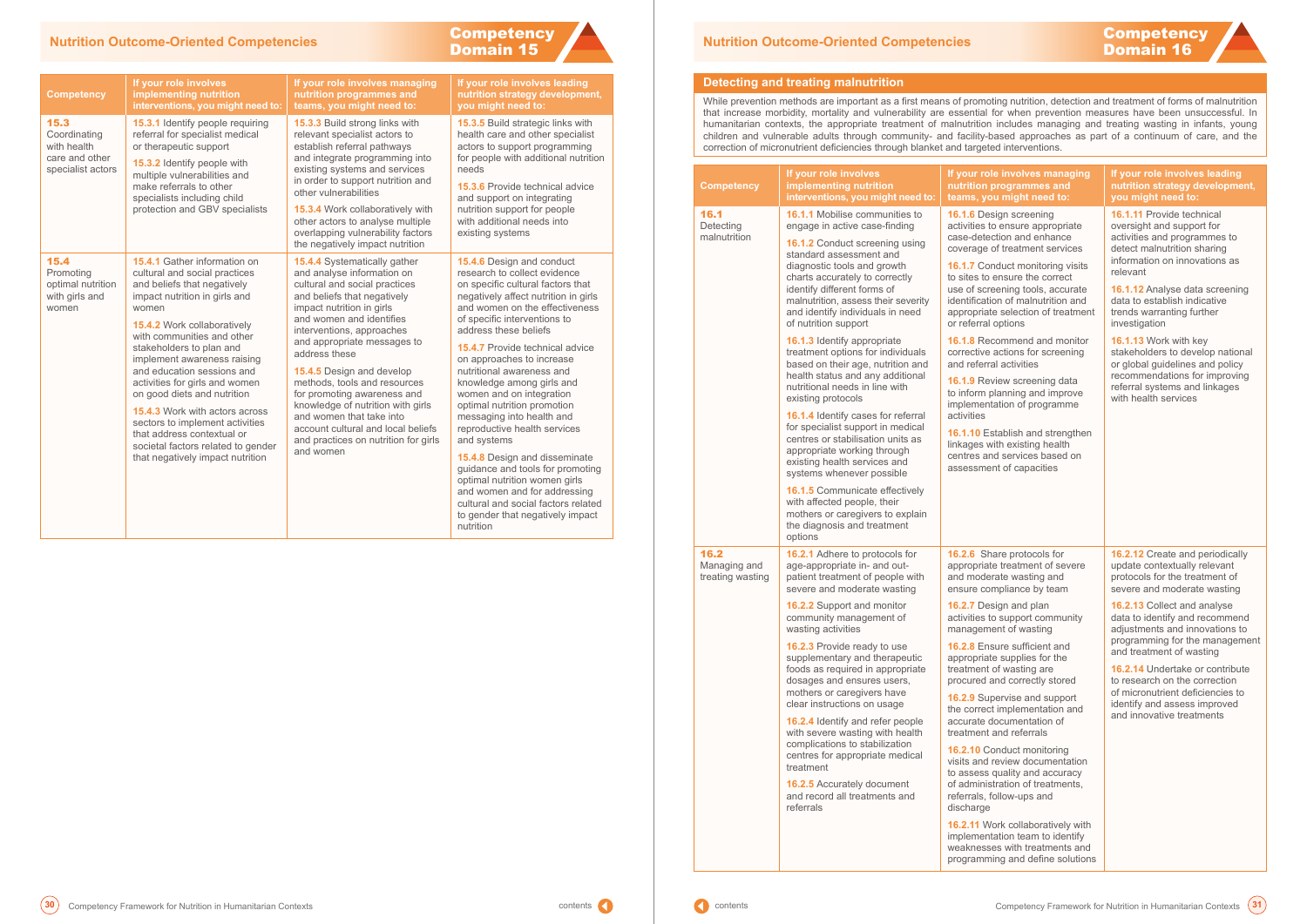## <span id="page-17-0"></span>Domain 16 **Nutrition Outcome-Oriented Competencies**

micronutrient deficiencies

#### **Competency** 16.3 **Correcting If your role involves implementing nutrition interventions, you might need to: teams, you might need to: 16.3.1** Adhere to protocols

and guidelines for correction and treatment of suspected and confirmed micronutrient deficiencies

**16.3.2** Provide food supplements, fortified foods, micronutrient supplements and deworming prophylactics appropriately and provide clear instructions for their correct use

**16.3.3** Accurately document and record all treatments provided

### **If your role involves managing nutrition programmes and**

**16.3.4** Share protocols and guidelines for appropriate treatment of micronutrient deficiencies and ensure compliance by team

**16.3.5** Ensure sufficient and appropriate supplies for the treatment of micronutrient deficiencies are procured and correctly stored

**16.3.6** Supervise and support the correct implementation and accurate documentation of treatment

**16.3.7** Conduct monitoring visits and reviews documentation to assess quality and accuracy of administration of treatments

**Competency** 

**If your role involves leading nutrition strategy development, you might need to:**

**16.3.8** Create and periodically update contextually relevant protocols for the correction of micronutrient deficiencies

**16.3.9** Collect and analyse data to identify and recommend adjustments and innovations to programming for the correction of micronutrient deficiencies

**16.3.10** Undertake or contribute to research on the correction of micronutrient deficiencies to identify and assess improved and innovative treatments

#### **Annex 1**

# Annex 1: Frequently Asked Questions on the Competency Framework

### Q1. **Do I need to demonstrate all of the competencies in the competency framework?**

No individual is expected to demonstrate everything that is described in the framework.

#### **Core values**

The expectation is that everyone using the framework will demonstrate the core values and behaviours that accompany these. You may need to demonstrate additional values if you work for an organisation that has defined values for all staff members or volunteers.

#### **Competency domains and competencies**

Depending on your role, your organisation and your context, you might need to demonstrate all of the competency domains and competencies, or you might need to only demonstrate a selection of them. How they apply to you will be affected by factors such as:

- **•** Whether you have a specific specialism or if your role is broader or more generalist;
- The size of the team in which you are working;
- How many support staff you are working alongside and what their specific roles are;
- **•** The size and mandate of your organisation.

Decisions about which competency domains and competencies apply to which posts should be made by organisations – by HR teams or line managers. The required competency domains and competencies should then be recorded in a job profile or job description.

#### **Behaviours**

There are three categories of behaviours in the framework. These describe the types of behaviours you might demonstrate if you are:

- **•** Implementing nutrition interventions;
- **•** Managing nutrition teams and programmes;
- **•** Providing strategic leadership for nutrition programmes.

Some roles will fit within one of these categories while other roles may span one or more category.

The behaviours that are described within each category are indicative. This means that they are not intended to be used as a checklist – some of the behaviours may not be applicable to your role, organisation or context. The behaviours can be adapted to the specific context.

Decisions about which category or categories your role fits into should be made by organisations – by HR teams or line managers – and the decisions should be clearly documented and communicated. For example, by including this in the job profile or job description.

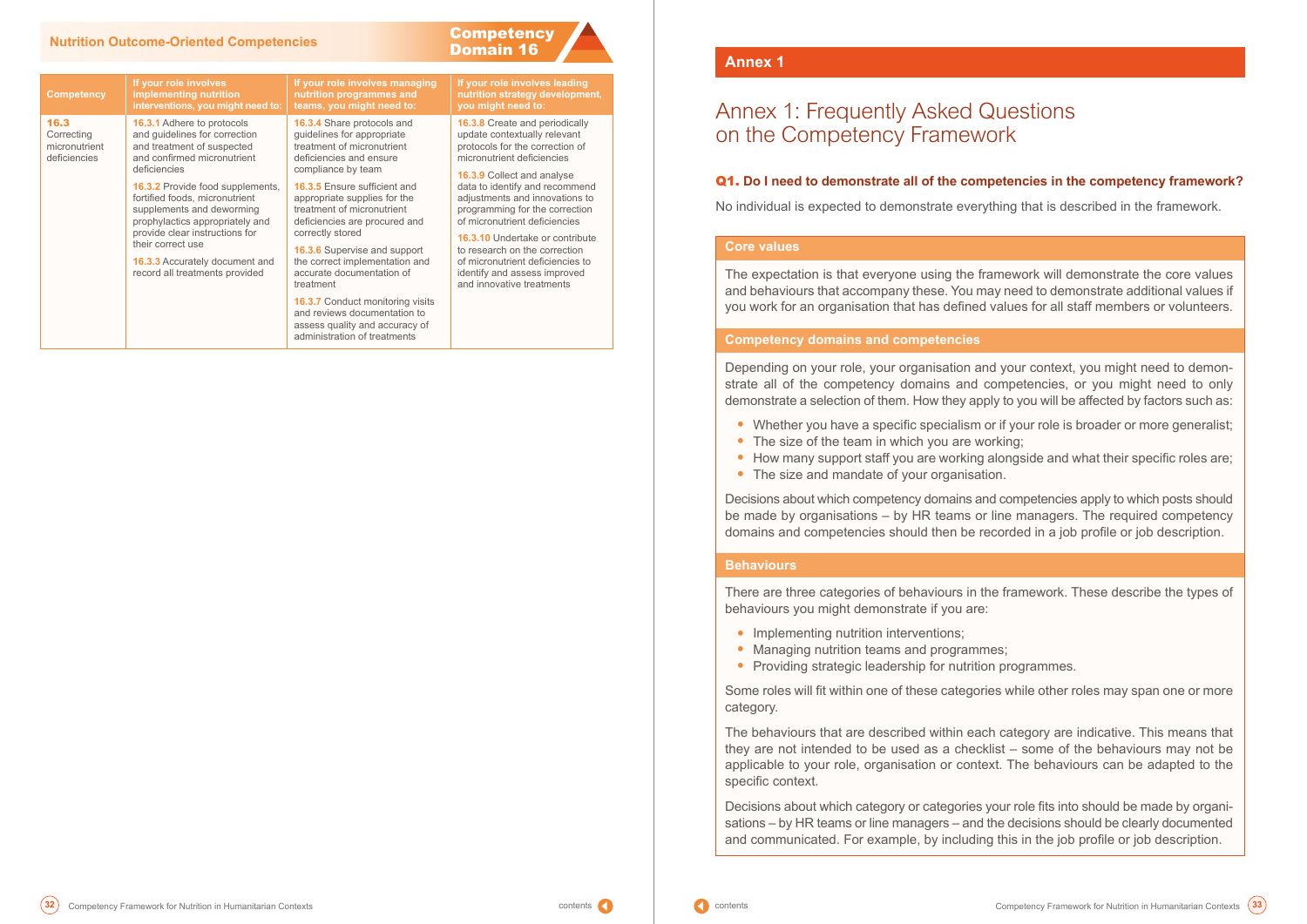### **Annex 1**

#### Q2. **Do I need to demonstrate anything else in addition to the competencies in the competency framework?**

Yes, it is likely that you will be required to demonstrate other things in addition to the competencies in the competency framework. This could include:

In addition, some roles might also require other types of competencies that relate to other aspects of their professional roles.

The Competency Framework for Nutrition in Humanitarian Contexts is a **sector-based** competency framework. The competencies in the framework are defined in relation to the requirements of the Nutrition in Emergencies (NiE) sector: some of the competencies are unique to the sector (ie the **competencies for specific nutrition programming**) and some are shared by or similar to those required by other sectors (ie the **competencies for nutrition programming** and the core values). Sector-based competency frameworks are sometimes referred to as thematic or technical competency frameworks. Although many people working in humanitarian contexts operate within a single sector, there are roles that cut across sectors. In these cases, people may need additional competencies related to other sectors. For example, an Area Health and Nutrition Coordinator may need competencies for both nutrition and health.

#### **A specific qualification**

For example, some roles may require a mid-wife or nursing qualification.

#### **Previous experience**

For example, some roles may require a minimum number of years of experience in a similar role.

#### **Contextual or organisational requirements**

For example, a faith-based organisation may require a religious affiliation; or the context may require a set of language skills or that the post is held by someone of a particular gender.

#### **Additional skills or requirements**

For example, some posts have additional requirements such as:

- **•** IT/ computer skills;
- **•** A driving license;
- **•** Willingness to live and travel in insecure environments.

#### **Annex 1**

In addition to **sector-based** competencies, people working in humanitarian contexts may require other types of competencies which could include:

- **•** Professional competencies;
- **•** Functional competencies;
- **•** Organisation-specific competencies;
- **•** Humanitarian competencies.

Definitions of these are given in the text box below.

The specific mix of types of competencies required should be clearly identified and described in a job profile or job description. It would be expected that in this process, the most important competencies would be prioritised, and any duplications eliminated so that expectations of an employee or volunteer are realistic and achievable.

The Core Humanitarian Standards Alliance developed guidance on [Integrating the CHCF](https://www.chsalliance.org/get-support/resource/core-humanitarian-competency-framework/#:~:text=The%20project%20aimed%20to%20assist,competency%2Dbased%20approaches%20to%20HR.)  [with other Competency Frameworks](https://www.chsalliance.org/get-support/resource/core-humanitarian-competency-framework/#:~:text=The%20project%20aimed%20to%20assist,competency%2Dbased%20approaches%20to%20HR.). Although this applies specifically to the Core Humanitarian Competency Framework, the tools and guidance in the document can be adapted to the Competency Framework for Nutrition in Humanitarian Context.

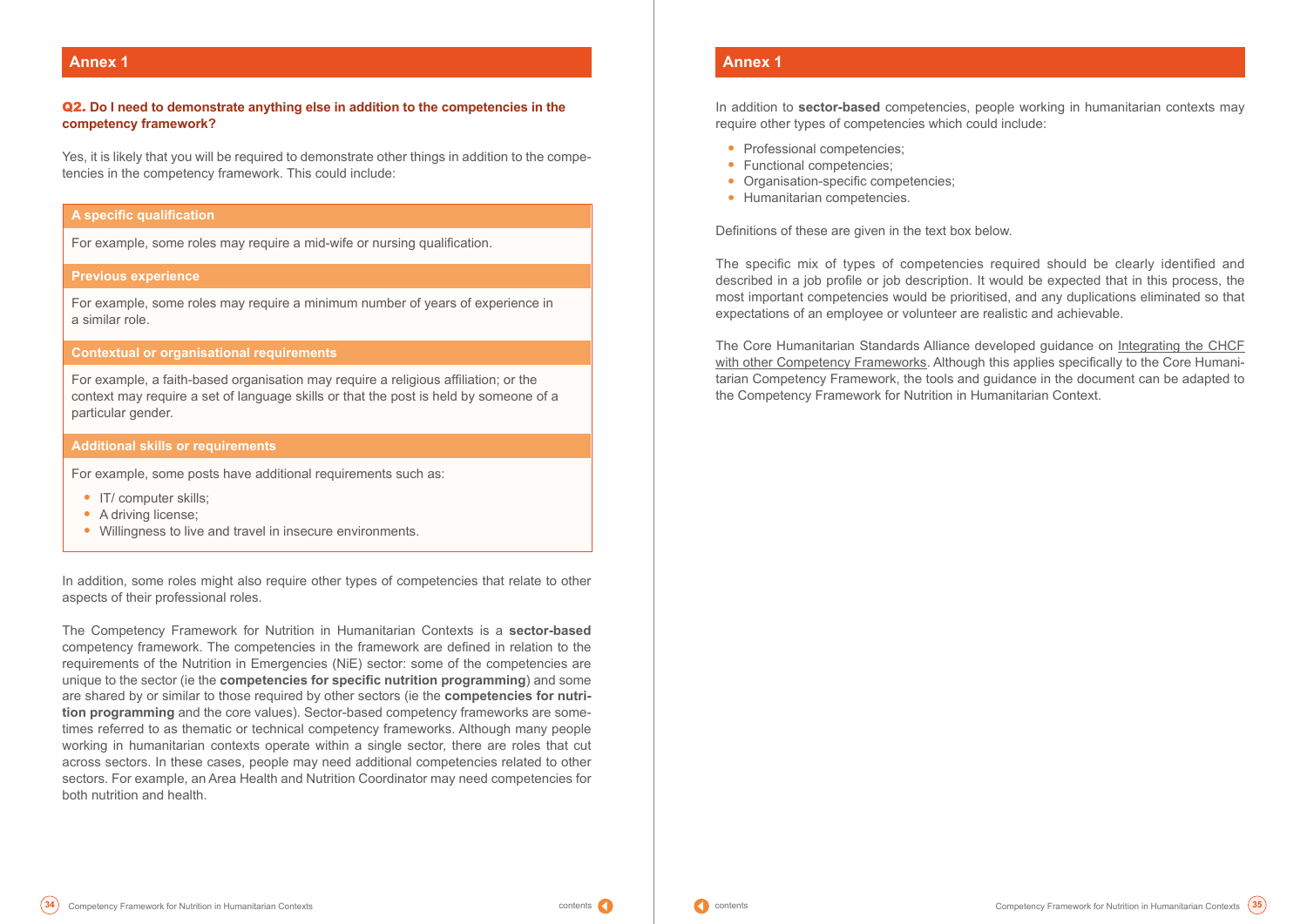### **Annex 1**

**Sectoral competencies** relate to the sector or technical specialism. The Competency Framework for Nutrition in Humanitarian Context is a sector-based competency framework for Nutrition in Emergencies.

**Professional competencies** relate to specific professional qualifications and the associated competencies. These are not included in the Competency Framework for Nutrition in Humanitarian Contexts and would need to be drawn from other frameworks if they are required. This would apply to posts that require a medical degree or a nursing or mid-wife qualification for example.

**Functional competencies** relate to the purpose or function of a role which may require the post-holder to have additional specific competencies. For example, a 'Nutrition in Emergencies Trainer' might need a full set of competencies related to the design and delivery of formal and informal training.

**Organisation-specific competencies** relate to those competencies that are defined by an organisation for their own employees and volunteers. As the framework is designed for use across the sector by many organisations, there are no organisation-specific competencies in the framework. Any organisation that wishes to use the framework can use it alongside their organisational competency frameworks in cases where these exist.

> In addition, guidance on how to assess competencies can be found in the HPass Standards [for the Assessment of Humanitarian Competencies](https://www.humanitarianleadershipacademy.org/wp-content/uploads/2019/03/Standard-for-the-Assessment-of-Humanitarian-Competencies-Handbook.pdf).



**Humanitarian competencies** are essential for all humanitarians. However, the Competency Framework for Nutrition in Humanitarian Contexts does not include these as it is intended to be used in conjunction with the [Core Humanitarian Competency Framework](https://www.chsalliance.org/get-support/resource/core-humanitarian-competency-framework/) [\(CHCF\)](https://www.chsalliance.org/get-support/resource/core-humanitarian-competency-framework/) which outlines these core competencies.



#### **Annex 1**

### Q3. **How can I use the competency framework in practice?**

The competency framework can be used by different types of people for different purposes. These fall into two broad categories of assessing competencies and building competencies.

To support each of these functions, specific tools may be required. Examples of these can be found in the GUAC [Urban Competency Framework User Guide](https://www.humanitarianlibrary.org/sites/default/files/2019/05/7.-Urban-Competency-Framework-User-Guide.pdf). Although the tools in this guide relate to the Urban Competency Framework, they can be adapted for use with the Competency Framework for Nutrition in Humanitarian Contexts.

|                                                              | <b>Identifying</b><br>competencies                                                                                                                                                                                                | <b>Assessing</b><br>competencies                                                                                                                                                                                                     | <b>Building</b><br>competencies                                                                                                                                                                                                  |
|--------------------------------------------------------------|-----------------------------------------------------------------------------------------------------------------------------------------------------------------------------------------------------------------------------------|--------------------------------------------------------------------------------------------------------------------------------------------------------------------------------------------------------------------------------------|----------------------------------------------------------------------------------------------------------------------------------------------------------------------------------------------------------------------------------|
| An individual<br>may use the<br>framework to:                | Identify which<br>competencies they<br>need in their current or<br>future roles to support<br>their professional or<br>career development.                                                                                        | Assess their current<br>level of proficiency<br>by conducting a<br>self-assessment.                                                                                                                                                  | Identify gaps in their<br>competencies that they<br>need to address in<br>order to improve their<br>performance or develop<br>their career and identify<br>opportunities and<br>resources for addressing<br>these capacity gaps. |
| An employing<br>organisation<br>may use the<br>framework to: | Identify which<br>competencies are<br>needed in specific<br>roles or teams<br>and articulate these<br>in job profiles and<br>job descriptions or<br>to support talent<br>management and<br>succession planning.                   | Assess the level<br>of competency of<br>applicants during<br>recruitment using<br>competency-based<br>assessment methods<br>or of existing staff in<br>performance appraisals<br>or in organisation-wide<br>learning needs analyses. | Provide competency-<br>based capacity building<br>opportunities to staff or<br>groups of staff using<br>formal methods such<br>as training or informal<br>methods such as<br>mentoring, shadowing<br>or secondments.             |
| Educational<br>institutes<br>may use the<br>framework to:    | Identify which<br>competencies their<br>students need to<br>develop in order to<br>work effectively in<br>the sector and what<br>underlying knowledge<br>and skills they need to<br>have in order to build<br>these competencies. | Assess the starting<br>level of proficiency<br>of their students and<br>their progress against<br>the competencies as<br>a result of the learning<br>programme provided.                                                             | Provide learning<br>programmes to students<br>currently working in the<br>sector and those who<br>intend to do so, that are<br>designed to build the<br>competencies outlined<br>in the framework.                               |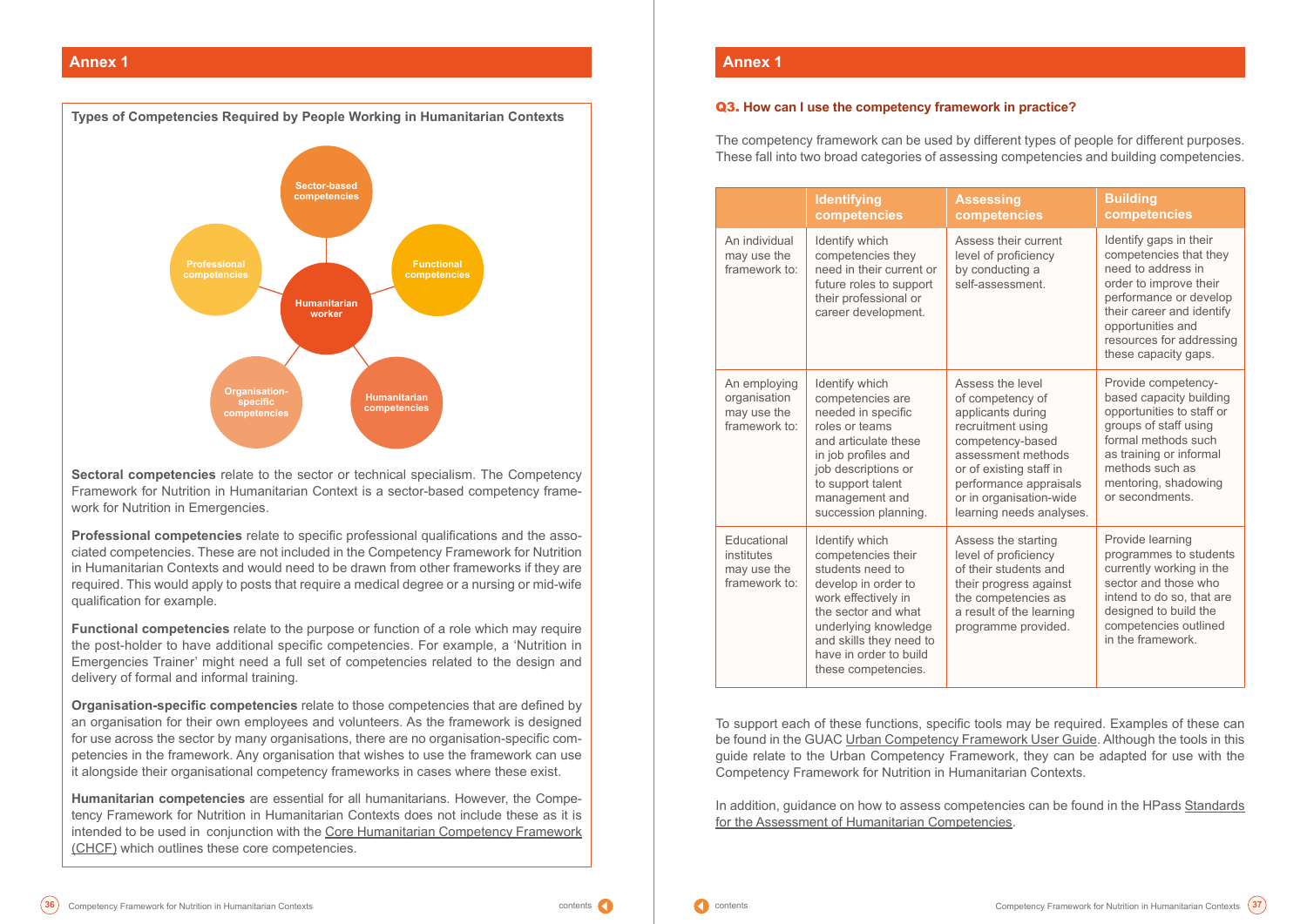### **Annex 1**

#### Q4. **How can I use the competency framework to assess my own or someone else's level of competency?**

As competencies relate to a person's professional performance, assessment of competencies needs to gather evidence on how effectively a person performs or undertakes the responsibilities of their role.

The behaviours that accompany the competencies define the types of thing that a competent person might be seen to do on a habitual basis. As such, they can be used to help assessment of whether, or to what extent a person is competent.

Evidence of how a person performs in a professional environment can be gathered through:

- **•** Observation in a real professional environment (for example, by a line manager or colleagues in performance appraisals);
- **•** Observation in a simulated environment (for example, as a culmination of a training course or as part of a recruitment process);
- **•** Presentation and discussion of specific examples as evidence presented orally or through testimonials (for example, in a competency-based interview or through the gathering or competency-based references).

Once information is gathered, it needs to be assessed. For each competency that is being assessed, the assessor can ask the following questions:

> Is this candidate suitable for the post? Yes / Yes, but with support / No Comment:



- **•** Is there sufficient evidence to assess whether or not this person demonstrates this competency in a professional environment or do we need to gather more?
- **•** How well does this person perform this competency based on the evidence gathered?

A simple five-point scale can be used to grade the performance of a person against each competency:

| 1              | <b>Not</b><br>competent              | The person does not display any behaviours that indicate they are<br>proficient in this competency. They are not able to carry out this<br>aspect of the role.                                         |  |
|----------------|--------------------------------------|--------------------------------------------------------------------------------------------------------------------------------------------------------------------------------------------------------|--|
| $\overline{2}$ | Limited<br>competence                | The person displays some of the applicable behaviours some of the<br>time but is not consistent and may need support. They are able to<br>carry out this aspect of the role with support and guidance. |  |
| 3              | Acceptable<br>level of<br>competence | The person displays most of the applicable competencies most of the<br>time. They are able to carry out this aspect of the role without support<br>but may need guidance on occasion.                  |  |
| 4              | Good<br>level of<br>competence       | The person displays all of the applicable competencies in all relevant<br>situations. They are able to carry out this aspect of the role without<br>support or guidance.                               |  |
| 5              | <b>Highly</b><br>competent           | The person displays all of the applicable behaviours at a very high<br>level. They exceed the requirements of the role and are able to guide<br>and support others in this aspect of the role.         |  |

### **Annex 1**

## **Example of a Competency Assessment using an Assessment Matrix**

| Name of<br>staff member: | <b>Name</b> | Job title:                              | <b>Nutrition Manager</b>                                       |
|--------------------------|-------------|-----------------------------------------|----------------------------------------------------------------|
| Name of<br>assessor:     | <b>Name</b> | Category<br>of role:                    | <b>Management of Nutrition</b><br><b>Teams and Programmes</b>  |
| Date of<br>assessment:   | Date        | Method and<br>purpose of<br>assessment: | Competency-based<br>interview for recruitment<br>of a new hire |

| <b>Competency</b>                                                                                           | <b>Summary of evidence</b><br>provided in relation to<br>applicable behaviours                                                                                                                                                                                                                                                                                                                                                                                                                                                        | <b>Grade</b><br>$(1-5)$ | <b>Comment on current</b><br>performance or<br>requirements for<br>further development                                                                                                                                                                                                                                                                                                                                   |
|-------------------------------------------------------------------------------------------------------------|---------------------------------------------------------------------------------------------------------------------------------------------------------------------------------------------------------------------------------------------------------------------------------------------------------------------------------------------------------------------------------------------------------------------------------------------------------------------------------------------------------------------------------------|-------------------------|--------------------------------------------------------------------------------------------------------------------------------------------------------------------------------------------------------------------------------------------------------------------------------------------------------------------------------------------------------------------------------------------------------------------------|
| 3.1<br>Identifying<br>target<br>populations<br>and their<br>nutrition<br>needs                              | Candidate described three separate<br>occasions on which they had used<br>assessment data to identify and<br>quantify target populations. They<br>provided details of how they<br>worked with other actors to do this.<br>The candidate described how they<br>worked with relative independence<br>on the last occasion.<br>The candidate provided detailed<br>evidence about how they had<br>sought out community perspectives,<br>how they had used this to inform<br>priorities and was able to explain<br>why this was important. | 4                       | Candidate has shown<br>they are capable of<br>this competency and<br>has provided detailed<br>of evidence of doing<br>it effectively on more<br>than one occasion. The<br>assessment is that this<br>person has a good level<br>of competence in this area<br>and would be able to carry<br>out this aspect of the role<br>without support<br>or guidance.                                                               |
| 3.2<br>Identifying<br>appropriate<br>interventions<br>to meet target<br>populations'<br>identified<br>needs | Candidate described how they<br>had identified interventions based<br>on assessment data. However,<br>the range of interventions they<br>described was limited and did<br>not appear to reflect up to date<br>innovations or approaches.<br>Candidate was not able to provide<br>any evidence of how they kept<br>their own knowledge of innovations<br>up to date. The candidate was<br>not able to provide any real or<br>hypothetical examples of adapting<br>an intervention to suit the cultural<br>context.                     | $\overline{2}$          | The candidate has<br>experience in some<br>aspects of this competency<br>but not all. The evidence<br>suggests that they would<br>need guidance or support<br>in this area. Specifically,<br>they would need to<br>improve their knowledge<br>of a range of interventions,<br>their ability to adapt these<br>to the context and they<br>would need to take steps<br>to keep their professional<br>knowledge up to date. |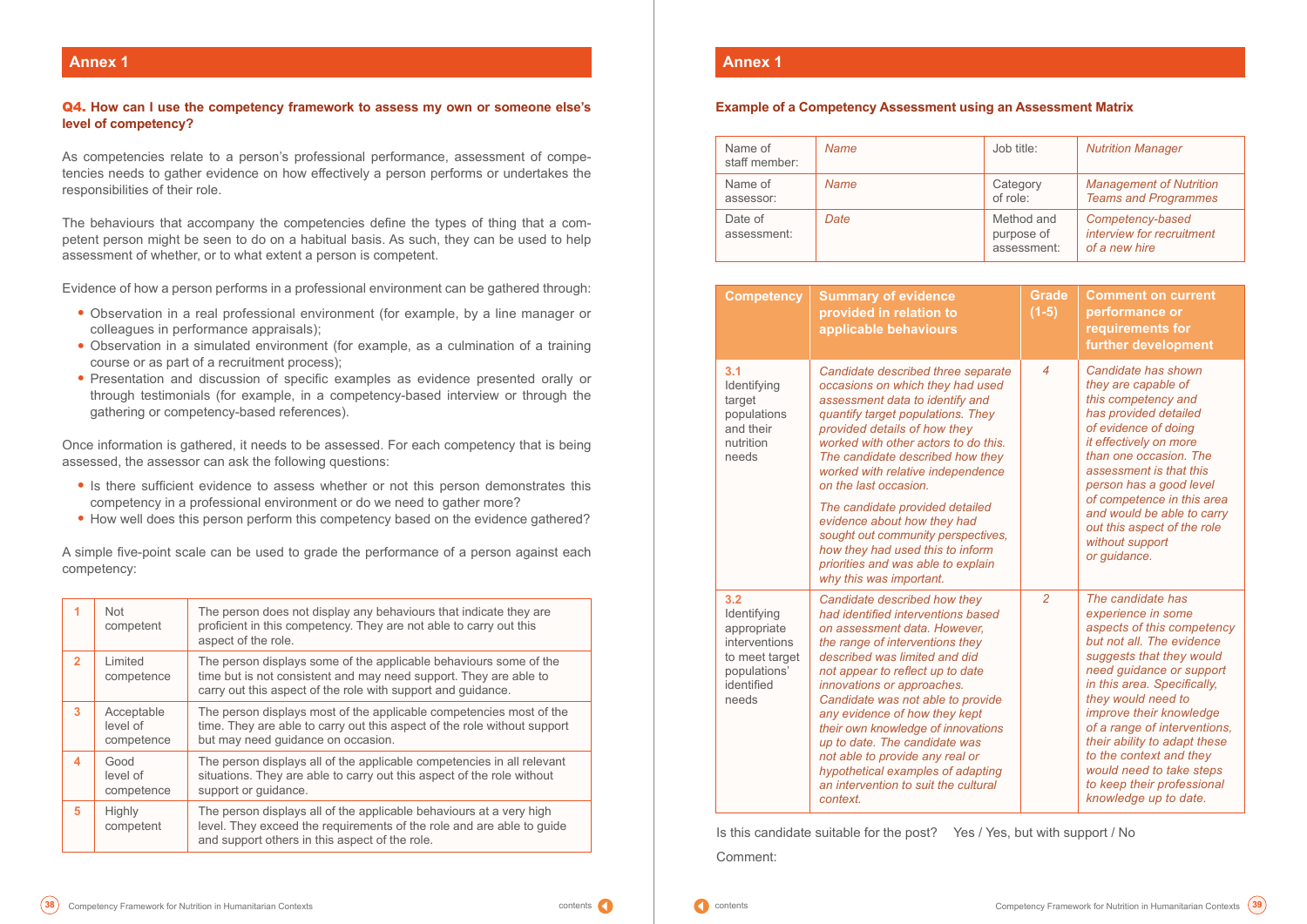Acting on behalf of the GTAM Global Working Group on Nutrition in Emergencies Capacity Development, UNICEF commissioned RedR UK to update the 2013 [Competency Framework](https://www.cambridge.org/core/journals/public-health-nutrition/article/development-of-a-competency-framework-for-the-nutrition-in-emergencies-sector/2A08663342CD1552DB4FA171CB44BB72) for Nutrition in Emergencies<sup>1</sup>.

# <span id="page-21-0"></span>Annex 2: Development of the Competency Framework for Nutrition in Humanitarian Contexts

Work on the framework took place between August and December 2020 and was a consultative process that reached out to GNC partners and observers and other NiE stakeholders. A Task Force comprising volunteers from GNC partner and observer organisations was created to oversee the process and to ensure that the updated framework met the needs of a wide range of actors in nutrition in emergencies. The role of the Task Force was to provide oversight on the consultation process, contribute expertise and resources to support the development of the framework, review drafts of the framework and sign off the final document. A list of Task Force members can be found in Annex 3.

- The key tasks, responsibilities, skills, knowledge and competencies required by those working in nutrition in humanitarian contexts;
- **•** The types of roles that were prevalent and their key tasks and responsibilities;
- **•** Trends and features of other relevant and comparable competency frameworks;
- Any relevant and significant developments in the field of nutrition in emergencies that had arisen since 2013.

- Nutrition and other relevant strategies, guidelines, documents and resources (30 documents);
- **•** Competency framework (29 frameworks);

#### **Development of the competency framework involved three stages:**

### **1.Desk research**

Through early August, a review of a wide range of published and unpublished documents was undertaken. In total, 143 documents from 55 organisations were reviewed. The purpose of the review was to identify:

- **•** Minimum standards (4 standards);
- **•** Training materials (10 training courses);
- Job descriptions (71 job descriptions).

The desk research covered the following types of documents and resources (see Annex 3 for a full list of documents):

**Desk research**



**Consultation Feedback and review**

## **Annex 2**

Documents and resources were retrieved from public sources and were requested from GNC partner and observer organisations. Efforts were made to ensure that the resources covered a broad range of organisations and that they reflected current practice and emerging approaches. Documents were sourced from: seven UN agencies, two global clusters, 27 INGOs, three donors, four universities, eleven cross-organisational initiatives including one representing 22 NNGOs and the IFRC.

### **2.Consultation**

In late August and early September, consultations were conducted with Task Force members and GNC partners and observers. Consultations took the form of a survey and a series of in-depth interviews. The purpose of the consultations was to:

- **•** Seek feedback on what aspects of the 2013 Nutrition in Emergencies Competency Framework required updating;
- **•** Explore trends emerging from the desk research.

The online survey was sent to 98 individuals from 40 organisations and received 16 responses. The respondents comprised: 12 individuals from GNC partner and observer organisations, 2 independent nutrition consultants and 2 anonymous respondents.

The survey included three sections:

**•** Competencies required by someone working in nutrition in humanitarian contexts in relation to the current NiE Competency Framework and the Core Humanitarian Com-

- petency Framework;
- **•** The structure and format of the competency framework;
- these should be.

**•** Values – whether they should be included in the framework and if so which values



In-depth interviews were offered to Task Force Members and survey respondents. In total, 19 in-depth interviews were conducted.

### **3.Feedback and review**

The drafting process was undertaken in two stages: in the first stage, an initial list of competency domains and competencies was drafted and in the second stage, a full competency framework with indicative behaviours was developed. Three rounds of feedback were gathered at each stage via written feedback on the drafts and discussion within the Task Force.

Drafts were shared with the Task Force, GNC partners and observers and other sector specialists.

A full list of all those who contributed to the development of the competency framework, through the consultations and feedback and review, can be found in annex 2.

<sup>1</sup> The 2013 Nutrition in Emergencies Competency Framework was developed by: Jessica Meeker, Abigail Perry and Andrew Seal from UCL Institute for Global Health, Institute of Child Health, University College London; Carmel Dolan from the Emergency Nutrition Network; Colleen Emary from World Vision International Nutrition Centre of Expertise; Kate Golden from Concern Worldwide; Caroline Abla from International Medical Corps; Anne Walsh from Valid International; and Ali Maclaine from Save the Children UK.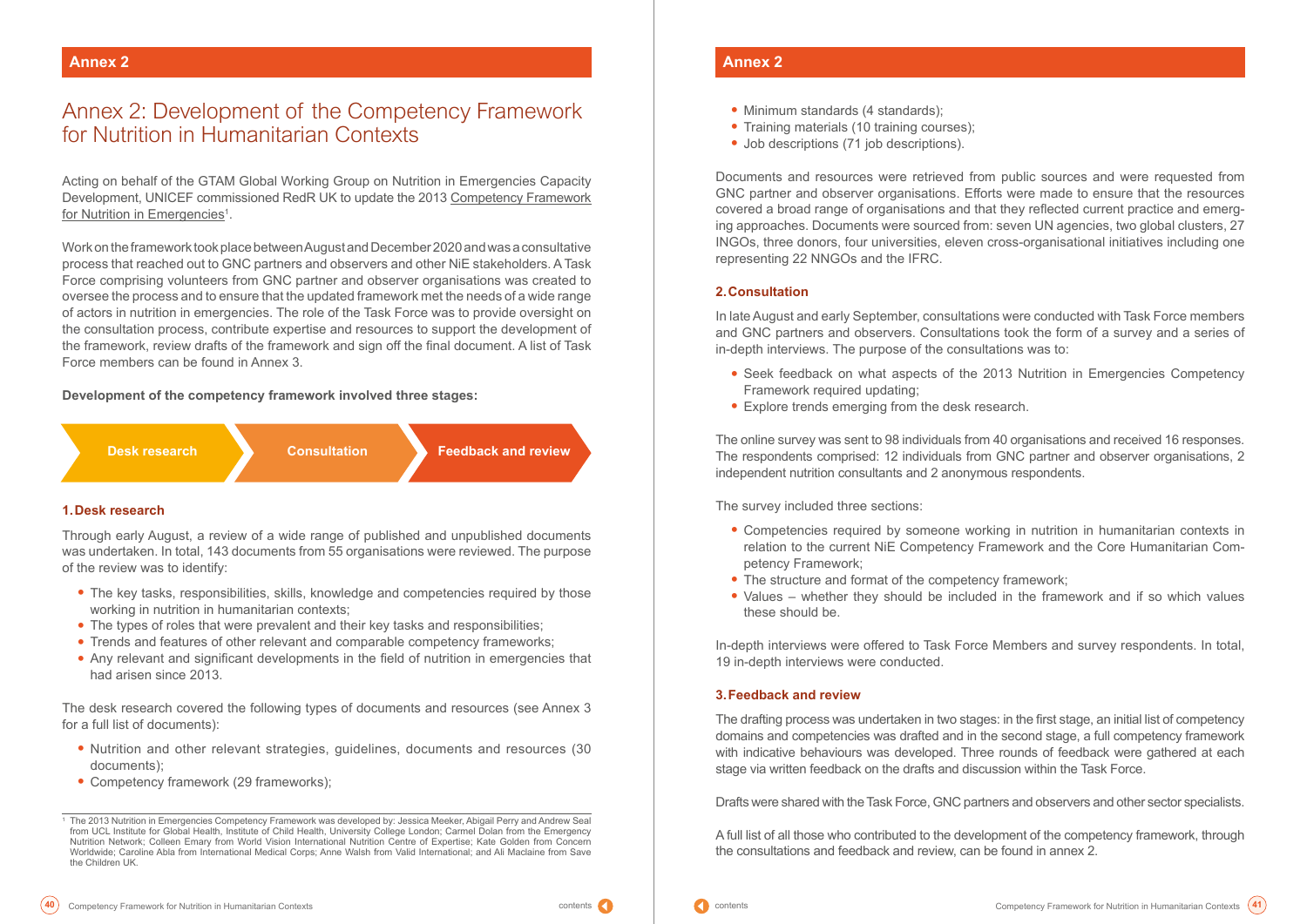# <span id="page-22-0"></span>Annex 3: List of Contributors

NB Contributors are listed in alphabetical order of their surname. The list of contributors includes individuals who responded to the survey, participated in an interview, provided documents or resources, provided feedback on drafts of the framework and/or who participated in online discussions as part of the Task Force.

| #                            | <b>Name</b>               | <b>Job Title</b>                                                                         | <b>Organisation</b>           |  |  |  |
|------------------------------|---------------------------|------------------------------------------------------------------------------------------|-------------------------------|--|--|--|
| <b>RedR UK Drafting Team</b> |                           |                                                                                          |                               |  |  |  |
| 1                            | <b>Emily Fereday</b>      | <b>Lead Consultant</b>                                                                   | Independent                   |  |  |  |
| $\overline{2}$               | Keti Khurtsia             | Programme Manager                                                                        | <b>RedRUK</b>                 |  |  |  |
|                              | <b>Task Force Members</b> |                                                                                          |                               |  |  |  |
| $\overline{\mathbf{3}}$      | Hassan Ali Ahmed          | <b>Nutrition Specialist</b>                                                              | ACF-Canada                    |  |  |  |
| 4                            | Linda Shaker Berbari      | <b>IFE Core Group</b>                                                                    | <b>ENN</b>                    |  |  |  |
| 5                            | Suzanne Brinkmann         | Senior Nutrition Advisor, Emergencies                                                    | <b>IMC</b>                    |  |  |  |
| $6\phantom{a}$               | Sanjay Kumar Das          | <b>Nutrition Specialist</b>                                                              | <b>UNICEF Myanmar</b>         |  |  |  |
| $\overline{7}$               | <b>Colleen Emary</b>      | Senior Technical Advisor-Health &<br><b>Nutrition</b>                                    | <b>WVI</b>                    |  |  |  |
| 8                            | <b>Gwenaelle Garnier</b>  | Nutrition in Emergencies Team Lead                                                       | <b>WFP</b>                    |  |  |  |
| 9                            | Megan Gayford             | Nutrition Advisor, Emergency Nutrition                                                   | <b>UNICEF</b>                 |  |  |  |
| 10                           | Angeline Grant            | <b>GNC Coordination Helpdesk &amp; Capacity</b><br>Development                           | <b>UNICEF</b>                 |  |  |  |
| 11                           | Saul Guerrero             | Senior Nutrition Adviser, Emergency<br><b>Nutrition</b>                                  | <b>UNICEF</b>                 |  |  |  |
| 12                           | Alessandro Iellamo        | <b>Global IYCF-E Adviser</b>                                                             | Save the Children UK          |  |  |  |
| 13                           | Andi Kendle               | Program Director                                                                         | Tech RRT, IMC                 |  |  |  |
| 14                           | Marie McGrath             | <b>Director</b>                                                                          | <b>ENN</b>                    |  |  |  |
| 15                           | Reuel Kirathi Mungai      | <b>Nutrition Specialist (ERT)</b>                                                        | <b>UNICEF</b>                 |  |  |  |
| 16                           | Louise Mwirigi            | Nutrition Specialist (Information)                                                       | <b>UNICEF</b>                 |  |  |  |
| 17                           | Natsayi Nembaware         | Senior Technical Advisor for Nutrition                                                   | <b>ADRA</b>                   |  |  |  |
| 18                           | <b>Lindsey Pexton</b>     | <b>Senior Nutrition Advisor</b>                                                          | <b>Mercy Corps</b>            |  |  |  |
| 19                           | Alexandra                 | <b>Head of Nutrition</b>                                                                 | <b>AAH UK</b>                 |  |  |  |
|                              | Rutishauser-Perrera       |                                                                                          |                               |  |  |  |
| 20                           | Anna Ziolkovska           | Deputy GNC Coordinator                                                                   | <b>UNICEF</b>                 |  |  |  |
|                              | <b>Other Contributors</b> |                                                                                          |                               |  |  |  |
| 21                           | Caroline Abla             | <b>Freelance Consultant</b>                                                              | Independent                   |  |  |  |
| $\overline{22}$              | Andrew Beckingham         | <b>Humanitarian Nutrition Advisor</b>                                                    | Save the Children UK          |  |  |  |
| $\overline{23}$              | Erin Boyd                 | <b>Nutrition Advisor</b>                                                                 | <b>USAID</b>                  |  |  |  |
| $\overline{24}$              | Lievin Izie Bozama        | Coordonateur du Cluster Nutrition Hub<br>Sud-Est Kalemie                                 | <b>UNICEF DRC</b>             |  |  |  |
| $\overline{25}$              | <b>Alison Donnelly</b>    | Nutrition Specialist (Wasting/Nutrition                                                  | <b>UNICEF Regional Office</b> |  |  |  |
|                              |                           | in Emergencies)                                                                          | for South Asia                |  |  |  |
| 26                           | Alison Farnham            | <b>Public Health Nutritionist</b>                                                        | <b>Action for Development</b> |  |  |  |
| $\overline{27}$              | Jacqueline Frize          | <b>Independent Nutritionist</b>                                                          | Independent                   |  |  |  |
| <b>28</b>                    | Caitlin Gomez             | <b>Technical Officer</b>                                                                 | Nutrition International       |  |  |  |
| 29                           | Elena Gonzalez            | International Development and<br>Humanitarian Research and<br><b>Advocacy Consultant</b> | Independent                   |  |  |  |
| 30                           | Alexandra Humphreys       | <b>Nutrition Assessment Technical Advisor</b>                                            | <b>ACF</b>                    |  |  |  |
| $\overline{31}$              | Heqian Kuang              | Associate Nutrition and Food Security<br>Officer                                         | <b>UNHCR</b>                  |  |  |  |
| 32                           | Mutunga Mueni             | <b>Nutrition Specialist</b>                                                              | <b>UNICEF</b>                 |  |  |  |
| $\overline{33}$              | Julie Tanaka              | Senior Global Technical Advisor, Nutrition                                               | Samaritan's Purse             |  |  |  |

### **Annex 4**

# Annex 4: Bibliography of Resources

## **Documents and Resources**

- **•** *All in Diary,* (2018), PHAP
- **•** *Annex UN Nutrition ToRs,* (2020), UN
- **•** Akerkar, S and Bhardwaj, R, (2018), *Good Practice Guide: Embedding Inclusion of Older People and People with Disabilities in Humanitarian Policy and Practice,* ADCAP/ Oxford Brookes University
- **•** *Annex A Technical Information and Sector Requirements for 2021 2022: Draft,* (not yet published), USAID
- **•** Bhutta, Z et al on behalf of the American Society for Nutrition, (2020), 'How Countries Can Reduce Child Stunting at Scale: Lessons from Exemplar Countries,' *American Journal of Clinical Nutrition 2020;* 112 (Supplement):894S\_904S
- **•** Drimie, S and Yosef, S, (2016), Chapter 7: *Reducing Risk, Strengthening Resilience Social Protection and Nutrition,* International Food Policy and Research Institute (IFPRI)
- **•** *Essential Nutrition Actions: Mainstreaming Nutrition Through the Life-Course,* (2019), WHO
- **•** Fereday, E, (2018), *Additional Guidance: Integrating the CHCF and other Competency Frameworks,* CHSA
- **•** *Food and Nutrition Needs in Emergencies,* (2002), UNHCR, UNICEF, WFP and WHO
- **•** *Global Action Plan on Child Wasting: A framework for action to accelerate progress in preventing and managing child wasting and the achievement of the Sustainable Development Goals,* (2020), WHO
- **•** *Global Nutrition Cluster Strategy 2017-2020,* (2018), GNC
- **•** *HA Professions,* (various documents and resources), (2016), EUHAP/ NOHA
- **•** *Introduction to Local Level Staff Competencies,* (2013), ICD Resources/ WVI
- **•** *Management of At-Risk Mothers and Infants Under 6 Months Briefer,* (2020), Save the Children
- **•** Mason, J, Mitchell, J, (1983), 'Nutritional Surveillance', *Bulletin of the World Health Organisation,* 61 (5), 745 - 755, WHO

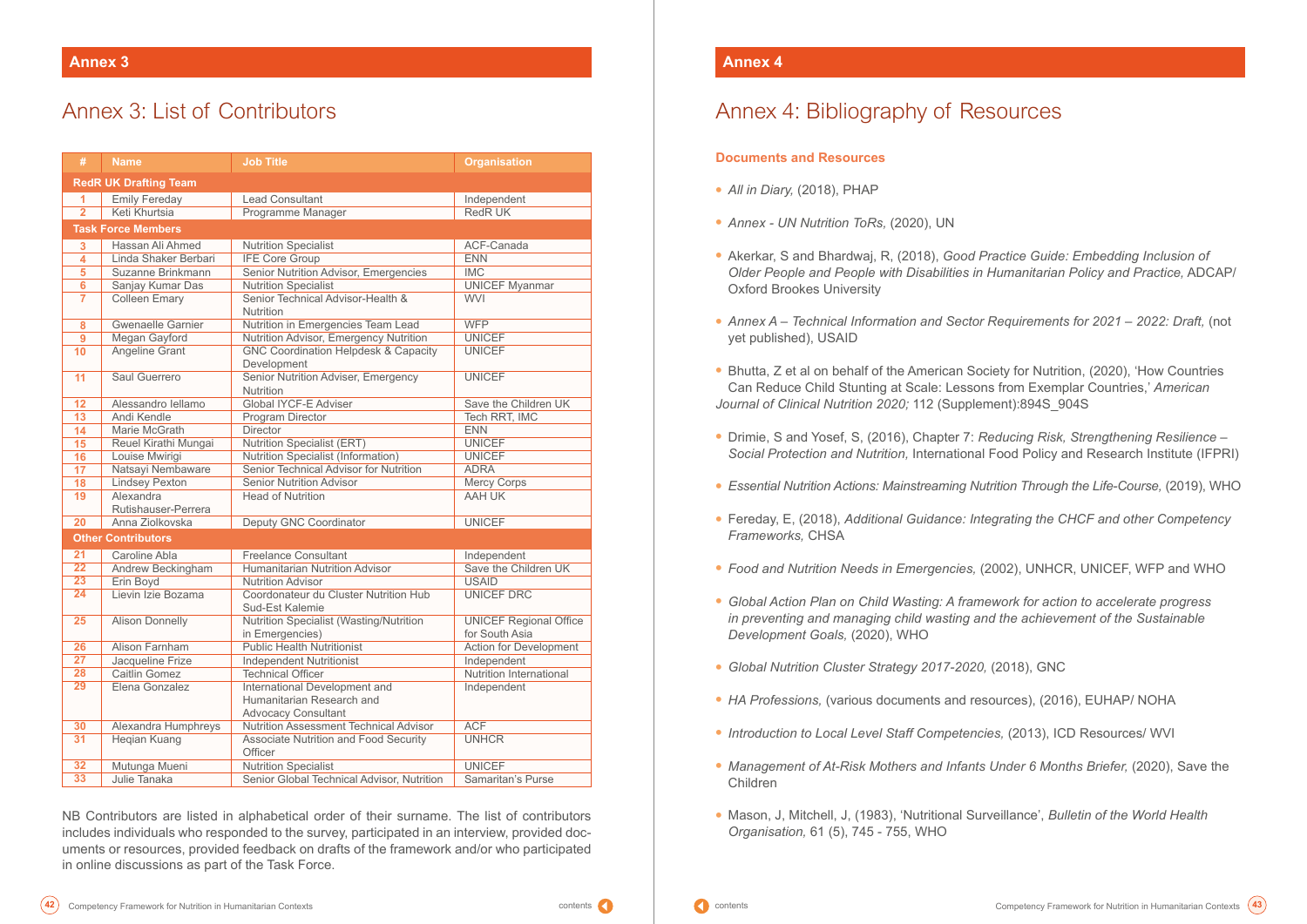- **•** Meeker, J. et al, (2013), 'Development of a Competency Framework for the Nutrition in Emergencies Sector', *Public Health Nutrition* 17(3), 689 – 699
- **•** 'NCC and GNC partners call on the new child malnutrition prevalence thresholds and implications for the GNC collective', (2019), Global Nutrition Cluster
- **•** Narayanan, U, (2016), *Review and Development of Core Humanitarian Competencies Framework Report,* The CHS Alliance and Start Network Talent Development Project
- **•** *Nutrition Emergency Preparedness and Response Toolkit v3,* (2017), UNICEF East Asia Pacific Region
- **•** *Nutrition Factsheet,* (2020), DG ECHO
- **•** *Nutrition Humanitarian Needs Analysis Guidance for Piloting* (including accompanying calculation tool), (2020), GNC, UNICEF and USAID
- **•** Rutter, L, (2011), *Core Humanitarian Competencies Guide: Humanitarian Capacity Building Throughout the Employee Life Cycle,* CBHA
- **•** Seal, A, (2016), 'Example Career Paths of Nutritionists', UCL
- **•** Seal, A, (2016), 'HPI Phase 1 Report: Nutrition Sector Case Study', UCL
- **•** *Standards for the Assessment of Humanitarian Competencies, (2019),* HPass/ QALC
- **•** *Why it Matters? No Hunger, Sustainable Development Goals, Goal 2 Fact Sheet,* (2020), SDGs/ UN
- **•** *Infographic: No Hunger, Sustainable Development Goals, Goal 2 Fact Sheet,* (2020), SDGs/ UN
- **•** *UNICEF's Approach to Scaling Up Nutrition: For Mothers and their Children,* (2015), UNICEF
- **•** *UNICEF Nutrition Strategy 2020-2030,* (2020), UNICEF
- **•** WFP Nutrition Team Rome, (2017), 'What does nutrition-sensitive programming mean for WFP?', *Field Exchange,* ENN

#### **Competency Frameworks**

**•** Bhardwaj, R, (2015), *Inclusion Competency Framework: For Humanitarian Professionals - Supporting Gender-sensitive Age and Disability Inclusion in Humanitarian Action,* ADCAP

- **•** *Cash Transfer Programming (CTP) Competency Framework,* (2017), CaLP
- **•** *Child Protection in Emergencies Competency Framework,* (2010), Child Protection Working Group
- **•** *Child Protection in Humanitarian Action Competency Framework,* (Testing Version: 2019), Alliance for Child Protection in Humanitarian Action
- **•** *Child Protection in Humanitarian Action Competency Framework,* (Revised version: not yet published), Alliance for Child Protection in Humanitarian Action
- **•** Cilliers, J, (2017), *WASH in Emergencies Competency Framework,* RedR UK and WEDC INEE Competency Framework
- **•** *Competency Framework for Cluster Coordination,* (2020), GNC
- **•** *Competency Framework for Information Management,* (2020), GNC
- **•** *Competency Framework: Manage Nutrition Emergency Response,* (2013), WVI
- **•** *Competency Framework: Support Field Level Implementation of Nutrition Emergency Response,* (2013), WVI
- **•** *Core Competencies for Public Health Professionals,* (2014), The Council on Linkages Between Academic and Public Health Practice
- **•** *Core Competency Framework for Surge Personnel: Surge Optimisation,* (2019), IFRC
- **•** *Core Humanitarian Competency Framework,* (2017), CHSA
- **•** *Humanitarian Action Qualifications Framework* (HAQF), (2014), European Humanitarian Action Partnership (EUHAP)
- **•** *Humanitarian Coordination Competencies,* (2010), IASC SCUK Competency Framework
- **•** *INEE EiE Competency Framework,* (2020), Inter-Agency Network on Education in **Emergencies**
- **•** *International Development and Humanitarian Trainer Competency Framework,* (2011), Bioforce and RedR
- **•** *Knowledge, Skills and Attitudes (KSAs) for the Public Health Preparedness and Response Core Competency Model,* (2012), CDC and Association of Schools of Public Health
- **•** *MANGO Register Competency Framework,* (2013), MANGO





### **Annex 4 Annex 4**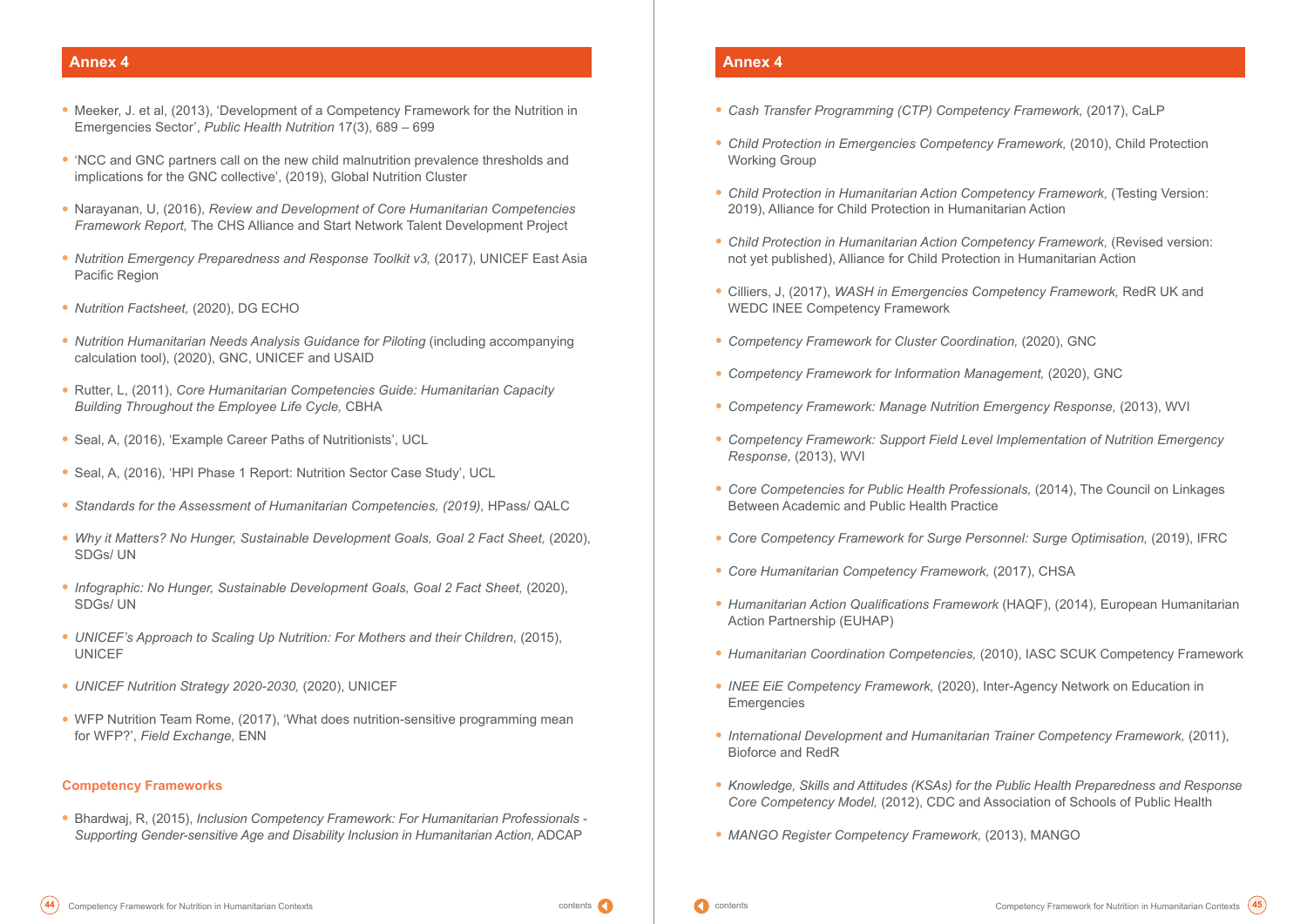



- **•** Meeker et al, (2013), *Development of a Competency Framework for the Nutrition in Emergencies Sector Nutrition and Food Technology Core Competencies,* (2011), Food Security and Nutrition Network
- **•** *Nutrition Self-Assessment Core Competencies,* (2012), Samaritan's Purse
- **•** *Programme Accreditation: Core Competency Requirements, Standards and Procedures,* (2016), Association for Nutrition
- **•** Russ, C, Walker, P, (2009), *Professionalising the Humanitarian Sector: A Scoping Study,*  ELRHA
- **•** *Technical Competency Framework Humanitarian,* (2016), DfID
- **•** *Technical Competency Framework Livelihoods,* (2020), DfID
- **•** *Technical Competency Framework Nutrition,* (2019), Save the Children
- **•** *UNICEF Competency Framework: Behaviours to Guide the Way We Work,* (2019), UNICEF
- **•** *Urban Competency Framework,* (2018), GAUC

#### **Minimum Standards**

- **•** *Core Commitments for Children in Humanitarian Action,* (2010), UNICEF
- **•** *Core Commitments for Children in Humanitarian Action,* (2020), UNICEF
- **•** *Core Humanitarian Standard on Quality and Accountability,* (2014), CHSA, URD and The Sphere Project
- **•** *The Sphere Handbook,* (2018), The Sphere Project

## **Annex 4**